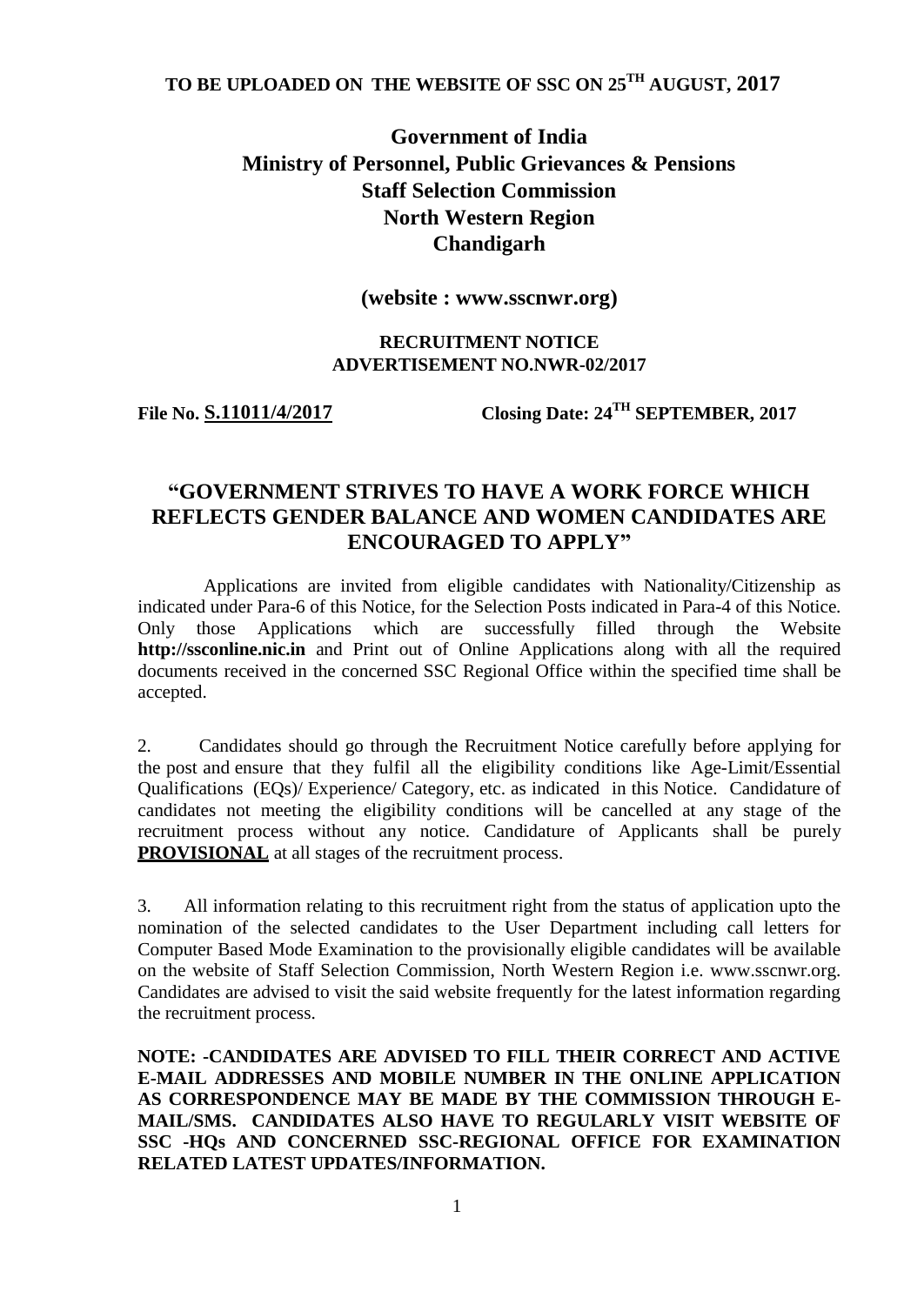## **4. DETAILS/DESCRIPTION OF POSTS:**

## **(i) POST CATEGORY NO: NW20117**

| A             | Name of Post                                                                                                                                                                   | <b>Assistant Store Keeper</b>                                                                                                                                                                                                                                                                                                                                                          |
|---------------|--------------------------------------------------------------------------------------------------------------------------------------------------------------------------------|----------------------------------------------------------------------------------------------------------------------------------------------------------------------------------------------------------------------------------------------------------------------------------------------------------------------------------------------------------------------------------------|
| B             | Classification                                                                                                                                                                 | General Central Services, Group 'C' - Non                                                                                                                                                                                                                                                                                                                                              |
|               |                                                                                                                                                                                | Gazetted, Non Ministerial                                                                                                                                                                                                                                                                                                                                                              |
| $\mathcal{C}$ | Vacancy                                                                                                                                                                        | 02 [UR-1(VH), OBC $-01(HH)$ ]                                                                                                                                                                                                                                                                                                                                                          |
| D             | Department                                                                                                                                                                     | Central Ground Water Board, Ministry of<br>Water Resources, River Development &<br>Ganga Rejuvenation                                                                                                                                                                                                                                                                                  |
| E             | Age                                                                                                                                                                            | Between 18 to 27 Years (Age relaxation is<br>admissible as per Govt. Instructions).                                                                                                                                                                                                                                                                                                    |
| ${\bf F}$     | Pay Scale                                                                                                                                                                      | Level $-2$ in the Pay Matrix                                                                                                                                                                                                                                                                                                                                                           |
| G             | <b>Essential Qualifications</b>                                                                                                                                                | $12^{\text{th}}$<br>pass from a recognized Board or<br>equivalent, possessing knowledge of Hindi<br>and three years experience of maintaining<br>store accounts.                                                                                                                                                                                                                       |
| H             | Desirable Qualification                                                                                                                                                        | <b>Nil</b>                                                                                                                                                                                                                                                                                                                                                                             |
| $\mathbf I$   | Initial Place of Posting                                                                                                                                                       | Punjab, Haryana & Chandigarh. Liable to<br>be transferred to any CGWB offices/<br>where his<br>establishment<br>services<br>are<br>needed.                                                                                                                                                                                                                                             |
| $\mathbf{J}$  | Job Requirement                                                                                                                                                                | He will assist the store keeper in proper<br>upkeep receipt and issue of store when<br>posted at division. He will be physically<br>custodian of stores at site under over all<br>supervision of driller-Incharge when posted<br>at drill site. He will be responsible for<br>proper receipt, issue and upkeep of stores.<br>Any other<br>duties<br>assigned by<br>his<br>supervisors. |
| K             | Instruction for<br>PH(PWD) Candidates<br>(whether post is<br>identified Suitable/Not<br>Suitable for PH (PWD)<br>Candidates along with<br>details of disability<br>admissible) | The post is identified Suitable for OH,<br>$VH(PB)$ & $HH(PD)$ .                                                                                                                                                                                                                                                                                                                       |

## **(ii) POST CATEGORY NO: NW20217**

| A | Name of Post   | Farm Manager                                |
|---|----------------|---------------------------------------------|
| B | Classification | General Central Services, Group - B' Non    |
|   |                | Gazetted, Non Ministerial                   |
| C | Vacancy        | $01$ (UR $-01$ )                            |
| D | Department     | Central Poultry Performance Testing Centre, |
|   |                | Department of A.H., Dairying & Fisheries,   |
|   |                | Ministry of Agriculture & Farmers Welfare   |
| E | Age            | Not exceeding 30 Years (Age relaxation is   |
|   |                | admissible as per Govt. Instructions).      |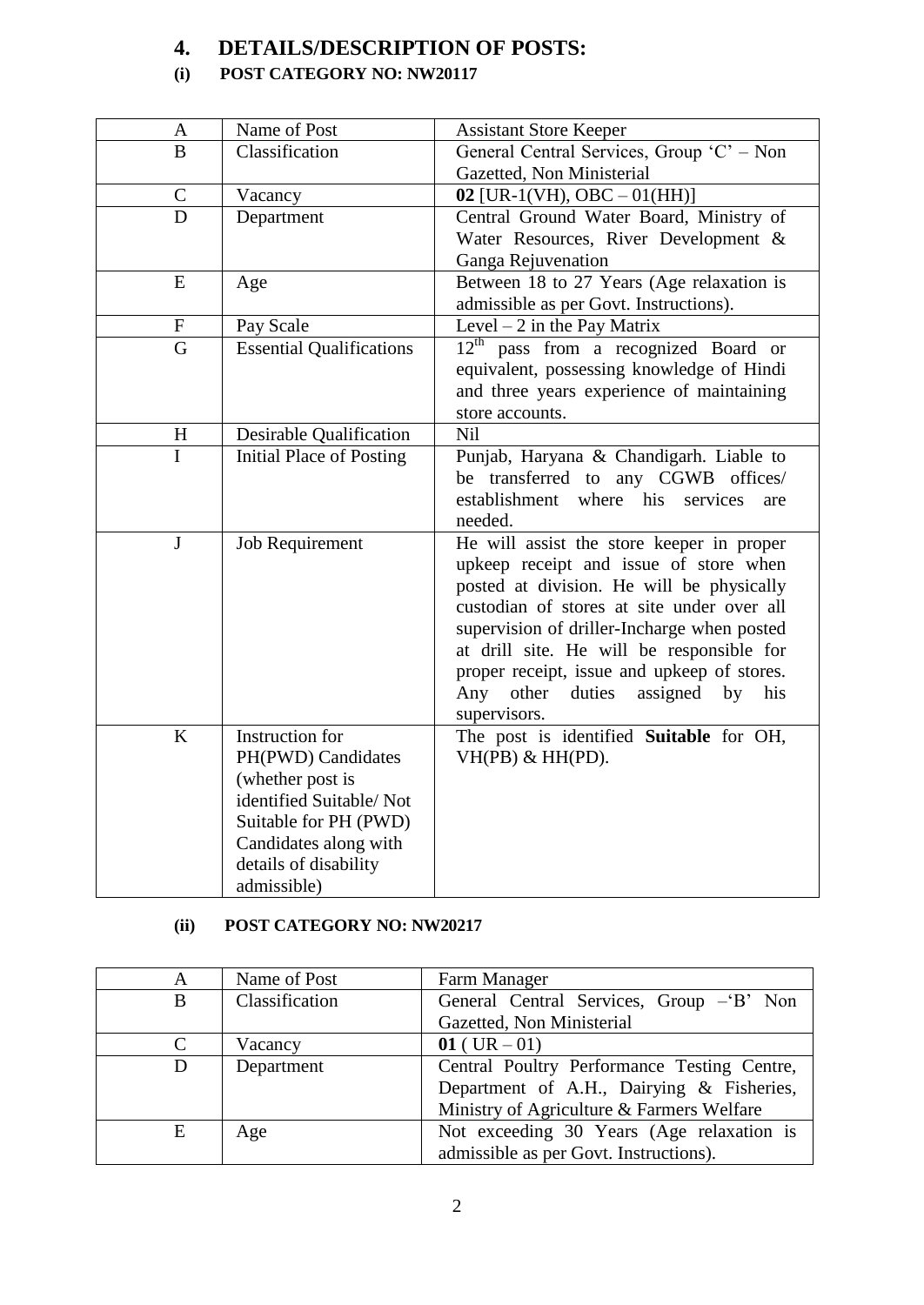| $\mathbf{F}$ | Pay Scale                                                                                                                                                                      | Pay Band-9300-34800 with G.P-4200 (Pre-<br>revised)                                                                                                                                                                                                                                                                                                                                                                 |
|--------------|--------------------------------------------------------------------------------------------------------------------------------------------------------------------------------|---------------------------------------------------------------------------------------------------------------------------------------------------------------------------------------------------------------------------------------------------------------------------------------------------------------------------------------------------------------------------------------------------------------------|
| G            | Essential<br>Qualifications                                                                                                                                                    | Degree in Veterinary Science And Animal<br>Husbandry from a recognized University or<br>Institute                                                                                                                                                                                                                                                                                                                   |
| H            | Desirable Qualification                                                                                                                                                        | Two years working experience in Poultry<br>Farming                                                                                                                                                                                                                                                                                                                                                                  |
| $\mathbf I$  | Initial Place of Posting                                                                                                                                                       | Central Poultry Performance Testing Centre<br>Narsinghpur Gurgaon 122004                                                                                                                                                                                                                                                                                                                                            |
| $\mathbf{J}$ | <b>Job Requirement</b>                                                                                                                                                         | Management of Poultry Flocks of different age<br>groups at the Farm including vaccination,<br>debeaking, wing banding, leg banding, trap<br>nesting etc. Management of various Hatchery<br>operations at the Farm. Marketing of eggs and<br>birds produced at the Farm. Maintenance of<br>proper records of livestock, eggs, hatchery,<br>feeds and feed ingredients and other stocks<br>and stores at the<br>Farm. |
| K            | Instruction for<br>PH(PWD) Candidates<br>(whether post is<br>identified Suitable/Not<br>Suitable for PH (PWD)<br>Candidates along with<br>details of disability<br>admissible) | <b>Not Suitable</b>                                                                                                                                                                                                                                                                                                                                                                                                 |

## **(iii) POST CATEGORY NO: NW20317**

| A           | Name of Post                    | <b>Technical Operator (Drilling)</b>                                                |
|-------------|---------------------------------|-------------------------------------------------------------------------------------|
| B           | Classification                  | General Central Services, Group 'C' – Non                                           |
|             |                                 | Gazetted, Non Ministerial                                                           |
| C           | Vacancy                         | 41 (UR-25, OBC $-02$ , SC-12, ST-02)                                                |
| D           | Department                      | Central Ground Water Board, Ministry of                                             |
|             |                                 | Water Resources, River Development &                                                |
|             |                                 | Ganga Rejuvenation                                                                  |
| E           | Age                             | Between 18 to 27 Years (Age relaxation is<br>admissible as per Govt. Instructions). |
| $\mathbf F$ | Pay Scale                       | Level $-2$ in the Pay Matrix                                                        |
|             |                                 |                                                                                     |
| G           | <b>Essential Qualifications</b> | Matriculation or<br>equivalent from<br>a                                            |
|             |                                 | recognized Board or University<br>and                                               |
|             |                                 | Certificate from Industrial Training Institute                                      |
|             |                                 | in Motor Mechanic or Diesel Mechanic or                                             |
|             |                                 | Fitter.                                                                             |
| H           | Desirable Qualification         | <b>Nil</b>                                                                          |
| I           | Initial Place of Posting        | Jammu & Kashmir - 16, Punjab, Haryana &                                             |
|             |                                 | Chandigarh – 20 and Himachal Pradesh -05                                            |
|             |                                 |                                                                                     |
|             |                                 | Liable to be transferred to any CGWB                                                |
|             |                                 | offices/ establishment where his services are                                       |
|             |                                 | needed.                                                                             |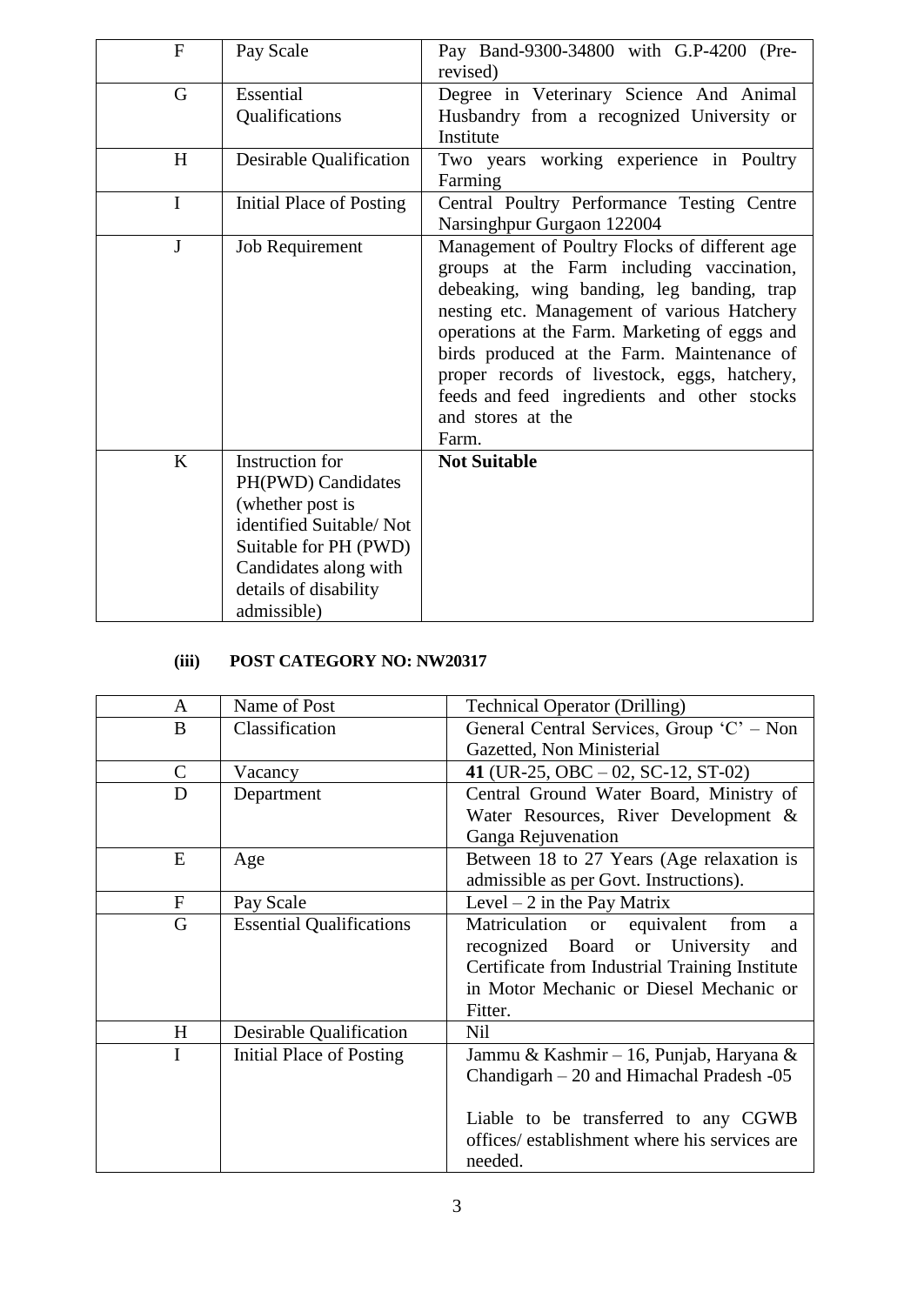|   | <b>Job Requirement</b>                                                                                                                                                       | Shifting of rig and equipment from one site<br>to other. Loading, unloading and stacking of<br>stores and equipments. Digging of pits,<br>leveling of rig, mud mixing, gravel<br>shrouding etc. Lifting and lowering of test<br>pumps. Attending repairing<br>and<br>maintenance of drilling rig equipment,<br>vehicles, pumps etc available in the unit.<br>Assisting drilling crew in different<br>operations. Watch and ward duty in the rig<br>unit. Basically, he should be physically and<br>medically capable to lift loads and<br>weighting equipment and handle them. Any<br>other duties as assigned by his superiors. |
|---|------------------------------------------------------------------------------------------------------------------------------------------------------------------------------|----------------------------------------------------------------------------------------------------------------------------------------------------------------------------------------------------------------------------------------------------------------------------------------------------------------------------------------------------------------------------------------------------------------------------------------------------------------------------------------------------------------------------------------------------------------------------------------------------------------------------------|
| K | Instruction for PH(PWD)<br>Candidates (whether post)<br>is identified Suitable/Not<br>Suitable for PH (PWD)<br>Candidates along with<br>details of disability<br>admissible) | <b>Not Suitable</b>                                                                                                                                                                                                                                                                                                                                                                                                                                                                                                                                                                                                              |

# **(iv) POST CATEGORY NO: NW20417**

| A            | Name of Post                    | <b>Handicrafts Promotion Officer</b>                      |
|--------------|---------------------------------|-----------------------------------------------------------|
| B            | Classification                  | General Central Services, Group - B' Non Gazetted,        |
|              |                                 | Non Ministerial                                           |
| $\mathsf{C}$ | Vacancy                         | 09 (UR-05, OBC $-02$ , SC-01, ST-01)                      |
| D            | Department                      | O/o the Development Commissioner (Handicrafts), M/o       |
|              |                                 | Textiles, West Block 7, R.K.Puram, New Delhi -            |
|              |                                 | 110066.                                                   |
| E            | Age                             | Not exceeding 30 Years (Age relaxation is admissible as   |
|              |                                 | per Govt. Instructions).                                  |
| $\mathbf F$  | Pay Scale                       | PB-2 Rs. 9300-34800 with Grade Pay Rs. 4200/- (Pre        |
|              |                                 | revised)                                                  |
| G            | <b>Essential Qualifications</b> | Bachelor's Degree in Design or Fine Arts (Fashion or      |
|              |                                 | Textile or Apparel Production) of four years' duration    |
|              |                                 | from a recognized University or Institute with one year   |
|              |                                 | experience in field of handicrafts or cottage or small    |
|              |                                 | scale industry;                                           |
|              |                                 | Or                                                        |
|              |                                 | Diploma in Fine Arts (Fashion or Textile Design) of       |
|              |                                 | three years' duration from a recognized University or     |
|              |                                 | board or Institute plus two year's experience in field of |
|              |                                 | handicrafts or cottage or small scale industry.           |
| H            | Desirable Qualification         | <b>Nil</b>                                                |
| I            | Initial Place of Posting        | One each at Marketing & Service Extension Centre,         |
|              |                                 | Kullu (HP)<br>(i)                                         |
|              |                                 | (ii)<br>Rewari (Haryana)                                  |
|              |                                 | Anantnag (J&K)<br>(iii)                                   |
|              |                                 | Baramulla (J&K)<br>(iv)                                   |
|              |                                 | Leh $(J&K)$<br>(v)                                        |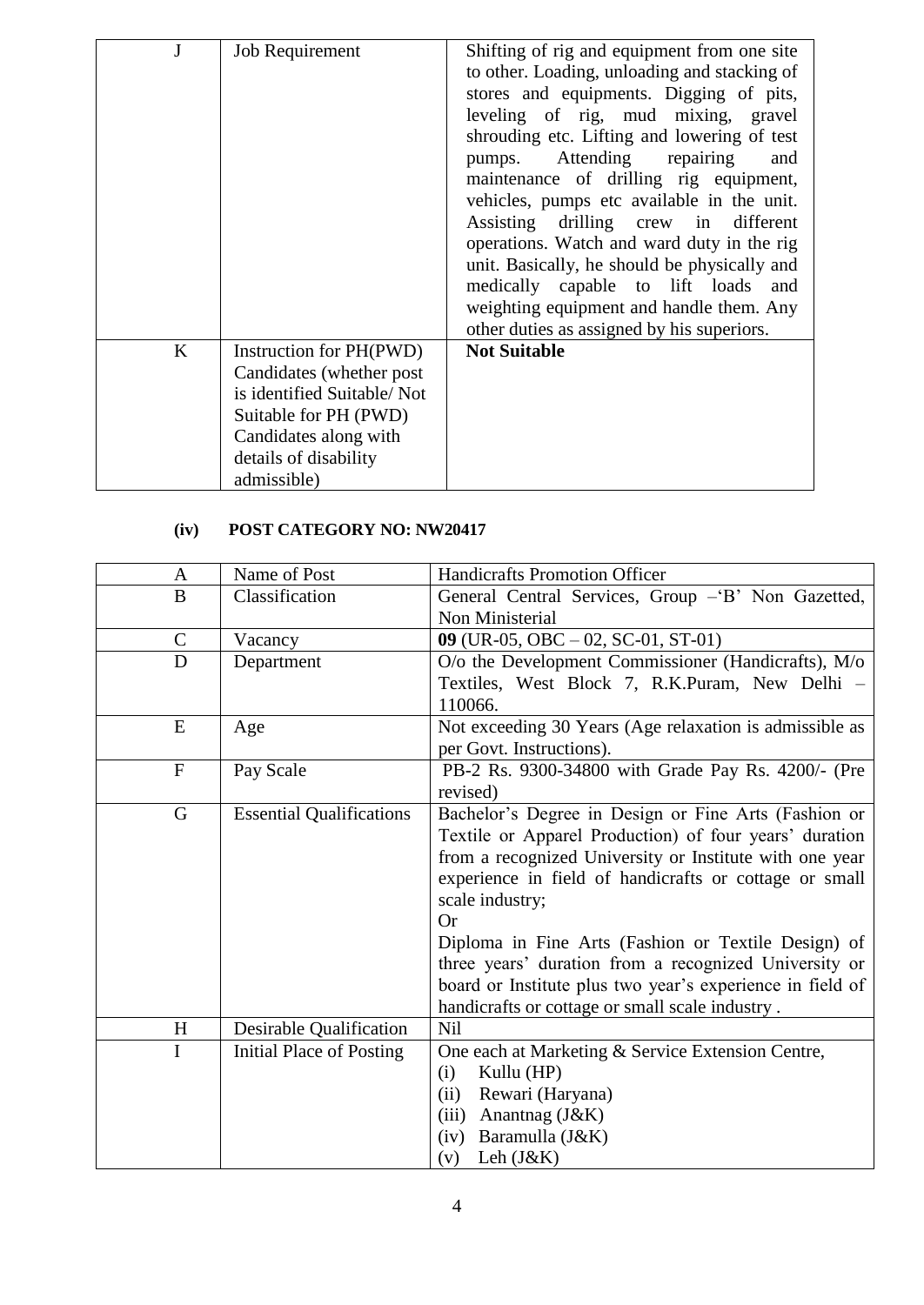|   |                         | Srinagar $(J&K)$<br>(vi)<br>$(vii)$ Udhampur $(J&K)$    |
|---|-------------------------|---------------------------------------------------------|
|   |                         | $(viii)$ Jammu $(J&K)$                                  |
|   |                         | (ix) Hoshiarpur (Punjab)                                |
|   | <b>Job Requirement</b>  | Field work in connection with the development of        |
|   |                         | handicrafts & collection of primary data. Processing of |
|   |                         | schemes for financial assistance for the development of |
|   |                         | handicrafts.                                            |
| K | Instruction for         | <b>Not Suitable</b>                                     |
|   | PH(PWD) Candidates      |                                                         |
|   | (whether post is        |                                                         |
|   | identified Suitable/Not |                                                         |
|   | Suitable for PH (PWD)   |                                                         |
|   | Candidates along with   |                                                         |
|   | details of disability   |                                                         |
|   | admissible)             |                                                         |

## **(v) POST CATEGORY NO: NW20517**

| A              | Name of Post                    | Stockman (Junior Grade)                                      |
|----------------|---------------------------------|--------------------------------------------------------------|
| B              | Classification                  | General Central Services, Group 'C' - Non                    |
|                |                                 | Gazetted, Non Ministerial                                    |
| $\mathbf C$    | Vacancy                         | $05$ (UR-02, OBC $-03$ )                                     |
| $\overline{D}$ | Department                      | Central Herd Registration Scheme, Deptt. of                  |
|                |                                 | A.H.D. & Fisheries, Ministry of Agriculture                  |
|                |                                 | & Farmers Welfare                                            |
| E              | Age                             | 18 to 27 Years (Age relaxation is admissible                 |
|                |                                 | as per Govt. Instructions).                                  |
| $\mathbf{F}$   | Pay Scale                       | Rs. 19900/- $(7th$ CPC) Level-2, Cell-1 (Pay                 |
|                |                                 | Band-1, Rs 5200-20200 plus Grade Pay of                      |
|                |                                 | Rs. 1900/-, $6^{\text{th}}$ CPC)                             |
| $\mathbf G$    | <b>Essential Qualifications</b> | 1. $12th$ class pass from recognized board                   |
|                |                                 | 2. Diploma or Certificate in livestock from a                |
|                |                                 | recognized institute<br>university<br><b>or</b><br><b>or</b> |
|                |                                 | <b>Government Department</b>                                 |
| H              | Desirable Qualification         | Nil                                                          |
| $\bf{I}$       | <b>Initial Place of Posting</b> | Distt. Rohtak (Haryana)                                      |
| $\mathbf{J}$   | <b>Job Requirement</b>          | collect<br>the<br>To<br>superior<br>Germ<br>plasm            |
|                |                                 | through Milk                                                 |
|                |                                 | Recording,<br>Registration $\&$<br>Survey                    |
|                |                                 | animals, To introduce Milk Recording, To                     |
|                |                                 | study the Production                                         |
|                |                                 | Breeding Data,<br>and<br>To<br>assist<br>the                 |
|                |                                 | through Sale<br><b>Breeders</b><br>and Providing             |
|                |                                 | Technical guidance, Extension of                             |
|                |                                 | Central Herd Registration Scheme,<br>and                     |
|                |                                 | Animal                                                       |
|                |                                 | Husbandry activities in the breeding tract.                  |
|                |                                 | The duties                                                   |
|                |                                 | of post are field oriented in odd hours.                     |
| $\bf K$        | Instruction for PH(PWD)         | <b>Not Suitable</b>                                          |
|                | Candidates (whether post is     |                                                              |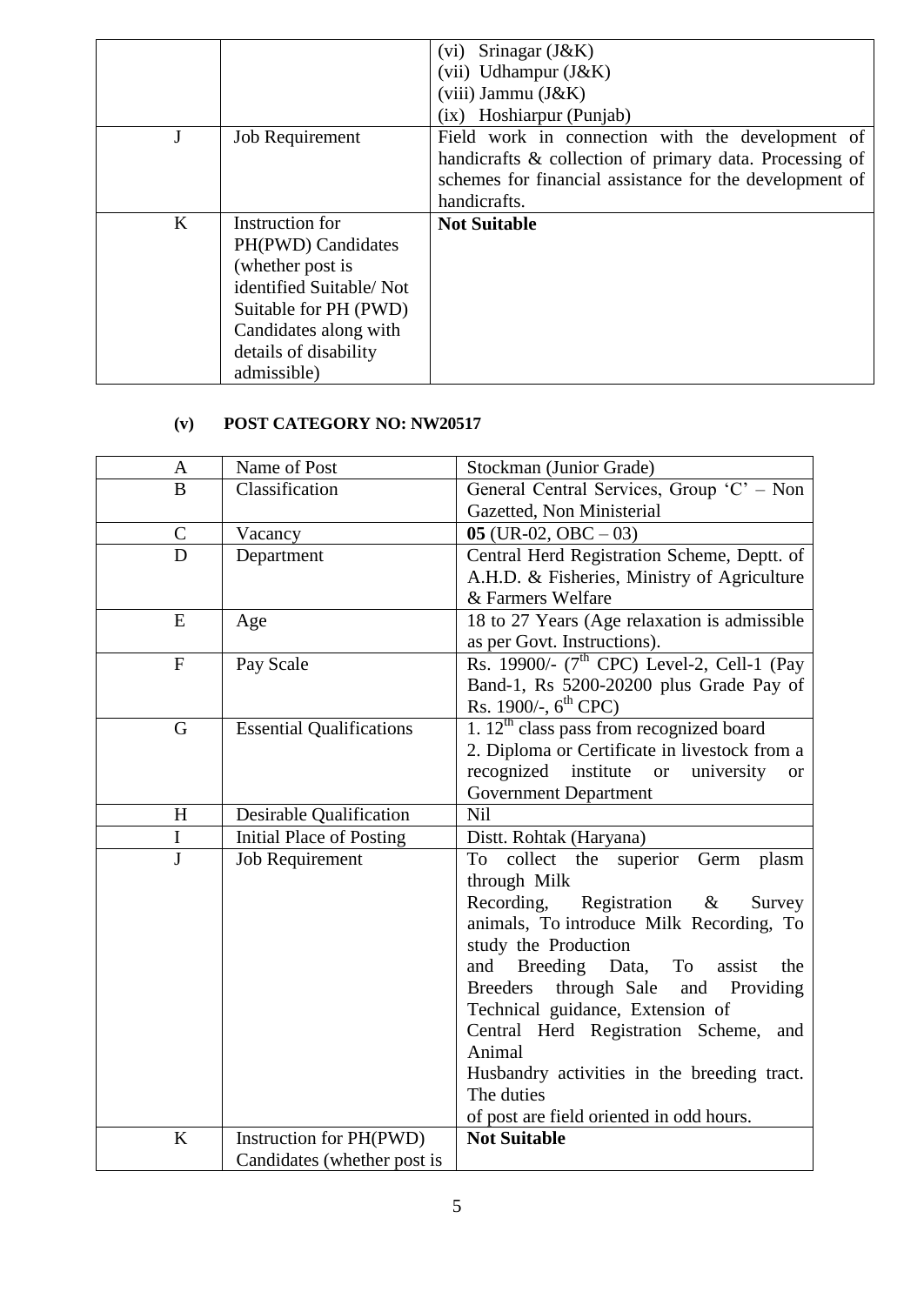| identified Suitable/Not       |  |
|-------------------------------|--|
| Suitable for PH (PWD)         |  |
| Candidates along with details |  |
| of disability admissible)     |  |

## **(vi) POST CATEGORY NO: NW20617**

| $\mathbf{A}$ | Name of Post                                                                                                                                                                | Junior Chemist                                                                                                                                                                                                          |
|--------------|-----------------------------------------------------------------------------------------------------------------------------------------------------------------------------|-------------------------------------------------------------------------------------------------------------------------------------------------------------------------------------------------------------------------|
| B            | Classification                                                                                                                                                              | General Central Services, Group 'C' – Non                                                                                                                                                                               |
|              |                                                                                                                                                                             | Gazetted, Non Ministerial                                                                                                                                                                                               |
| $\mathbf C$  | Vacancy                                                                                                                                                                     | $01$ (UR $-01$ )                                                                                                                                                                                                        |
| D            | Department                                                                                                                                                                  | Directorate of Marketing and Inspection,<br>Department of Agriculture, Co-operation<br>Welfare,<br>and<br>Farmers<br>Ministry<br>of<br>Agriculture & Farmers Welfare                                                    |
| E            | Age                                                                                                                                                                         | Not exceeding 30 Years (Age relaxation is<br>admissible as per Govt. Instructions).                                                                                                                                     |
| $\mathbf{F}$ | Pay Scale                                                                                                                                                                   | 5200-20200/-<br>GP-2800/-<br>$PB-1$ ,<br>$(pre-$<br>revised) Revised scale as per $7th$ CPC – Pay<br>Matrix Rs 29200/-, Level - 5                                                                                       |
| G            | <b>Essential Qualifications</b>                                                                                                                                             | Master's degree in Chemistry or Dairy<br>Chemistry or Oil Technology or Food<br>Technology from a recognized University<br><b>OR</b>                                                                                    |
|              |                                                                                                                                                                             | Bachelor of Science Degree with Chemistry<br>as one of the subjects or Bachelor of<br>Science (Hons) in Chemistry from a<br>recognized University or equivalent and<br>with two years experience in analytical<br>work. |
| H            | Desirable Qualification                                                                                                                                                     | Nil                                                                                                                                                                                                                     |
| I            | <b>Initial Place of Posting</b>                                                                                                                                             | RAL, Amritsar                                                                                                                                                                                                           |
| J            | <b>Job Requirement</b>                                                                                                                                                      | Chemical Analysis of Sample of<br>all<br>Agmark articles.                                                                                                                                                               |
| K            | Instruction for PH(PWD)<br>Candidates (whether post is<br>identified Suitable/Not<br>Suitable for PH (PWD)<br>Candidates along with<br>details of disability<br>admissible) | <b>Not Suitable</b>                                                                                                                                                                                                     |

## **(vii) POST CATEGORY NO: NW20717**

| А | Name of Post   | Cleaner                                             |
|---|----------------|-----------------------------------------------------|
|   | Classification | General Central Services, Group 'C' – Non Gazetted, |
|   |                | Non Ministerial                                     |
|   | Vacancy        | 07 (UR-02, OBC $-$ 02, SC-02, ST-01)                |
|   | Department     | Central Ground Water Board, Ministry of Water       |
|   |                | Resources, River Development & Ganga Rejuvenation   |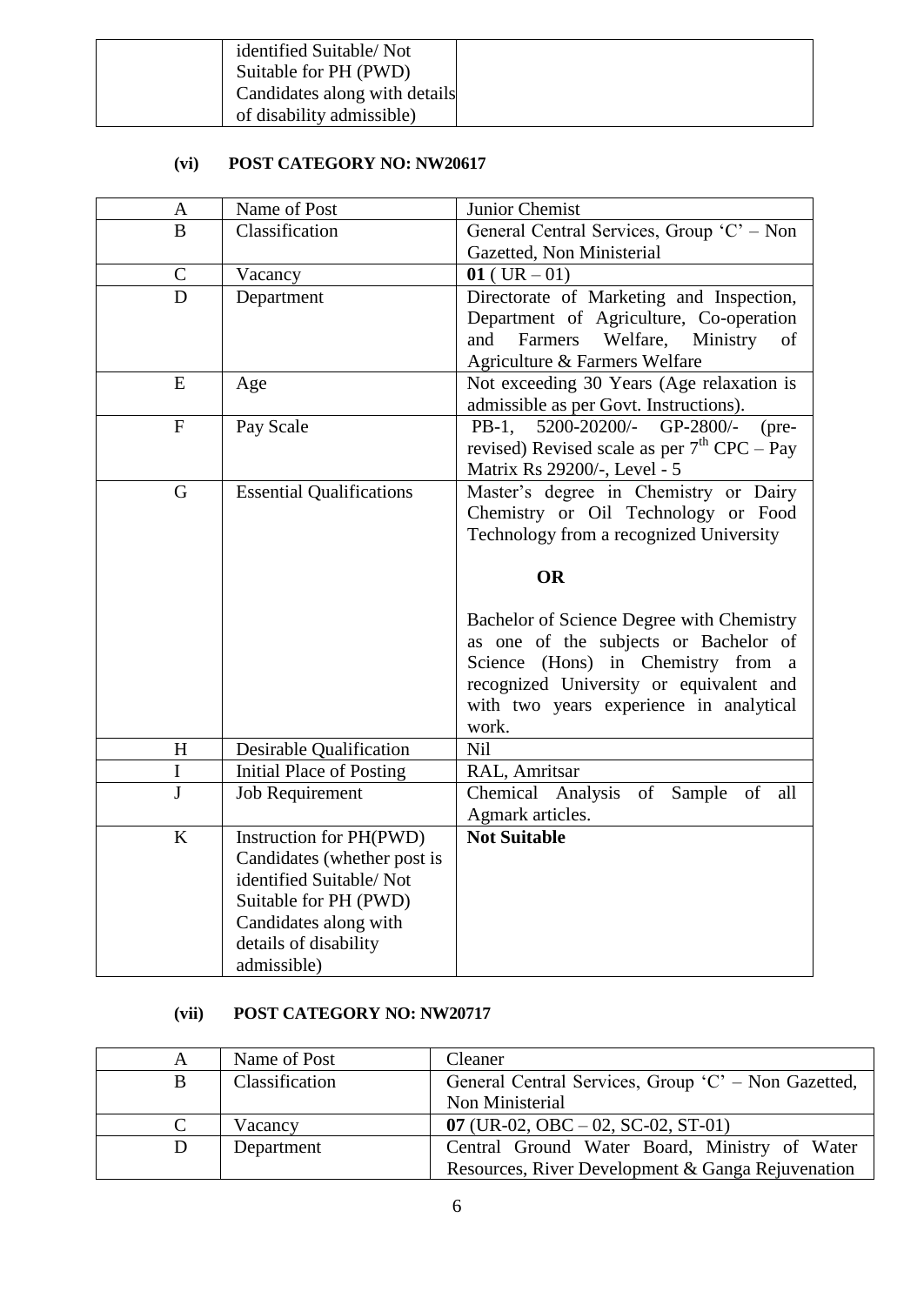| E                | Age                             | Between 18 to 27 Years (Age relaxation is admissible     |
|------------------|---------------------------------|----------------------------------------------------------|
|                  |                                 | as per Govt. Instructions).                              |
| $\boldsymbol{F}$ | Pay Scale                       | Level $-1$ in the Pay Matrix                             |
| G                | <b>Essential Qualifications</b> | $10th$ class pass certificate from a recognized Board or |
|                  |                                 | Institute                                                |
| H                | Desirable Qualification         | Motor Driving Licence for Heavy Vehicle                  |
| $\mathbf I$      | <b>Initial Place of Posting</b> | Chandigarh                                               |
|                  |                                 | Liable to be transferred to any CGWB<br>offices/         |
|                  |                                 | establishment where his services are needed.             |
| $\mathbf{J}$     | Job Requirement                 | (i) He will accompany the truck and help the driver in   |
|                  |                                 | performing the journey safely and be responsible for     |
|                  |                                 | safety of stores loaded on truck                         |
|                  |                                 | (ii) Proper loading and unloading of stores from the     |
|                  |                                 | truck.                                                   |
|                  |                                 | (iii) Proper maintenance and upkeep of vehicle.          |
|                  |                                 | (iv) He will drive the vehicle if holding valid driving  |
|                  |                                 | license as and when required with prior approval of      |
|                  |                                 | Divisional Officer                                       |
|                  |                                 | (v) Any other duty assigned by his superiors.            |
| $\rm K$          | Instruction for                 | <b>Not Suitable</b>                                      |
|                  | PH(PWD) Candidates              |                                                          |
|                  | (whether post is                |                                                          |
|                  | identified Suitable/Not         |                                                          |
|                  | Suitable for PH (PWD)           |                                                          |
|                  | Candidates along with           |                                                          |
|                  | details of disability           |                                                          |
|                  | admissible)                     |                                                          |
|                  |                                 |                                                          |

**NOTE-I: THE VACANCIES HAVE BEEN ADVERTISED BY STAFF SELECTION COMMISSION AS PER THE INDENT SUBMITTED BY THE RESPECTIVE INDENTING OFFICES. THE STAFF SELECTION COMMISSION WILL NOT BE RESPONSIBLE FOR WITHDRAWAL/ALTERATION OF THE VACANCIES BY THE INDENTING OFFICES.**

**NOTE-II: CANDIDATES WHO WISH TO APPLY FOR MORE THAN ONE POST SHOULD APPLY SEPARATELY FOR EACH POST AND PAY THE EXAMINATION FEE FOR EACH POST. THEY MUST ALSO SUBMIT HARD COPY OF APPLICATION FOR EACH POST TO THE REGIONAL OFFICE AS GIVEN IN PARA 8 BELOW**

#### **5. ABBREVIATIONS USED:**

SSC: Staff Selection Commission; M/o: Ministry of, D/o: Department of, O/o: Office of, Age: Age-limit, EQ: Essential Qualification, DQ: Desirable Qualification, IP: Initial Posting, AISL: All India Service Liability, JR: Job Requirements, UR: Unreserved, GEN: General, OBC: Other Backward Classes, SC: Scheduled Caste, ST: Scheduled Tribe, ExS: Ex-Serviceman, PH (PWD): Physically Handicapped (Persons with Disabilities), OH: Orthopedically Handicapped, HH: Hearing Handicapped, VH: Visually Handicapped, OA: One arm affected, OL: One leg affected, BL: Both legs affected, PD: Partially Deaf, LV: Low vision, CGCE: Central Government Civilian Employee; NA: Not Applicable; OEA: Other Employed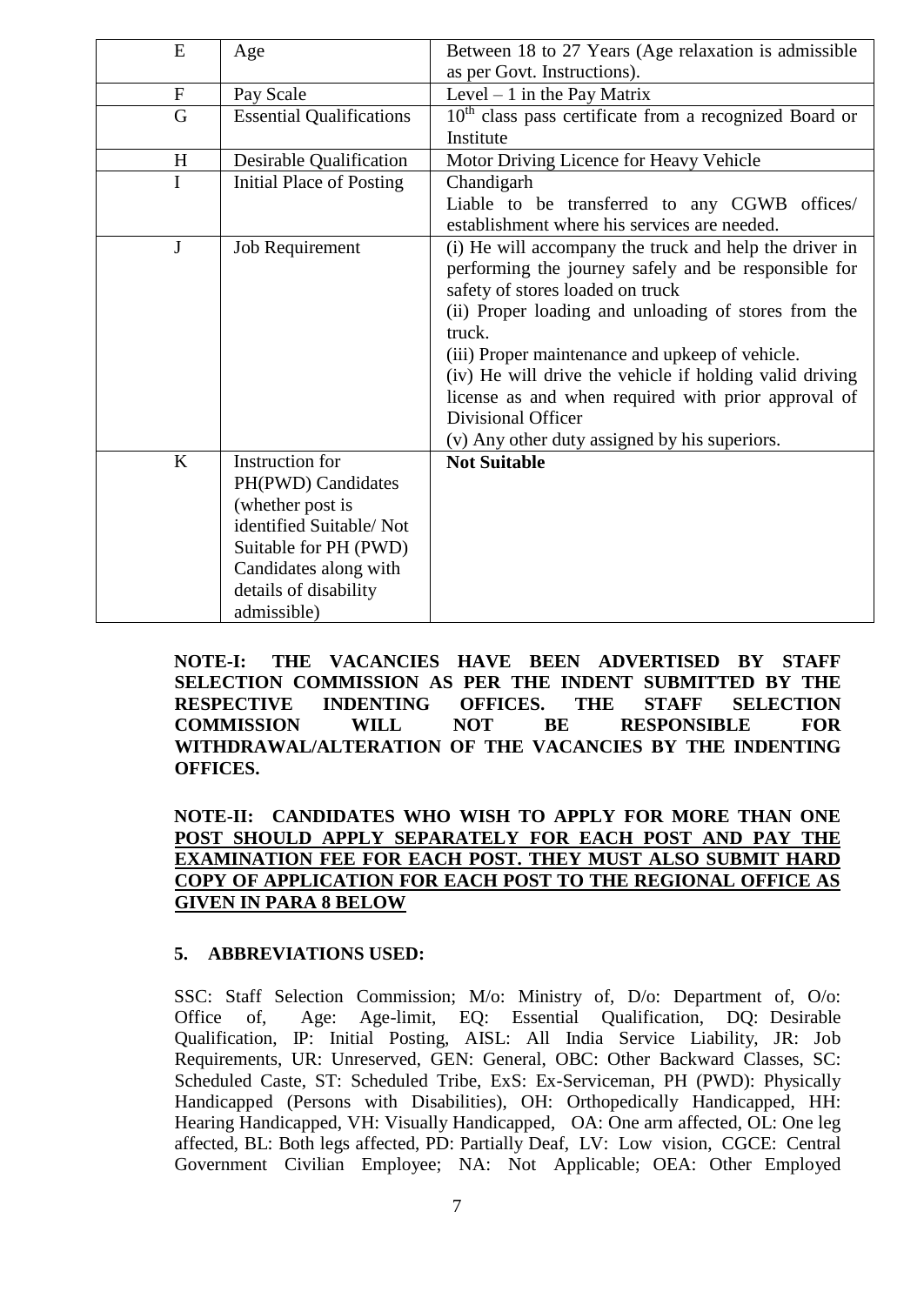Applicant**.**

## **6. NATIONALITY/ CITIZENSHIP**

A candidate must either be:

- (a) A citizen of India or
- (b) A subject of Nepal or
- (c) A subject of Bhutan or
- (d) A Tibetan Refugee who came over to India, before the  $1<sup>st</sup>$  January, 1962 with the intention of permanently settling in India, or
- (e) a person of Indian origin who has migrated from Pakistan, Burma, Sri Lanka, East African Countries of Kenya, Uganda, the United Republic of Tanzania (Formerly Tanganyika and Zanzibar), Zambia, Malawi, Zaire, Ethiopia and Vietnam with the intention of permanently settling in India.
- 6.1. Provided that a candidate belonging to categories (b), (c), (d) and (e) above shall be a person in whose favour a certificate of eligibility has been issued by the Government of India.
- 6.2. A candidate in whose case a certificate of eligibility is necessary may be admitted to the Examination but the offer of appointment will be given only after the necessary eligibility certificate issued to him by the Government of India is produced by the candidate.

## **7. EXAMINATION FEE, EXEMPTION FROM PAYMENT OF FEE; AND MODE OF PAYMENT OF FEE:**

## A. **EXAMINATION FEE**

**Rs. 100/- (Rupees Hundred only) through "SBI Net-Banking, Credit Cards / Debit Cards of all Banks" or through SBI Challan**

**Fee paid through any other mode will NOT be accepted. Fee once paid will not be refunded under any circumstances. Fee should be paid separately for each category of post applied.**

## B. **EXEMPTION FROM PAYMENT OF FEE:**

All Women candidates and candidates belonging to Scheduled Castes, Scheduled Tribes, Physically Handicapped and Ex-Servicemen eligible for reservation, are exempted from paying application fee, as per extant government orders.

## **8. HOW TO APPLY ONLINE AND MAKE PAYMENT:**

## **(i) CANDIDATES WILL HAVE TO APPLY FOR EACH CATEGORY OF POST SEPARATELY AND PAY FEE FOR EACH CATEGORY.**

**(ii) CANDIDATE MAY NOTE THAT ONLY ONLINE APPLICATIONS WILL BE ACCEPTED AT http://ssconline.nic.in. Applications received through any other mode would be summarily rejected.**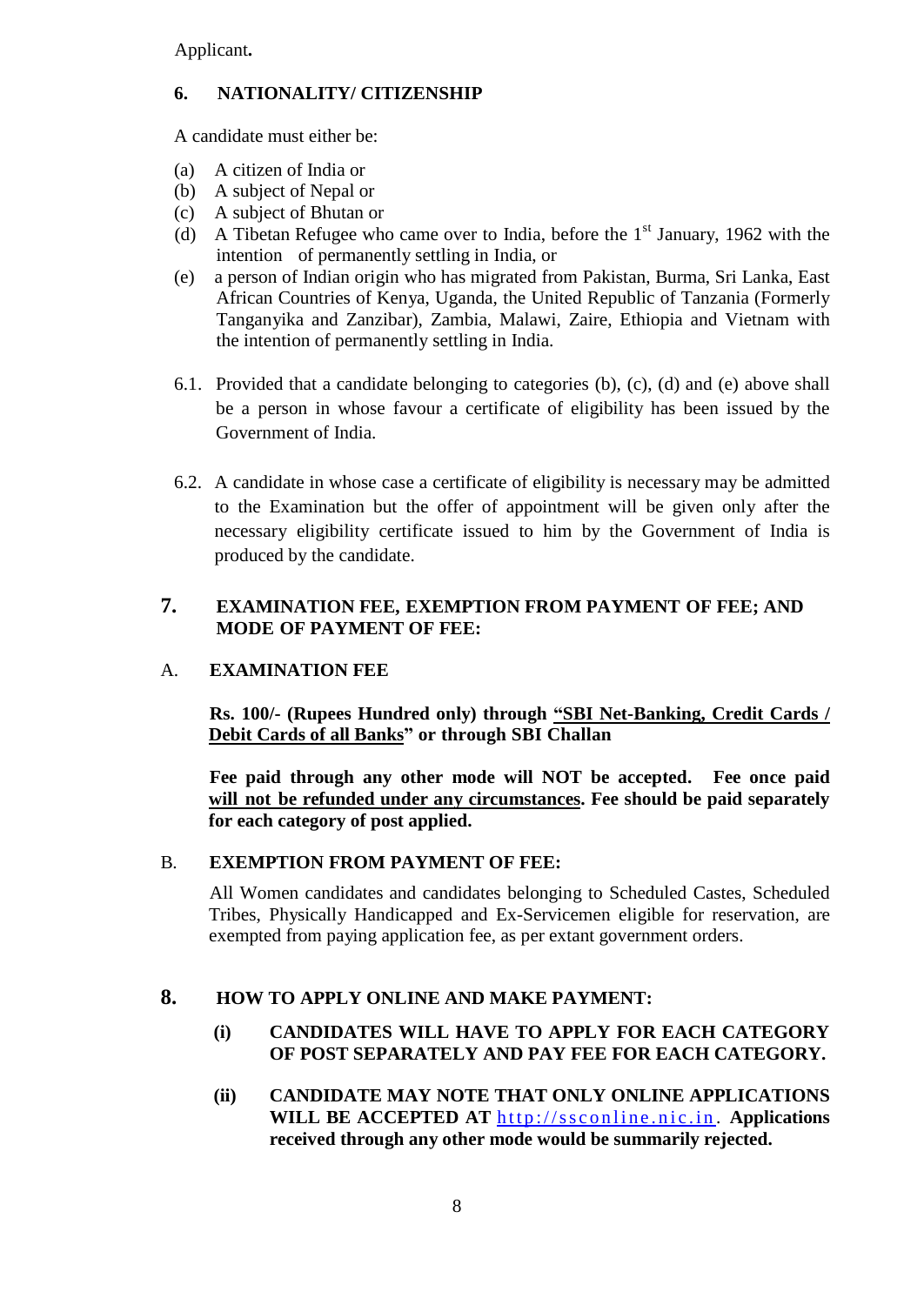- **(iii) Candidates should apply only once for any post. IN CASE OF MULTIPLE APPLICATIONS FOR ANY ONE POST, ALL THE APPLICATIONS WILL BE REJECTED SUMMARILY.**
- **(iv) Procedure for filing online Applications is given in Appendix – I (A).**
- **(v)** After filling up the Application Form Online and after making payment of Examination Fee, candidate should take a print out of the Application Form, sign the same, affix a copy of the same photograph used for filling up online application and attach self-attested copies of Certificates/documents in support of age, Essential Qualifications, Experience, where it is prescribed as Essential Qualification, proof of Caste/Category [SC/ST/OBC/PH(PWD)/EXS – in the format as given in the Notice] issued by the Competent Authority and send the same to the Regional Director at the address mentioned below so as to reach the Regional Office **within ten days from the closing date i.e. 24TH SEPTEMBER, 2017.**

The Dy. Regional Director (NWR),

Staff Selection Commission,

North Western Region,

Ground Floor, Kendriya Sadan,

Sector – 9A, Chandigarh – 160 009

(vi) The information furnished by the candidates in their applications will be verified by the Commission with reference to the original documents after the Computer Based Mode Examination. During verification of documents, if it is found that any information furnished by the candidate in the application is wrong, his/her candidature will be rejected forthwith. No appeal or representation against rejection of such candidature will be entertained. The candidates should ensure that they have furnished correct information in the application form.

## **9. CLOSING DATE FOR FILLING UP ONLINE APLICATION PART IS 24.09.2017** (**05.00 P.M). CLOSING DATE FOR MAKING ONLINE PAYMENT IS 24.09.2017 (05.00 P.M.).**

## **10. CRUCIAL DATE FOR ESSENTIAL QUALIFICATIONS (EQ) & AGE LIMIT:**

- i. Essential Qualifications (EQs) & Age Limit for each Post are mentioned in Para - 4 of this Notice.
- ii. The Crucial Date for determining the possession of '**AGE AND ESSENTIAL QUALIFICATION (EQs)/EXPERIENCE**' will be the closing date for filling up Registration Part/Application part of the application i.e. **24.09.2017**
- iii. Before applying for the post, the candidates must ensure that they possess the **ESSENTIAL QUALIFICATIONS including Experience wherever it is prescribed as Essential Qualification and also meet the Age Limit** as on the crucial date mentioned in Para 10(ii) above.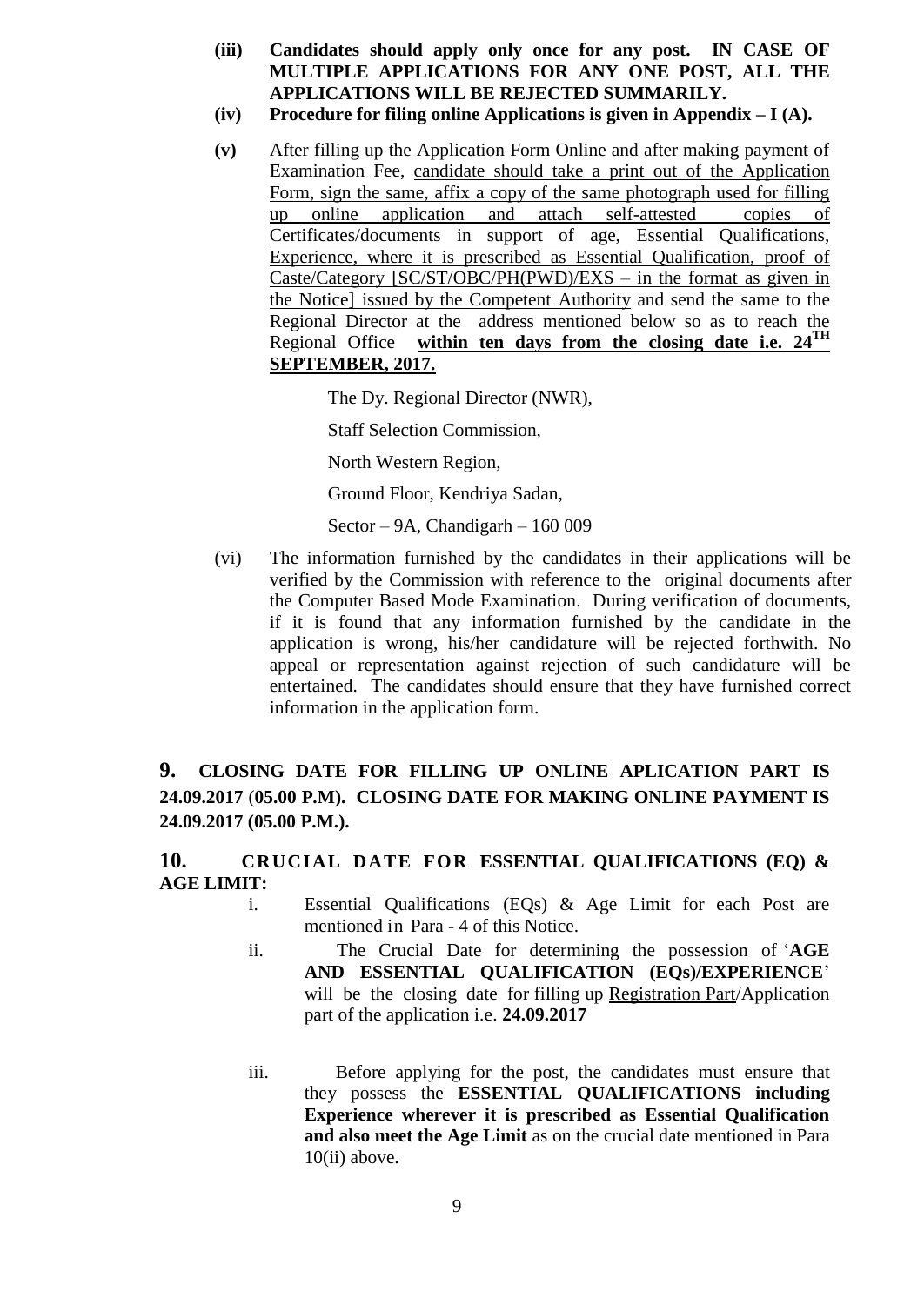- iv. For posts where **EXPERIENCE** in a particular field/discipline for a specified period has been indicated as an **ESSENTIAL QUALIFICATION**, the applicants should submit self attested copy of **CERTIFICATE** in support of their claim of possession of Experience in that field/discipline from the **Competent Authority along with the print out of the application, failing which their application shall be rejected.**
- v.If candidates claim that their Educational Qualifications are **EQUIVALENT** to the prescribed Essential Qualifications, it is the responsibility of the candidates to submit the necessary Documents/Certificates (Order/Letter with Number & Date) in support of equivalence, issued by the Government of India or by the Competent Authority from which they obtained the Educational Qualification, failing which their application shall be rejected.
- vi. In respect of Post(s) requiring proficiency in the relevant language as an essential qualification the applicant must have studied that language up to Matriculation level and in case the relevant language is not taught as a subject in Matriculation, the said language must be the mother-tongue of the applicant.

**NOTE** : **As per Ministry of Human Resources Development, the Degree obtained through open Universities/Distance Education Mode needs to be recognized by Distance Education Council, GOI. Accordingly, unless such Degrees are recognized for the relevant period when the candidates acquired the qualification, they will not be accepted for the purpose of Educational Qualification.**

## **11. AGE-LIMIT AND RELAXATION ON UPPER AGE-LIMIT: AGE LIMIT IS MENTIONED IN PARA-4 AGAINST EACH CATEGORY OF POST.**

## **A. PROOF OF AGE**

The Date of Birth as recorded in the Matriculation/Secondary Examination Certificate will be accepted by the Commission for determining the AGE and no subsequent request for change will be considered or granted.

## **B**. **RELAXATION IN UPPER AGE-LIMIT**

Relaxation in upper Age-limit admissible to eligible categories of applicants is given below:

The Relaxation in upper Age-limit is admissible only when the applicants claim the same at **Column No. 12** of the online Application Form and also properly fill the CATEGORY CODE at **Column No.12.1** of the online Application Form.

The 'Category CODES', 'CATEGORY' and '**Permissible Age Relaxation beyond the Upper age limit as mentioned at Para-10 of this Notice" are given below:-**

| Category-<br>Codes for<br>claiming Age | <b>CATEGORY</b> | <b>Permissible Age Relaxation</b><br>beyond the Upper age limit |
|----------------------------------------|-----------------|-----------------------------------------------------------------|
| Relaxation as                          |                 |                                                                 |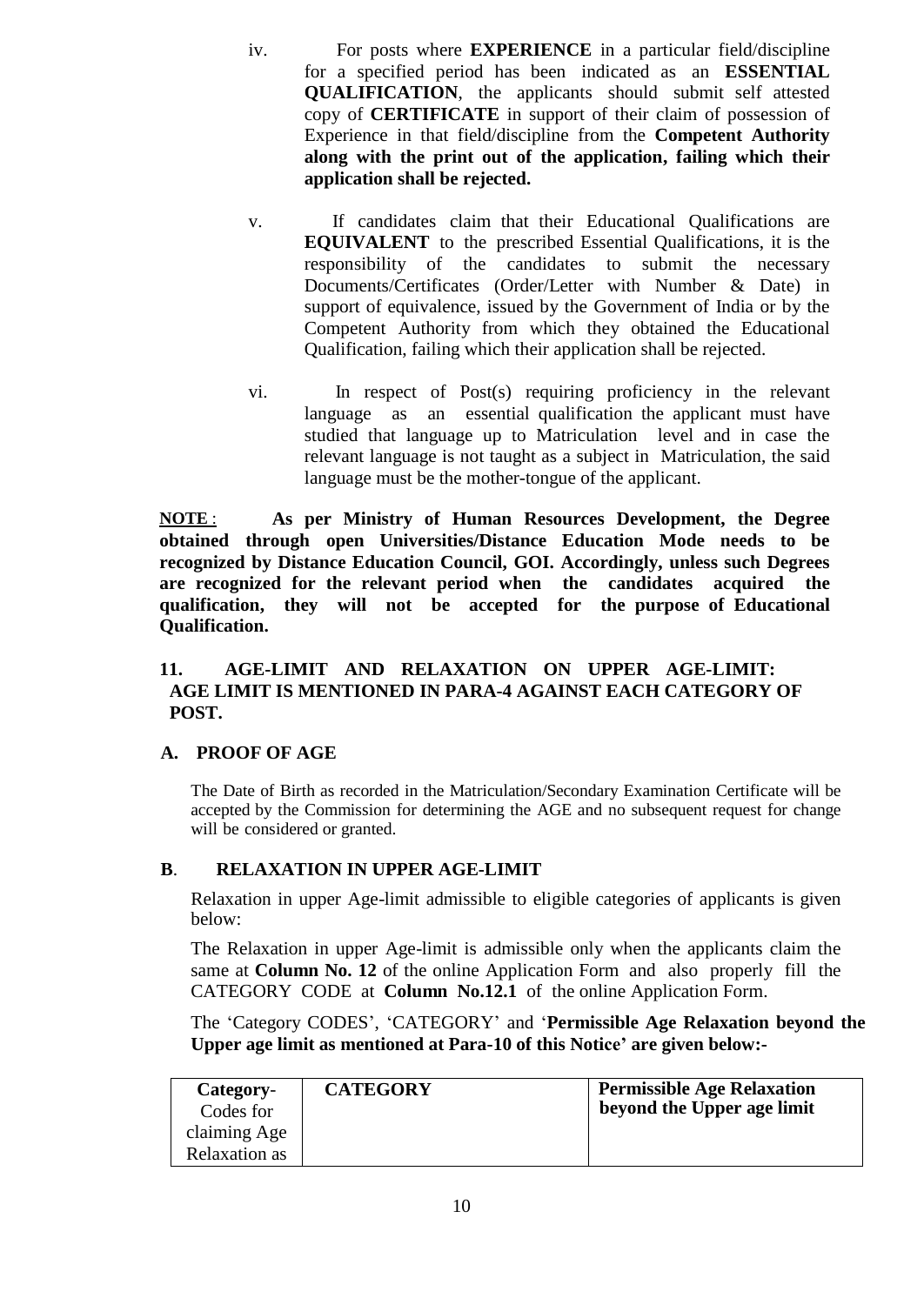|     | For Group-'B' & Group-'C' Posts                                                                                                                                                             |                                                                                                                                                                                         |  |  |  |  |  |
|-----|---------------------------------------------------------------------------------------------------------------------------------------------------------------------------------------------|-----------------------------------------------------------------------------------------------------------------------------------------------------------------------------------------|--|--|--|--|--|
| 01  | <b>SC</b>                                                                                                                                                                                   | 5 years                                                                                                                                                                                 |  |  |  |  |  |
| 02  | <b>ST</b>                                                                                                                                                                                   | 5 years                                                                                                                                                                                 |  |  |  |  |  |
| 03  | <b>OBC</b>                                                                                                                                                                                  | 3 years                                                                                                                                                                                 |  |  |  |  |  |
| 04  | PwD                                                                                                                                                                                         | 10 years                                                                                                                                                                                |  |  |  |  |  |
| 05  | PWD (OBC)                                                                                                                                                                                   | 13 years                                                                                                                                                                                |  |  |  |  |  |
| 06  | PWD(SC)                                                                                                                                                                                     | 15 years                                                                                                                                                                                |  |  |  |  |  |
| 07  | PWD(ST)                                                                                                                                                                                     | 15 years                                                                                                                                                                                |  |  |  |  |  |
| 08  | Ex-Servicemen (Unreserved / General)                                                                                                                                                        | after<br>03<br>years<br>deduction<br>the<br>of<br>military<br>service<br>rendered<br>from<br>the<br>actual age as on the<br>closing<br>date<br>for<br>receipt of application.           |  |  |  |  |  |
| 09  | Ex-Servicemen (OBC)                                                                                                                                                                         | 06 years $(3 \text{ years} + 3)$<br>years) after deduction<br>of the Military service<br>rendered from<br>the<br>actual age as on the<br>closing date for receipt<br>of application.    |  |  |  |  |  |
| 10  | Ex-Servicemen (SC)                                                                                                                                                                          | 08 years (3 years +5<br>years) after deduction<br>of the Military service<br>rendered from<br>the<br>actual age as on the<br>closing date for receipt<br>of application.                |  |  |  |  |  |
| 11  | Ex-Servicemen (ST)                                                                                                                                                                          | 08 years $(3 \text{ years} + 5)$<br>years) after deduction<br>of the Military service<br>rendered<br>from<br>the<br>actual age as on the<br>closing date for receipt<br>of application. |  |  |  |  |  |
|     | For Group 'B' Posts                                                                                                                                                                         |                                                                                                                                                                                         |  |  |  |  |  |
| 12  | Central Government Civilian Employees<br>(Unreserved / General) who have rendered not<br>less than 3 years regular and continuous service<br>as on closing date for receipt of application. | 05 years                                                                                                                                                                                |  |  |  |  |  |
| 13  | Central Government Civilian Employees $(OBC)$ 08 (5+3) years<br>who have rendered not less than 3 years<br>regular and continuous service as on closing<br>date for receipt of application. |                                                                                                                                                                                         |  |  |  |  |  |
| 14. | Central Government Civilian Employees (SC)<br>who have rendered not less than 3 years<br>regular and continuous service as on closing<br>date for receipt of application.                   | $10(5+5)$ years                                                                                                                                                                         |  |  |  |  |  |
| 15  | Central Government Civilian Employees (ST)<br>who have rendered not less than 3 years<br>regular and continuous service as on closing<br>date for receipt of application                    | $10(5+5)$ years                                                                                                                                                                         |  |  |  |  |  |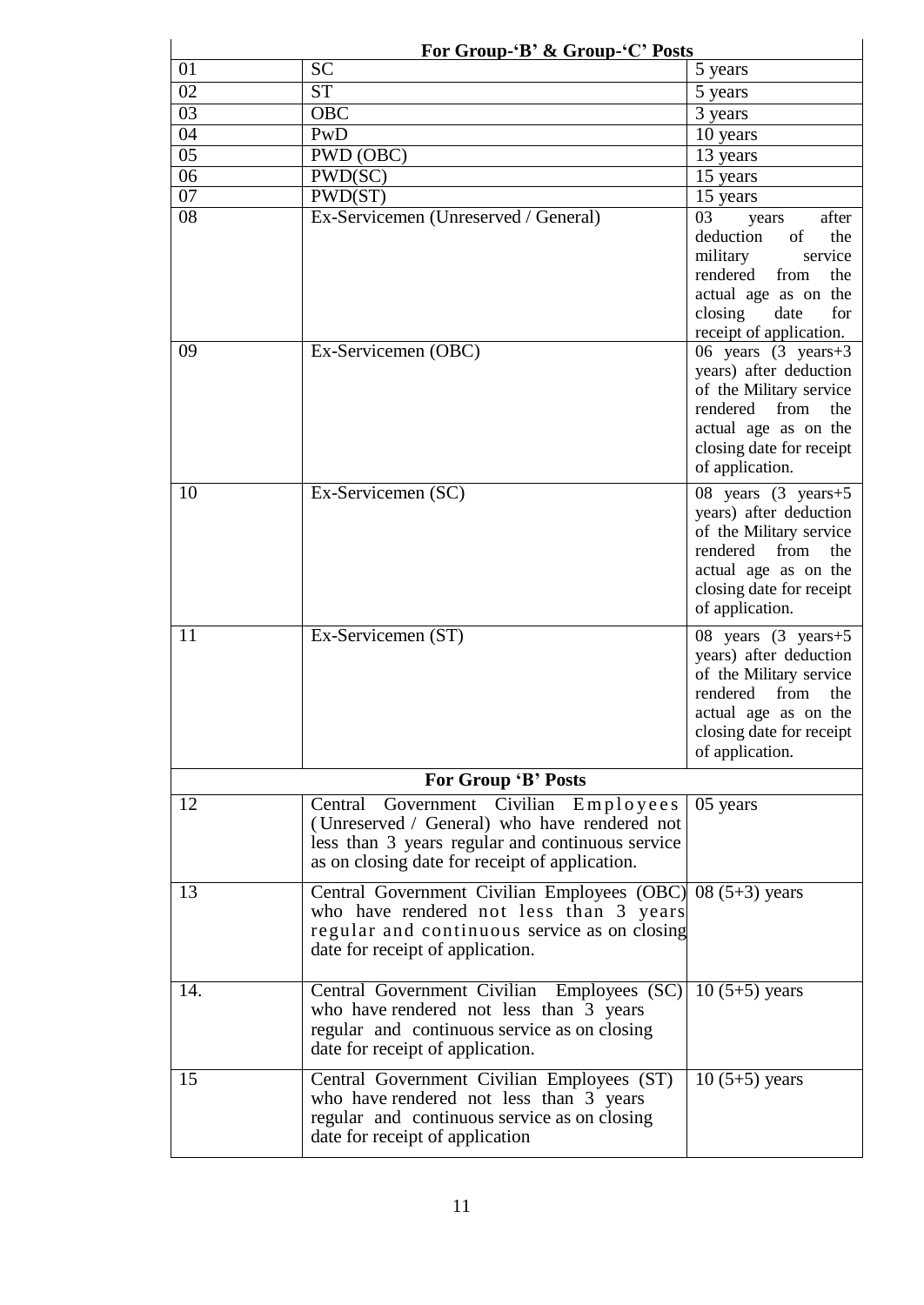|     | For Group 'C' Posts                                                                                                                                                          |                                              |  |  |  |  |  |
|-----|------------------------------------------------------------------------------------------------------------------------------------------------------------------------------|----------------------------------------------|--|--|--|--|--|
| 16. | Central Government Civilian Employees<br>(Unreserved / General) who have rendered not less than<br>3 years regular and continuous service as on closing date                 | Upto 40 years of age                         |  |  |  |  |  |
| 17  | Central Government Civilian Employees (OBC) who<br>have rendered not less than 3 years regular and<br>continuous service as on closing date                                  | Upto 43 years of age                         |  |  |  |  |  |
| 18  | Central Government Civilian Employees (SC) who<br>have rendered not less than 3 years regular and<br>continuous service as on closing date                                   | Upto 45 years of age                         |  |  |  |  |  |
| 19  | Central Government Civilian Employees (ST) who<br>have rendered not less than 3 years regular and<br>continuous service as on closing date                                   | Upto 45 years of age                         |  |  |  |  |  |
| 20  | Widows/Divorced Women/Women judicially separated<br>and who are not remarried (Unreserved/General)                                                                           | Upto 35 years of age                         |  |  |  |  |  |
| 21  | Widows/Divorced Women/Women judicially separated<br>and who are not remarried (OBC)                                                                                          | Upto 38 years of age                         |  |  |  |  |  |
| 22  | Widows/Divorced Women/Women judicially separated<br>and who are not remarried (SC)                                                                                           | Upto 40 years of age                         |  |  |  |  |  |
| 23  | Widows/Divorced Women/Women judicially separated<br>and who are not remarried (ST)                                                                                           | Upto 40 years of age                         |  |  |  |  |  |
|     | For Group `B' & Group `C' Posts.                                                                                                                                             |                                              |  |  |  |  |  |
| 24  | Candidates who had ordinarily been domiciled in the<br>State of Jammu & Kashmir from 01-01-1980 to 31-12-<br>1989 (Unreserved/General)                                       | 5 years                                      |  |  |  |  |  |
| 25  | Candidates who had ordinarily been domiciled in the<br>State of Jammu & Kashmir from 01-01-1980 to 31-12-<br>1989 (OBC)                                                      | 8 years                                      |  |  |  |  |  |
| 26  | Candidates who had ordinarily been domiciled in the<br>State of Jammu & Kashmir from 01-01-1980 to 31-12-<br>1989 (SC)                                                       | 10 years                                     |  |  |  |  |  |
| 27  | Candidates who had ordinarily been domiciled in the<br>State of Jammu & Kashmir from 01-01-1980 to 31-12-<br>1989 (ST)                                                       | 10 years                                     |  |  |  |  |  |
| 28  | Defence Personnel disabled in operation during hostilities<br>with any foreign country or in a disturbed area and<br>released as a consequence thereof (General/ Unreserved) | 5 years                                      |  |  |  |  |  |
| 29  | Personnel<br>disabled<br>Defence<br>in<br>operation during<br>hostilities with any foreign country or in a disturbed<br>area and released as a consequence thereof (OBC)     | $8(5+3)$ years                               |  |  |  |  |  |
| 30  | Defence<br>disabled<br>Personnel<br>operation<br>during<br>in<br>hostilities with any foreign country or in a disturbed<br>area and released as a consequence thereof (SC)   | $10(5+5)$ years                              |  |  |  |  |  |
| 31  | disabled in<br>Defence Personnel<br>operation<br>during<br>hostilities with any foreign country or in a disturbed<br>area and released as a consequence thereof (ST)         | $10(5+5)$ years                              |  |  |  |  |  |
| 32  | Others                                                                                                                                                                       | As per Government<br>India's<br>Orders<br>οf |  |  |  |  |  |

 $\frac{1}{2}$  is the time that the theory is the theory is the theory in the theory is the three to the three three to the three three three three three three three three three three three three three three three three three **NOTE 1:** The age relaxation for reserved category applicants is admissible only in the case of vecession reserved for such extensive. The reserved extensive uphonts, who case of vacancies reserved for such categories. The reserved category applicants, who apply against posts, meant for UR category, will get age relaxation to the extent it is available to UR category candidates.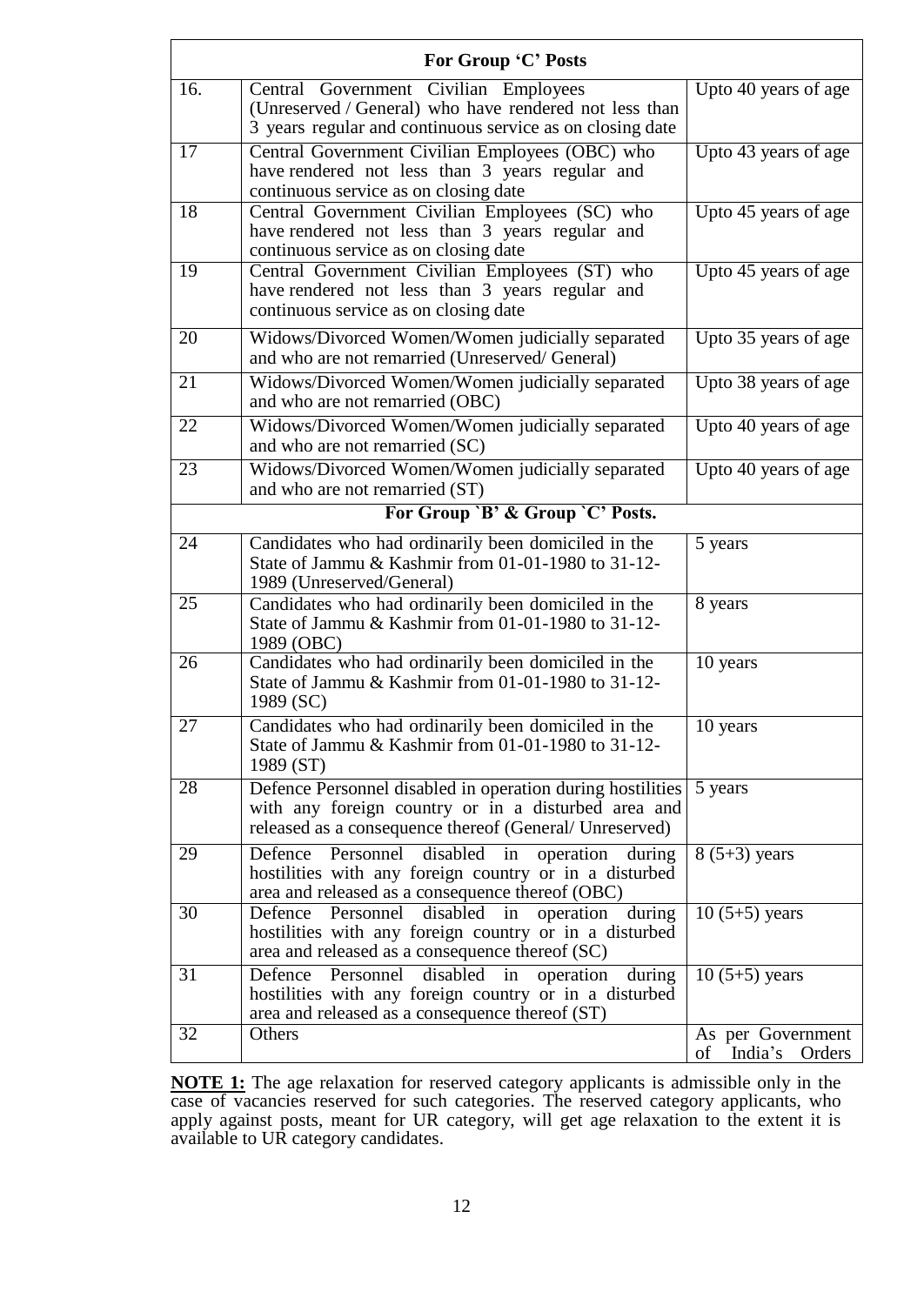**NOTE 2:** Applicants shall check their eligibility for seeking relaxation in Upper Age Limit carefully. If eligible, they are required to fill the correct Age Relaxation Code as applicable to them. In case of filling up of wrong Age Relaxation Code by the applicant in the Application Form, age relaxation allowed at the application stage will be withdrawn and his/her candidature will be considered accordingly.

### **12. CONDITIONS ON SEEKING FEE CONCESSION, AGE-RELAXATION, RESERVATION, ETC.**

#### **A. FOR SCHEDULED CASTES/SCHEDULED TRIBES (SC/ST) APPLICANTS**

i. SC/ST applicants seeking **FEE CONCESSION, AGE-RELAXATION, RESERVATION** etc. shall invariably submit, along with the print out of their Application Forms, the requisite Certificate as per FORMAT (**Appendix-II** of this Notice) from COMPETENT AUTHORITY (APPENDIX-I of this Notice) certifying that their Sub-Castes/Communities are approved by the Government of India under SC & ST Category on or before the closing date of receipt of applications otherwise their claims for fee concession, age-relaxation, reservation etc. shall not be considered.

#### **B. FOR OTHER BACKWARD CLASSES (OBC) APPLICANTS**

- i. OBC applicants not covered under the Creamy Layer, as per the Standing Instructions of the Government of India as amended from time to time, seeking **AGE-RELAXATION, RESERVATION** etc. **shall invariably submit, along with the print out of their Application Forms**, the requisite Certificate as per **FORMAT (Appendix-III of this Notice)**. A person seeking appointment on the basis of reservation to OBCs must ensure that he/she possesses the caste/ community certificate and does not fall in creamy layer on the crucial date. The crucial date for this purpose will be the closing date for receipt of applications. Candidates may also note in respect of the above that, their candidature will remain provisional till the veracity of the concerned document is verified by the **Appointing Authority**. Candidates are warned that they may be debarred from the examinations conducted by the Commission in case they fraudulently claim SC/ST/OBC/ExS/PH (PwD) status.
- ii. **The closing date for receipt of application as mentioned at Para-9 of the Notice will be treated as the date of reckoning for Non-Creamy Layer status of applicants under the OBC category.**

#### **C. FOR PHYSICALLY HANDICAPED (PH) (PERSONS WITH DISABILITIES) [OH / HH/ VH] APPLICANTS:**

**Whether the post is identified suitable for Physically Handicapped persons or not and the nature of disability admissible is indicated against each category of post. Physically Handicapped Candidates should apply only for posts for which they are eligible.**

- i. Only the PH (PwD) persons having 40% or above disability are eligible for **FEE CONCESSION, AGE-RELAXATION, RESERVATION etc.**
- ii. They shall invariably submit, along with the print out of their Application Forms, the requisite Certificate as per FORMAT [**Appendix-VI (Form-II)/(Form-III)/(Form-IV)] of the Notice,** otherwise, their claim for PH (PWD) status will not be entertained.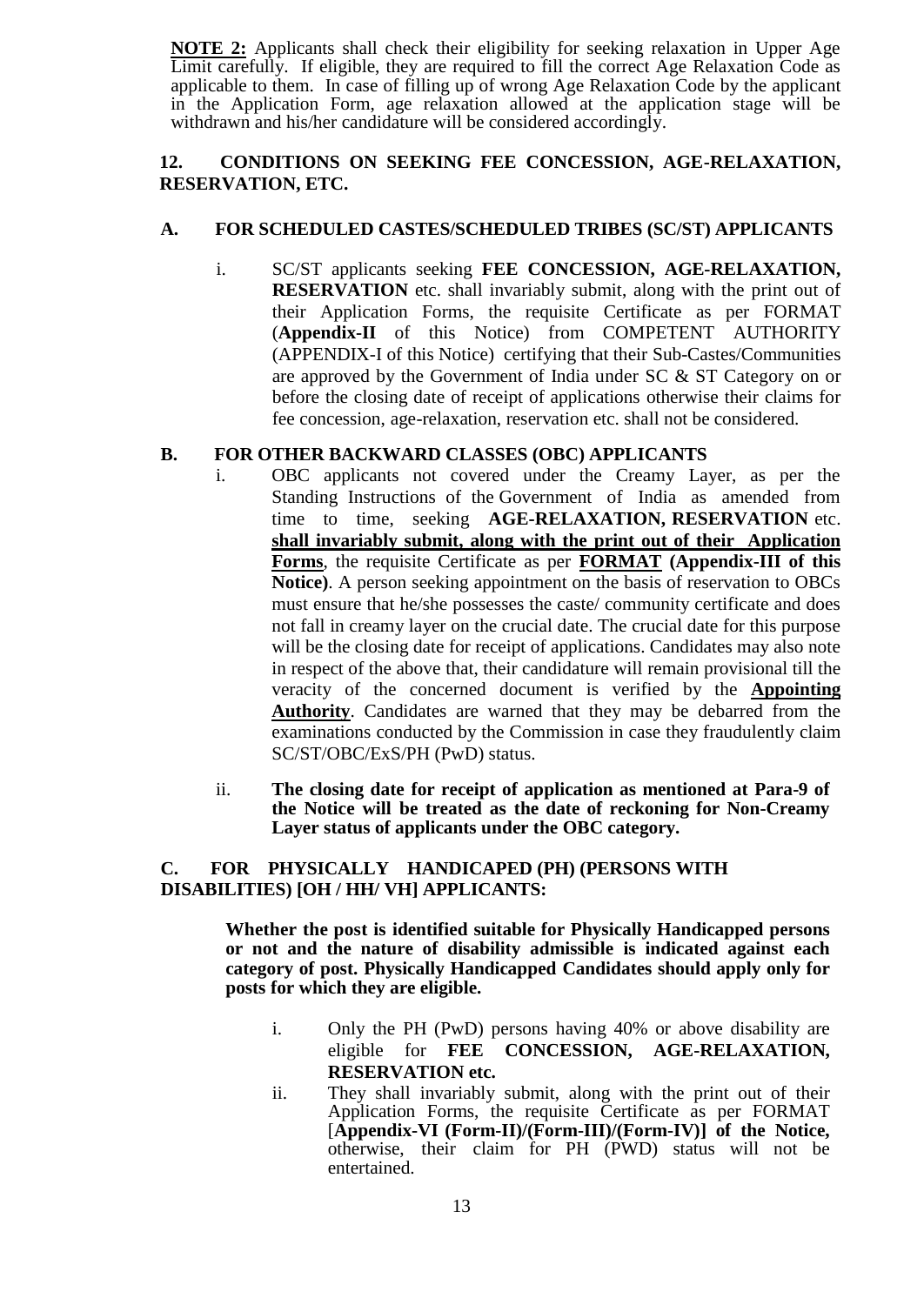## **D. SPECIAL INSTRUCTION FOR THE PH CANDIDATES:**

- a. Persons with visual disability of less than forty percent will not be treated as Visually Handicapped candidates. Visually Handicapped (VH) candidates with visual disabilities of **forty percent** and above and candidates suffering from Cerebral Palsy can avail the assistance of a SCRIBE to be provided by the Commission in the Computer Based Examination subject to such requests being made to the Commission while filling up the application form. Candidates suffering from Cerebral Palsy will also be provided with the facility of Scribe and compensatory time at par with VH candidates. Question Papers and Answer Sheets will not be provided in BRAILLE. Visually Handicapped (VH), including blind and partially blind, candidates with visual disability of **forty percent** and above may bring their own TAYLOR FRAME AND BRAILLE SLATE WITH PAPER for solving Arithmetical problems. No attendant of VH/Cerebral Palsy candidates will be allowed inside the examination premises. In addition, the orthopedically handicapped candidates (other than a candidate afflicted by Cerebral Palsy) who has a locomotor disability(40% or more) wherein the dominant writing extremity is affected to the extent of slowing down the performance of the candidate (such deficiency to be indicated in the medical certificate submitted by the candidate), such candidates can also avail the assistance of a Scribe and a compensatory time of 20 minutes per hour in the examination, subject to such requests being made in the application form.
- b. **Provision of Compensatory Time**: The Visually Handicapped candidates and candidates suffering from Cerebral Palsy, Locomotor candidates as mentioned above in para 12  $D(a)$ , will be allowed compensatory Time in the examination, as per the decision of the Commission.

## **E. SPECIAL INSTRUCTIONS FOR THE EX-SERVICEMEN APPLICANTS:**

- (i) ExS applicants seeking for **FEE CONCESSION, AGE-RELAXATION, RESERVATION** etc. shall invariably submit along with the printout of their Application Forms, the requisite Certificate as per FORMAT (**Appendix-V** of this Notice) from COMPETENT AUTHORITY (APPENDIX-I of this Notice) and also submit a Declaration as per FORMAT [**Appendix-V(A)** of this Notice] otherwise their claims for fee concession, age-relaxation, reservation etc. shall not be considered.
- (ii) For any serviceman of the three Armed Forces of the Union to be treated as ExS for the purpose of securing the benefits of reservation etc.; he/she must have already acquired, at the relevant time of submitting his/her application for Post/Service, the status of EXS and/or is in a position to establish his/her acquired entitlement by documentary evidence from the COMPETENT AUTHORITY that he/she would complete specified term of engagement with the Armed Forces within the stipulated period of ONE YEAR from the closing date of receipt of applications as stipulated at Para-9 of this Notice, or otherwise than by way of dismissal or discharge on account of misconduct or inefficiency.
- **F. EX-SERVICEMAN**: An Ex-Serviceman means a person
	- i. who has served in any rank whether as a combatant or non-combatant in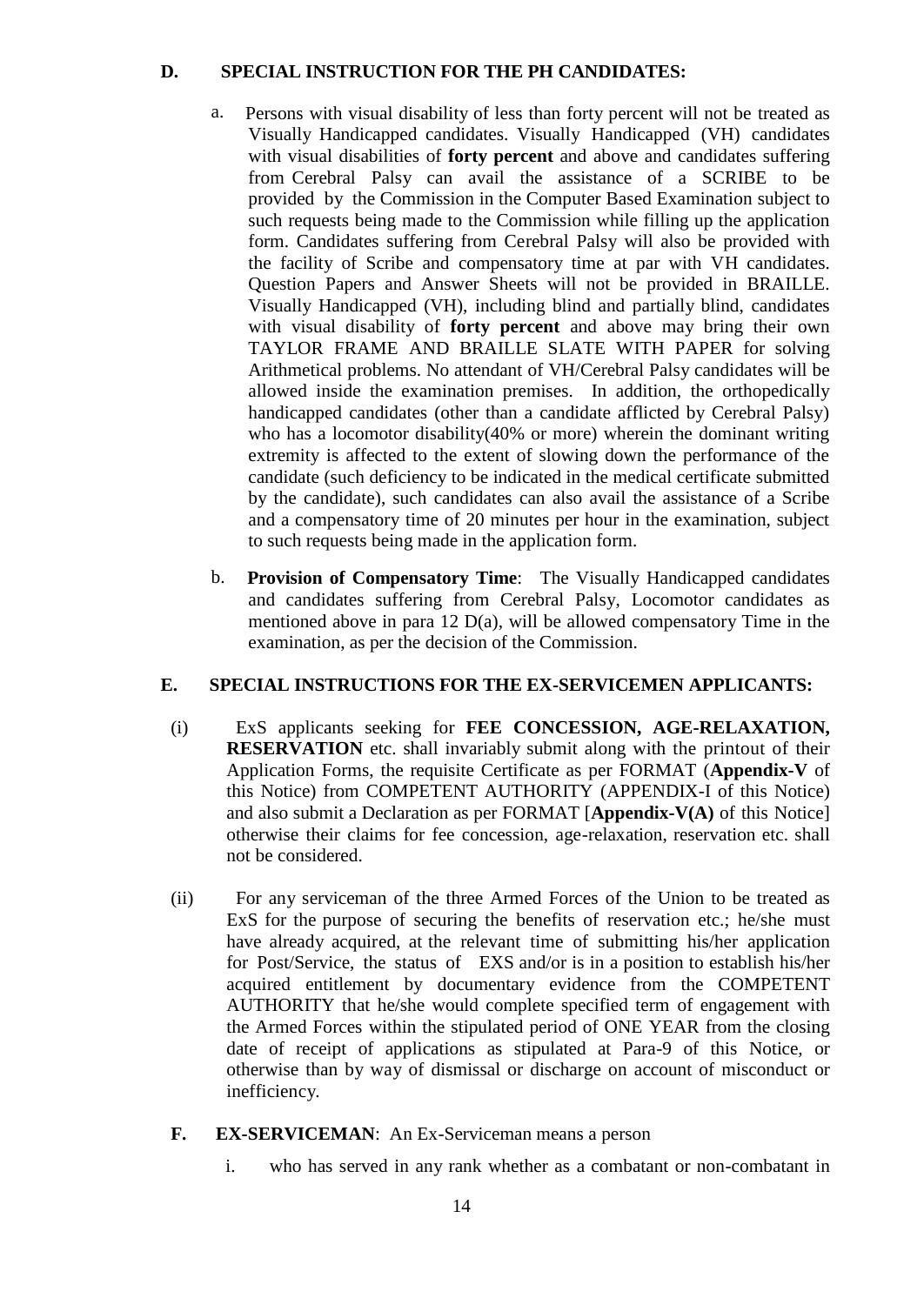the Regular Army, Navy, Air Force of the Indian Union, and

- a. who either has been retired or relieved or discharged from such service whether at his own request or being relieved by the employer after earning his/her pension; or
- b. who has been relieved from such service on medical grounds attributable to military service/circumstances beyond his control and awarded medical or other disability pension; or
- c. who has been released from such service as a result of reduction in Establishment;

OR

ii. who has been released from such service after completing the specific period of engagement, otherwise than at his own request or by way of dismissal or discharge on account of misconduct or inefficiency, and has been given a gratuity; and includes personnel of the Territorial Army, namely pension holders for continuous embodied service or broken spells of qualifying service;

#### OR

iii. Personnel of Army Postal Service who are part of Regular Army and retired from the Army Postal Service without reversion to their parent service with pension, or are released from the Army Postal Service on medical grounds attributable to or aggravated by military service or circumstances beyond their control and awarded medical or other disability pension;

#### OR

iv. Personnel, who were on deputation in Army Postal Service for more than six months prior to the  $14<sup>th</sup>$  April, 1987;

#### OR

v. Gallantry award winners of the Armed Forces including personnel of Territorial Army;

#### OR

- vi. Ex-recruits boarded out or relieved on medical ground and granted medical disability pension.
- **G.** The period of 'Call up Service' of an ExS in the Armed forces shall also be treated as service rendered in the Armed Forces for purpose of age relaxation, as per rules.
	- i) A Matriculate Ex-Serviceman (includes an Ex-Serviceman, who has obtained the Indian Army Special Certificate of education or corresponding certificate in the Navy or the Air Force), who has put in not less than 15 years of service on the closing date of receipt of applications as stipulated in **Para-9** of this Notice with Armed Forces of the Union shall be considered eligible for appointment to the Group 'C'. Posts. Thus, those Non-Graduate Ex-Servicemen who have not completed 15 years of service as on the closing date of receipt of applications as stipulated at Para-9 of this Notice shall not be treated as a deemed graduate applicant.

**Further, as per extant guidelines of Department of Personnel and Training deemed graduation of Indian Army Special Certificate of education or corresponding certificate in the Navy or the Air Force on completion of 15 years in Armed Forces is not applicable for Group "B"**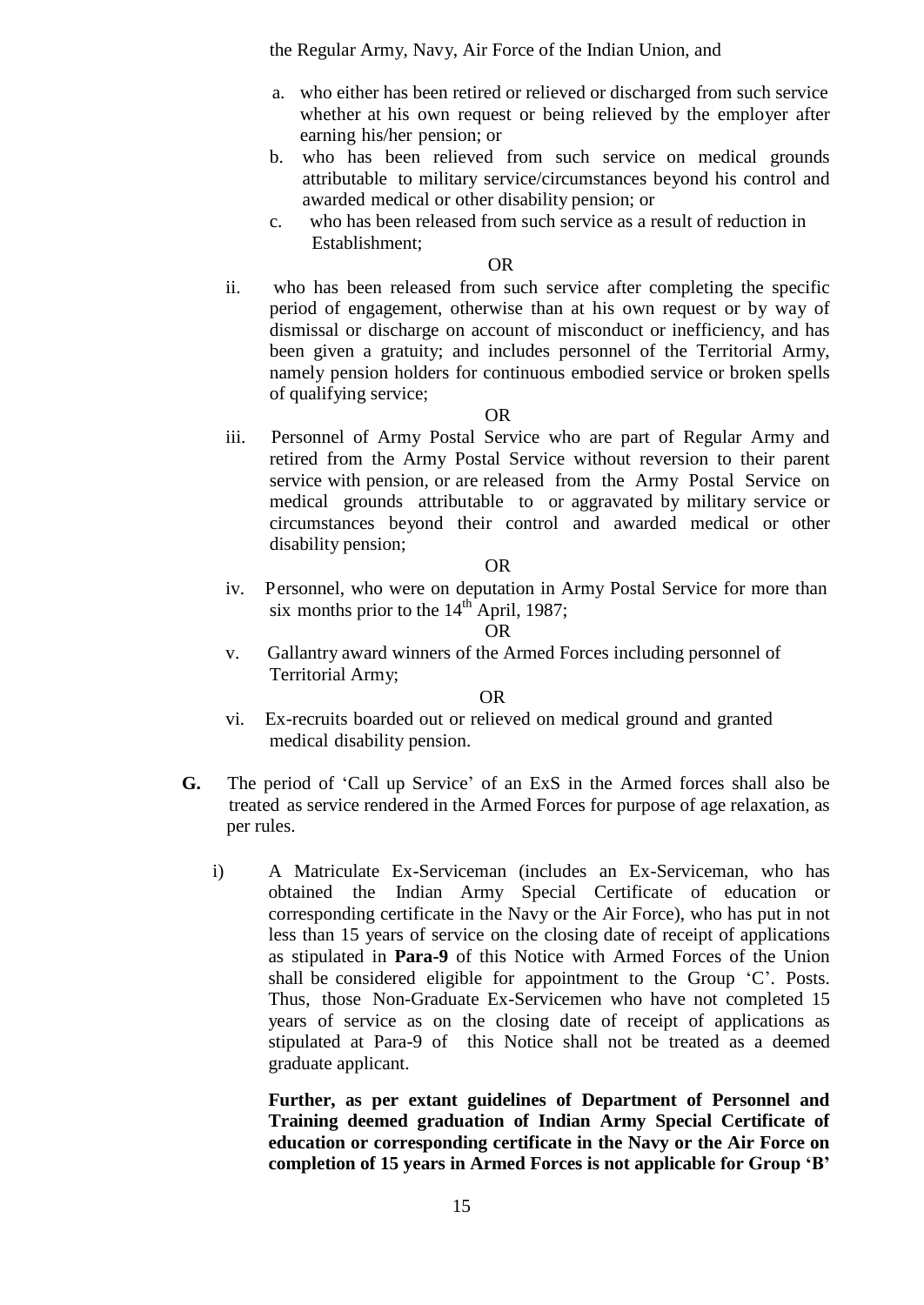#### **posts.**

ii) As per Department of Personnel & Training's O.M. No. 36034/6/90- Estt-SCT Dated 24.4.92, such EXS applicants who have already secured employment under the Central Govt. in civil side after availing of the benefit given to them as ExS for their reemployment, are eligible for age-relaxation prescribed for ExS for securing another employment in a higher grade, but will not be eligible for the benefit for reservation for the ExS for securing another employment in a higher grade. They will also not be eligible for fee concession admissible to EXS. Such ExS would have to pay the requisite fee for this recruitment. However, as per the Department of Personnel & Training's O.M. No. 36034/1/2014-Estt- (Res.) dated 14.08.2014, the Govt. of India has now decided that if an ex-serviceman applies for various vacancies before joining any civil employment, he/she can avail of the benefit of reservation as ex-servicemen for any subsequent employment. However, to avail of this benefit, an ex-serviceman as soon as he/she joins any civil employment should give self-declaration/undertaking to the concerned employer about the date-wise details of application for various vacancies for which he/she had applied for before joining the initial civil employment. Further, this benefit would be available only in respect of vacancies which are filled on direct recruitment and wherever reservation is applicable to the ex- servicemen.

## **H. INSTRUCTIONS FOR CENTRAL GOVERNMENT CIVILIAN EMPLOYEES (CGCE) APPLICANTS**

- i. Central Govt. Civilian Employees should have rendered not less than 3 years continuous service on a regular basis (and not on ad hoc basis) as on the closing date of receipt of applications as mentioned at Para-9 of the Notice and should remain in Central Government Service holding civil post in any Department/Offices of Government of India till the candidate receives Offer of Appointment from the Office/Department where the candidate gets finally recommended for appointment.
- ii. For claiming the benefit of age relaxation they shall invariably submit along with the printout of their Application Forms, the requisite Certificate as per FORMAT (**Appendix-IV** of this Notice) from the COMPETENT AUTHORITY **(APPENDIX-I** of this Notice) and also submit a Declaration [**Appendix-IV(A)** of this Notice] otherwise their claims for age-relaxation shall not be considered.
- iii. Central Government Civilian Employees applying for any post shall invariably submit along with the print out of their Application Forms, a Declaration [Appendix-IV (A) of this Notice] that they have intimated their Office. Further, they would require to furnish NO OBJECTION CERTIFICATE from their EMPLOYER at the time of **VERIFICATION OF DOCUMENTS**, failing which their candidature is liable to be cancelled at that very stage or at any stage of recruitment process.

#### **Candidates should note that in case a communication is received from their**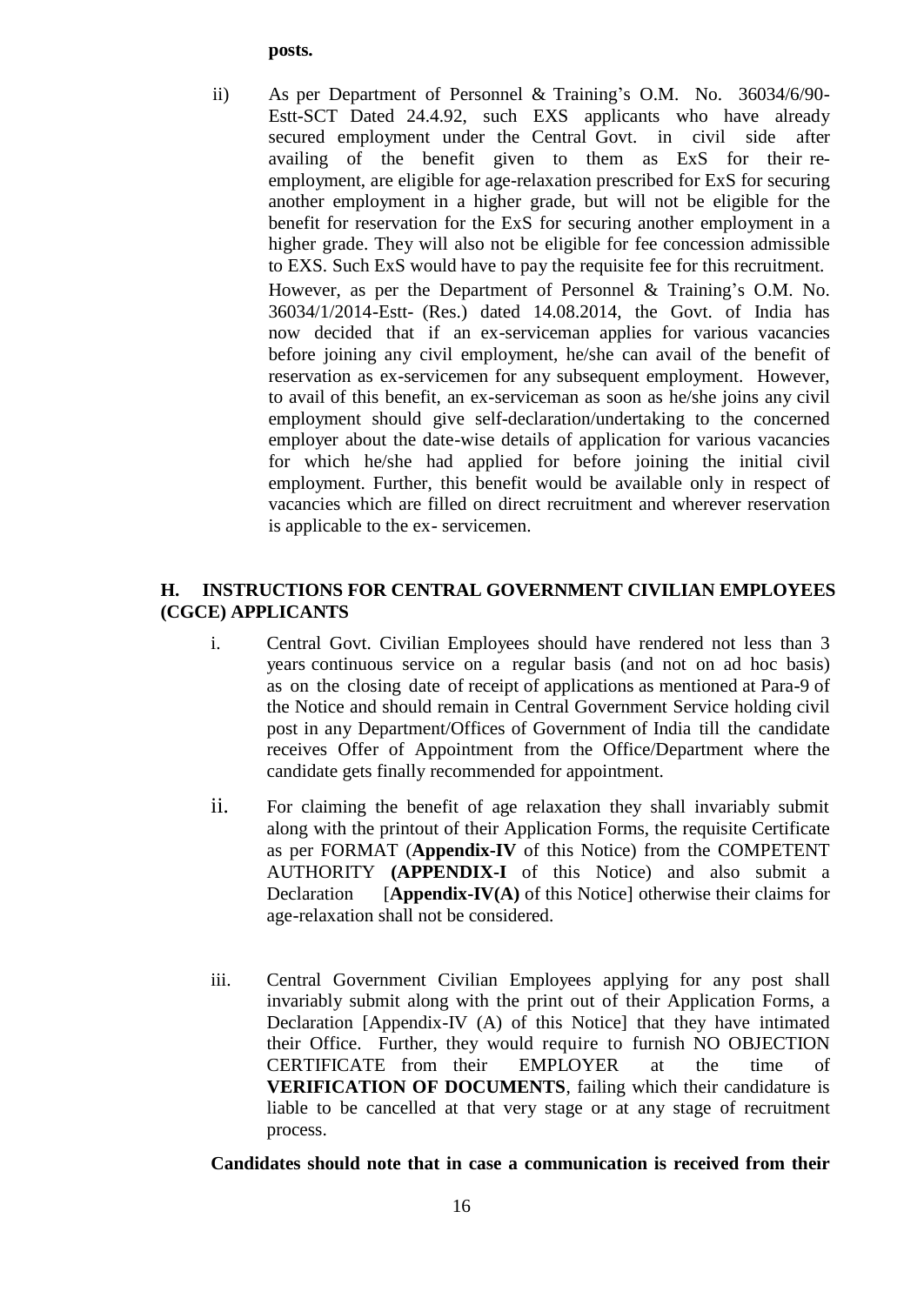**employer by the Commission withholding permission to the candidates applying for appearing in the examination, their applications shall be** *rejected and candidature shall be cancelled.*

#### **13. DOCUMENTS VERIFICATION:**

- (a) Applicants must submit **Self Attested legible Copies** of all their Certificates/Documents, along with the print out of their Applications, in support of the information given in their Application Forms about their Educational Qualifications; Experiences; Percentage of Marks obtained; Proof of Age; Proof of Category [SC/ST/OBC/PH (PwD)/ExS – in the format as given in the Notice] from the Competent Authorities, otherwise their candidature is liable to be rejected at any stage of the recruitment process.
- (b) They shall be in a position to produce all the ORIGINAL CERTIFICATES/DOCUMENTS in support of the information given in their Application Forms at the time of **VERIFICATION OF DOCUMENTS after the Computer Based Examination**, failing which their candidature is liable to be cancelled at that very stage or at any subsequent stage.
- (c) **Candidates are warned that they may be permanently debarred from the examinations conducted by the Commission in case they fraudulently claim SC/ST/OBC/PH(PwD)/ExS/C.G.C.E. Status or submit false Certificates/Documents/Mark Sheets claiming reservation / age relaxation admissible to these categories or in support of Essential Qualification/Experience/Age-proof.**

#### **14. REASONS FOR REJECTION/CANCELLATION OF APPLICATION:**

## **APPLICATIONS / CANDIDATURE OF APPLICANTS ARE LIABLE TO BE CANCELLED/REJECTED AT ANY STAGE OF THE RECRUITMENT PROCESS IN THE EVENT OF ALL OR ANY OF THE FOLLOWING:**

- i. Applications being incomplete.
- ii. Any variation in the Signatures. [All the **SIGNATUREs (**in **FULL NOT IN SHORT)** done on the Print out of the Application Form and also on other Documents must be THE same.]
- iii. Application without CLEAR and LEGIBLE PHOTOGRAPH.
- iv. Non-payment of Examination Fees, if not otherwise exempted.
- v. Fee not paid as per instructions.
- vi. Under aged/over aged candidates.
- vii. Non forwarding of **Self Attested legible Copies** of all the relevant Certificates/Documents issued by the competent authority, along with the print out of Application Forms, in support of the information given in their Application Forms about their Educational Qualifications; Experiences; Percentage of Marks obtained; Proof of Age; Proof of Category [SC/ST/OBC/PH(PwD)/ExS].
- viii. Not having the requisite Educational Qualification/Experience/Category Status as on the closing date.
- ix. Incorrect information or misrepresentation or suppression of material facts.
- x. Non-receipt / Late receipt of the printout of the Application Form along with self-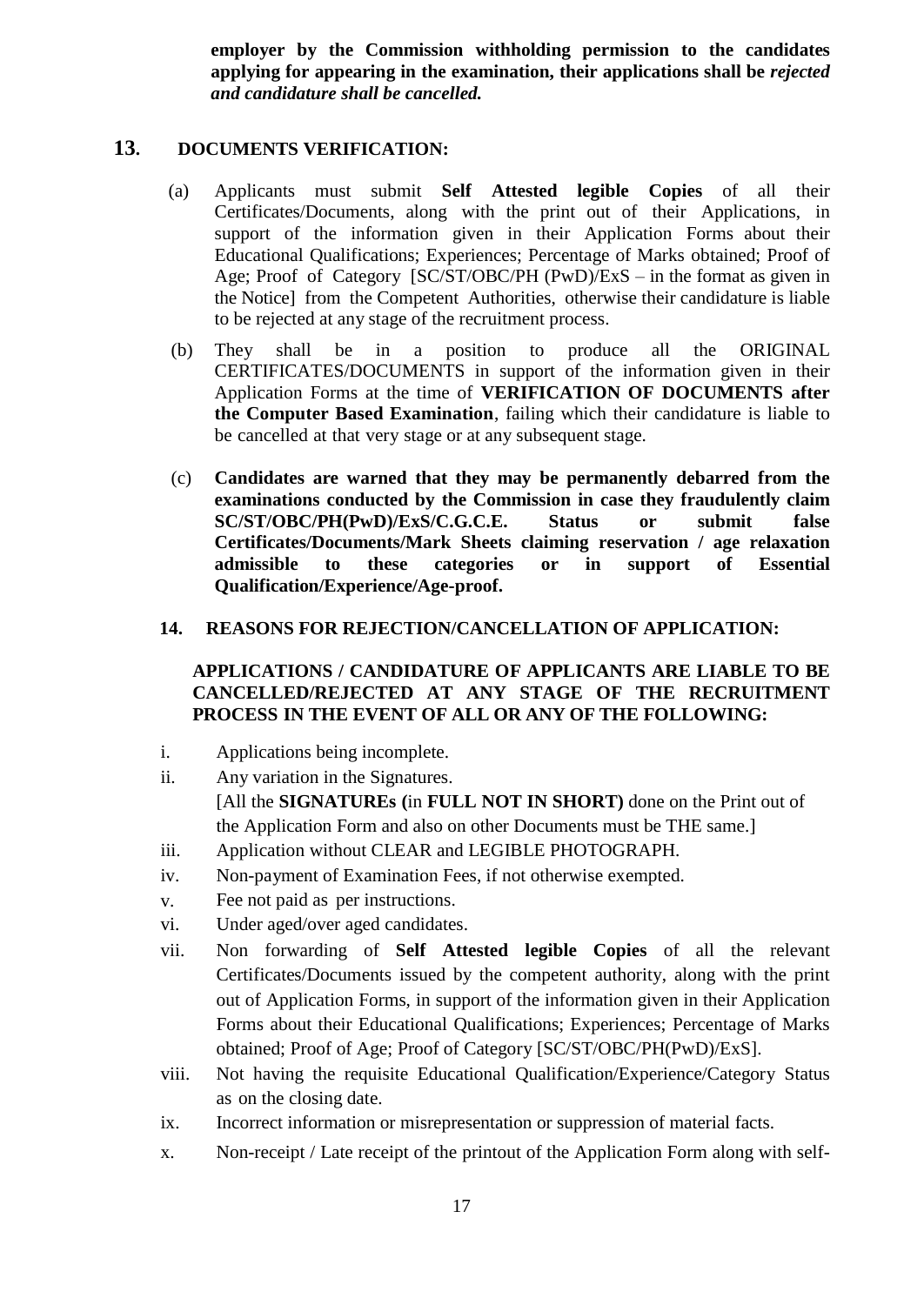attested copies of the relevant documents.

- xi. For carrying mobile phones / accessories in the Examination premises/Hall.
- xii. Any other irregularity.
- xiii. Non-production of Original Certificates at the time of Verification of Documents

**Note: I.** CANDIDATES ARE NOT ALLOWED TO BRING MOBILE PHONES/ANY OTHER COMMUNICATION DEVICES INSIDE THE EXAMINATION PREMISES/HALL AND ANY INFRINGEMENT OF THESE INSTRUCTIONS WILL ENTAIL DEBARMENT FROM SSC'S FUTURE EXAMINATIONS WITHOUT PREJUDICE TO INITIATION OF CRIMINAL PROCEEDINGS AGAINST THE CANDIDATES.

**Note II.** THE CANDIDATE SHOULD NOT BRING ANY ARTICLE OTHER THAN THOSE SPECIFIED ABOVE, SUCH AS BOOKS, NOTES AND LOOSE SHEETS, MOBILES AND ANY OTHER ELECTRONIC GADGGETS ETC. INTO THE EXAMINATION HALL.

#### **15. SELECTION PROCEDURES:**

- (a) The Government has dispensed with Interviews for Junior Level Posts. Accordingly, recruitment to Selection Posts will be made through Written Examination in Computer Based Mode consisting of Objective Type Multiple Choice Questions.
- (b) Candidates will be shortlisted for Computer Based Examination based on the percentage of marks in Essential Qualifications as indicated by them in their application. **Candidates will be shortlisted in the ratio of 1:50, i.e. 50 candidates for every vacancy**, subject to availability of sufficient number of eligible candidates. Candidates will be shortlisted by applying suitable cut off in the percentage of marks, in multiples of five. The number of candidates shortlisted may be slightly more or less due to the criteria of applying cut off in multiples of five.
- (c) For the purpose of shortlisting of candidates for Computer Based Examination, the Commission will follow the yardstick adopted by the University/Institution and take into account the percentage of marks as indicated in the Final Year Marks Statement. The Commission will not take the responsibility of working out the percentage of marks by adding up the marks secured by the candidates in different subjects/each year of Graduation and instead take into account the percentage of marks / CGPA as indicated in the Final Year Marks Statement.
- (d) Where the Merit of the candidate is indicated in the Final Year Marks Statement in CGPA without indicating the corresponding percentage of marks, the Commission will follow the criteria indicated by the University/Institution in the Certificate, if any, for arriving at the corresponding percentage. In all other cases, the Commission will apply the conversion formula of CGPA (as indicated in the Final Year Marks Statement) multiplied by (x) 9.5.
- (e) The criteria followed by the Commission in shortlisting candidates will be final. No appeal or representation will be entertained against such Shortlisting criteria.
- f) The information furnished by the candidates in their applications will be verified by the Commission with reference to their original documents after the Computer Based Examination. During verification of documents, if it is found that any information furnished by the candidate in the application is wrong, his/her candidature will be rejected forthwith. No appeal or representation against such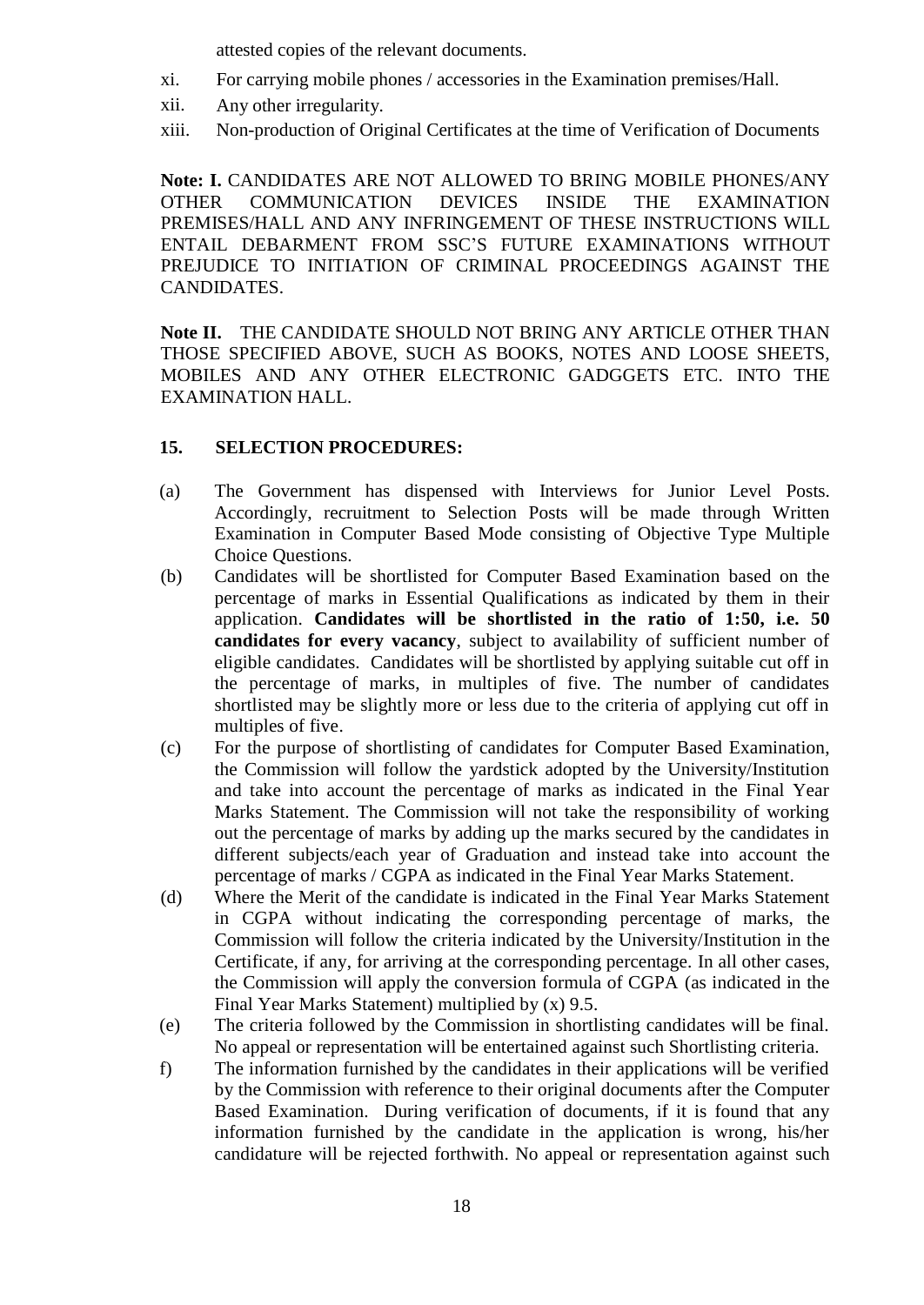rejection of candidature will be entertained. The candidates should ensure that they have furnished correct information in the application form.

## **16. SCHEME OF EXAMINATION:-**

**(i) There will be three separate Computer Based Examinations consisting of Objective/Multiple Choice Questions, for posts with minimum Educational Qualification of Matriculation, Higher Secondary and Graduation & above levels. The details of subjects for Questions, marks and number of Questions subject-wise are given below:-**

| <b>Subject</b>                                             | No. of<br><i><b>Question</b></i> | <b>Maximum</b><br><b>Marks</b> | <b>Total Duration/Timing</b>                                                                                                             |
|------------------------------------------------------------|----------------------------------|--------------------------------|------------------------------------------------------------------------------------------------------------------------------------------|
| <b>General Intelligence</b>                                | 25 questions                     | 50                             | <b>60 Minutes (Total)</b>                                                                                                                |
| <b>English Language</b><br>(Basic Knowledge)               | 25 questions                     | 50                             | VH/OH<br>(afflicted)<br>For<br>by<br>Cerebral Palsy and locomotor                                                                        |
| Quantitative<br>Aptitude<br>(Basic<br>Arithmetic<br>Skill) | 25 questions                     | 50                             | disability wherein the dominant<br>writing extremity is affected to<br>the extent of slowing down the<br>performance of the candidates). |
| <b>General Awareness</b>                                   | 25 questions                     | 50                             | (Pl. see Para 12 $(C)$ & $(D)$ of<br>notice).-80 Minutes                                                                                 |

**There will be negative marking of 0.50 marks for each wrong answer.** 

**Answer Keys will be placed on the Commission"s website after the Examination. Candidates may go through the Answer Keys corresponding to their Test Form and submit representations, if any within the time limit given by the Commission through on-line modality only, on payment of Rs.100/- per answer. Any representation regarding Answer Key received within the time limit fixed by the Commission at the time of uploading of the Answer Key will be scrutinized and the decision of the Commission in this regard will be final. No representation regarding Answer Keys shall be entertained afterwards.**

- **(ii) Indicative Syllabus for written examination:**
- **(a) Matriculation level**

**General Intelligence:** It would include questions of non-verbal type. The test will include questions on similarities and differences, space visualization, problem solving, analysis, judgment, decision making, visual memory, discriminating observation, relationship concepts, figure classification, arithmetical number series, non-verbal series etc. The test will also include questions designed to test the candidate's abilities to deal with abstract ideas and symbols and their relationship, arithmetical computation and other analytical functions.

**English Language :** Candidates' understanding of the Basics of English Language, its vocabulary, grammar, sentence structure, synonyms, antonyms and its correct usage, etc. his/her writing ability would be tested.

**Quantitative Aptitude:** This paper will include questions on problems relating to Number Systems, Computation of Whole Numbers, Decimals and Fractions and relationship between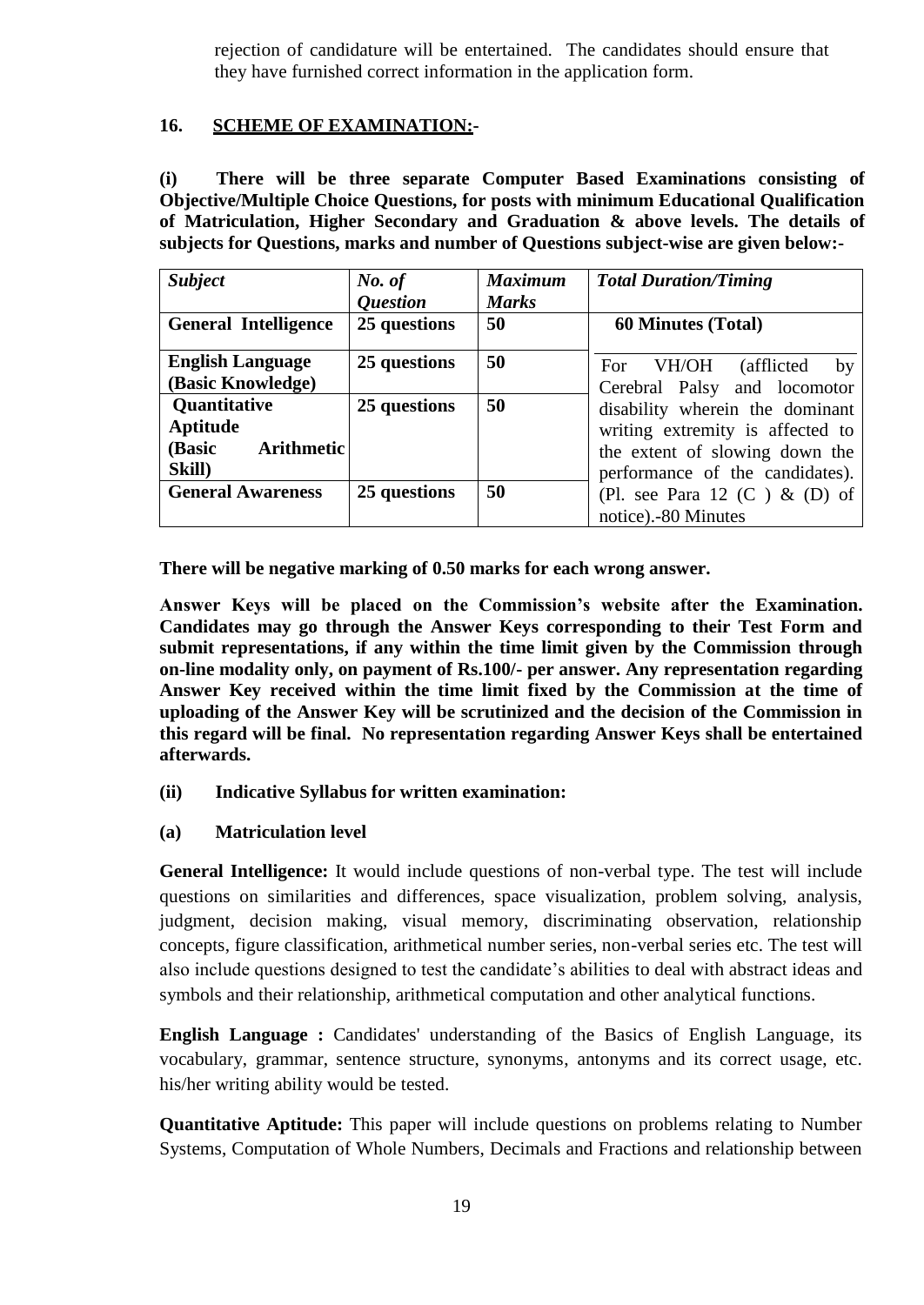Numbers, Fundamental arithmetical operations, Percentages, Ratio and Proportion, Averages, Interest, Profit and Loss, Discount, use of Tables and Graphs, Mensuration, Time and Distance, Ratio and Time, Time and Work, etc.

**General Awareness:** Questions will be designed to test the ability of the candidate's general awareness of the environment around him and its application to society. Questions will also be designed to test knowledge of current events and of such matters of everyday observation and experience in their scientific aspects as may be expected of an educated person. The test will also include questions relating to India and its neighbouring countries especially pertaining to Sports, History, Culture, Geography, Economic scene, General Polity including Indian Constitution, and Scientific Research etc. These questions will be such that they do not require a special study of any discipline.

**NOTE:** For VH candidates of 40% and above visual disability and opting for SCRIBE there will be no component of Maps/Graphs/Diagrams/Statistical Data in the General Intelligence & Reasoning / General Awareness Paper.

#### **(b) 10+2 (Higher Secondary) level**

**General Intelligence**: It would include questions of both verbal and non-verbal type. The test will include questions on Semantic Analogy, Symbolic operations, Symbolic/Number Analogy, Trends, Figural Analogy, Space Orientation ,Semantic Classification, Venn Diagrams, Symbolic/Number Classification, Drawing inferences ,Figural Classification ,Punched hole/pattern-folding & unfolding , Semantic Series, Figural Pattern – folding and completion, Number Series, Embedded figures, Figural Series, Critical Thinking, Problem Solving, Emotional Intelligence, Word Building, Social Intelligence, Coding and de- coding, Other sub-topics, if any Numerical operations.

**English Language:** Spot the Error, Fill in the Blanks, Synonyms/Homonyms, Antonyms, Spellings/ Detecting Mis-spelt words, Idioms & Phrases, One word substitution, Improvement of Sentences, Active/Passive Voice of Verbs, Conversion into Direct/Indirect narration, Shuffling of Sentence parts, Shuffling of Sentences in a passage, Cloze Passage, Comprehension Passage.

**Quantitative Aptitude: Arithmetic:** Number Systems: Computation of Whole Number, Decimal and Fractions, Relationship between numbers Fundamental arithmetical operations: Percentages, Ratio and Proportion, Square roots, Averages, Interest (Simple and Compound), Profit and Loss, Discount, Partnership Business, Mixture and Allegation, Time and distance, Time and work. Algebra: Basic algebraic identities of School Algebra and Elementary surds (simple problems) and Graphs of Linear Equations. Geometry: Familiarity with elementary geometric figures and facts: Triangle and its various kinds of centres, Congruence and similarity of triangles, Circle and its chords, tangents, angles subtended by chords of a circle, common tangents to two or more circles. Mensuration: Triangle, Quadrilaterals, Regular Polygons, Circle, Right Prism, Right Circular Cone, Right Circular Cylinder, Sphere, Hemispheres, Rectangular Parallelepiped, Regular Right Pyramid with triangular or square Base Trigonometry: Trigonometry, Trigonometric ratios, Complementary angles, Height and distances (simple problems only) Standard Identities like  $sin20 + Cos20=1$  etc., Statistical Charts : Use of Tables and Graphs: Histogram, Frequency polygon, Bar- diagram, Pie-chart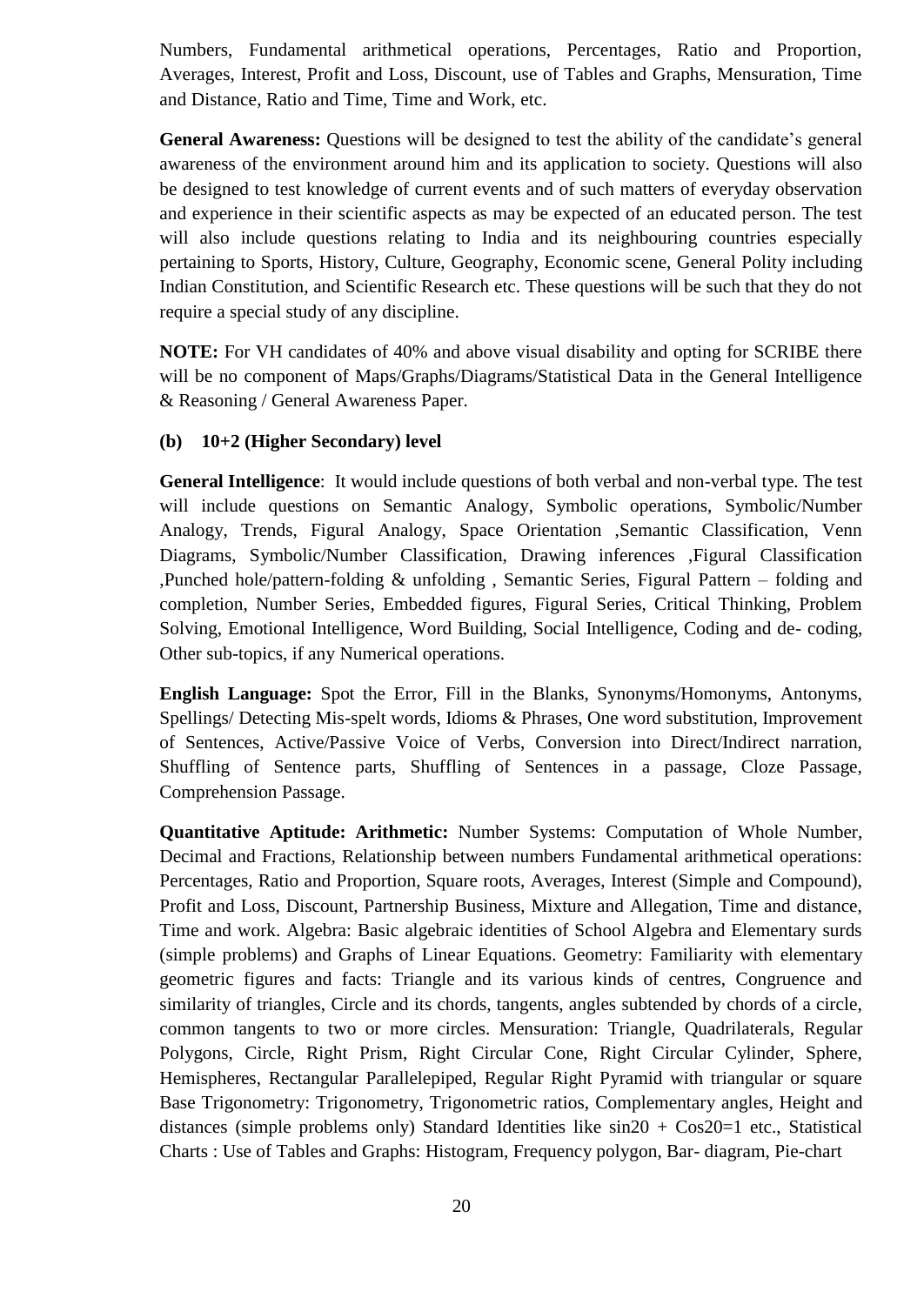**General Awareness:** Questions are designed to test the candidate's general awareness of the environment around him and its application to society. Questions are also designed to test knowledge of current events and of such matters of everyday observation and experience in their scientific aspect as may be expected of an educated person. The test will also include questions relating to India and its neighboring countries especially 10 pertaining to History, Culture, Geography, Economic Scene, General policy and scientific research. For VH candidates of 40% and above visual disability and opting for SCRIBES there will be no component of Maps/Graphs/Diagrams/Statistical Data in the General Intelligence & Reasoning / Quantitative Aptitude.

#### **(c) Graduation and above levels:-**

**General Intelligence:** It would include questions of both verbal and non-verbal type. This component may include questions on analogies, similarities and differences, space visualization, spatial orientation, problem solving, analysis, judgment, decision making, visual memory, discrimination, observation, relationship concepts, arithmetical reasoning and figural classification, arithmetic number series, non-verbal series, coding and decoding, statement conclusion, syllogistic reasoning etc. The topics are, Semantic Analogy, Symbolic/Number Analogy, Figural Analogy, Semantic Classification, Symbolic/Number Classification, Figural Classification, Semantic Series, Number Series, Figural Series, Problem Solving, Word Building, Coding & de-coding, Numerical Operations, symbolic Operations, Trends, Space Orientation, Space Visualization, Venn Diagrams, Drawing inferences, Punched hole/pattern –folding & un-folding, Figural Pattern – folding and completion, Indexing, Address matching, Date & city matching, Classification of centre codes/roll numbers, Small & Capital letters/numbers coding, decoding and classification, Embedded Figures, Critical thinking, Emotional Intelligence, Social Intelligence, Other sub-topics, if any.

**English Language:** Candidates' ability to understand correct English, his basic comprehension and writing ability, etc. would be tested. The questions in Parts A, B, & D will be of a level commensurate with the essential qualification viz. Graduation and questions in Part C will be of 10th standard level.

**Quantitative Aptitude**: The questions will be designed to test the ability of appropriate use of numbers and number sense of the candidate. The scope of the test will be computation of whole numbers, decimals, fractions and relationships between numbers, Percentage. Ratio & Proportion, Square roots, Averages, Interest, Profit and Loss, Discount, Partnership Business, Mixture and Alligation, Time and distance, Time & Work, Basic algebraic identities of School Algebra & Elementary surds, Graphs of Linear Equations, Triangle and its various kinds of centres, Congruence and similarity of triangles, Circle and its chords, tangents, angles subtended by chords of a circle, common tangents to two or more circles, Triangle, Quadrilaterals, Regular Polygons , Circle, Right Prism, Right Circular Cone, Right Circular Cylinder, Sphere, Hemispheres, Rectangular Parallelepiped, Regular Right Pyramid with triangular or square base, Trigonometric ratio, Degree and Radian Measures, Standard Identities, Complementary angles, Heights and Distances, Histogram, Frequency polygon, Bar diagram & Pie chart

**General Awareness:** Questions in this component will be aimed at testing the candidate's general awareness of the environment around him and its application to society. Questions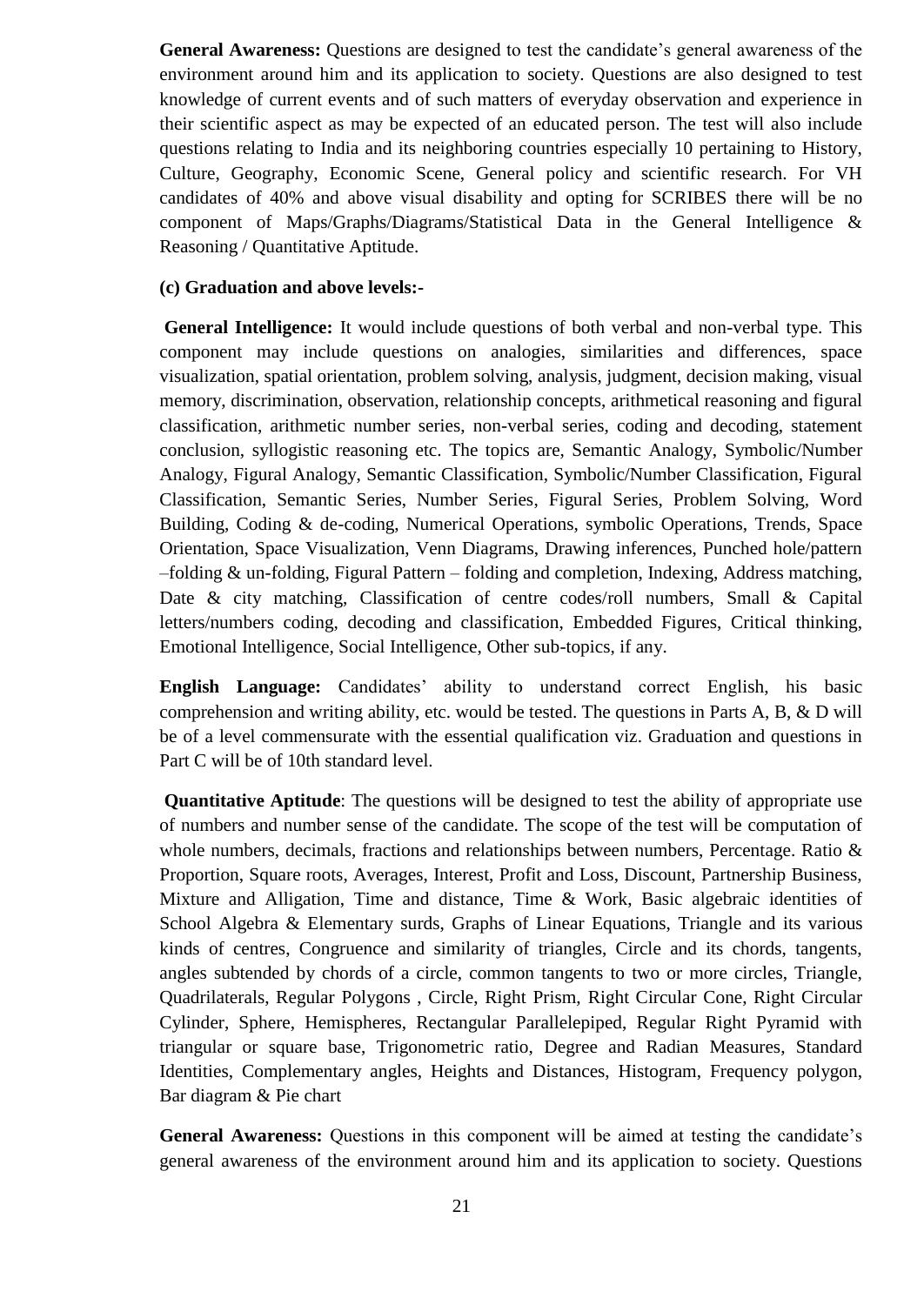will also be designed to test knowledge of current events and of such matters of every day observations and experience in their scientific aspect as may be expected of any educated person. The test will also include questions relating to India and its neighbouring countries especially pertaining History, Culture, Geography, Economic Scene, General Policy & Scientific Research.

### **NOTE-1: The Commission shall have the discretion to fix different minimum qualifying standards in each component of the Examination taking into consideration among others, category-wise vacancies and category-wise number of candidates.**

- (iii) Skill Tests like Typing/Data Entry/Computer Proficiency Test, etc., where prescribed in the Essential Qualification, will be conducted, which will be of a qualifying nature.
- (iv) **Final Merit List will be drawn on the basis of performance in Computer Based Examination**.

#### **17. Resolution of TIE CASES.**

In case two or more candidates secure equal marks in the Computer Based Examination, the tie will be resolved by the following procedure:

- i. On the basis of date of birth with the older candidate being placed higher in merit.
- ii. Alphabetical Order of first names of the candidates.
- **18. IMPORTANT NOTE: Computer Based Examination for Selection Posts will be held only in Regional Head Offices (HOs)/Cities/Centres and the Commission reserves the right to call candidates to any of the identified Centres for the Examination.** The Commission's decision regarding allotment of Examination Centre shall be final and no request/appeal will be entertained for change of Centre.

#### **19. RECOMMENDATION FOR APPOINTMENT**

- i. The Commission will have the full discretion to fix separate minimum qualifying marks in Computer Based Examination/Skill Test, wherever applicable, for each category of candidates [viz. SC/ST/OBC/PH(PwD)/ExS/General (UR)].
- ii. After the Examination and Skill Test, wherever applicable, the Commission will draw up the Merit List, on the basis of the marks obtained by the candidates in the Computer Based Examination. Based on the position in the Merit List, candidates equal to the number of vacancies advertised will be recommended for appointment, subject to their obtaining the minimum qualifying cut-off marks prescribed by the Commission for different categories of candidates.
- iii. SC, ST and OBC candidates, who are selected on their own merit without relaxed standards (i.e. relaxation in age limit and short listing criteria), will not be adjusted against the reserved share of vacancies. Such SC, ST and OBC candidates will be adjusted against the general/unreserved vacancies as per their position in the overall Merit List. The reserved vacancies, if any advertised, will be filled up separately from amongst the eligible SC, ST and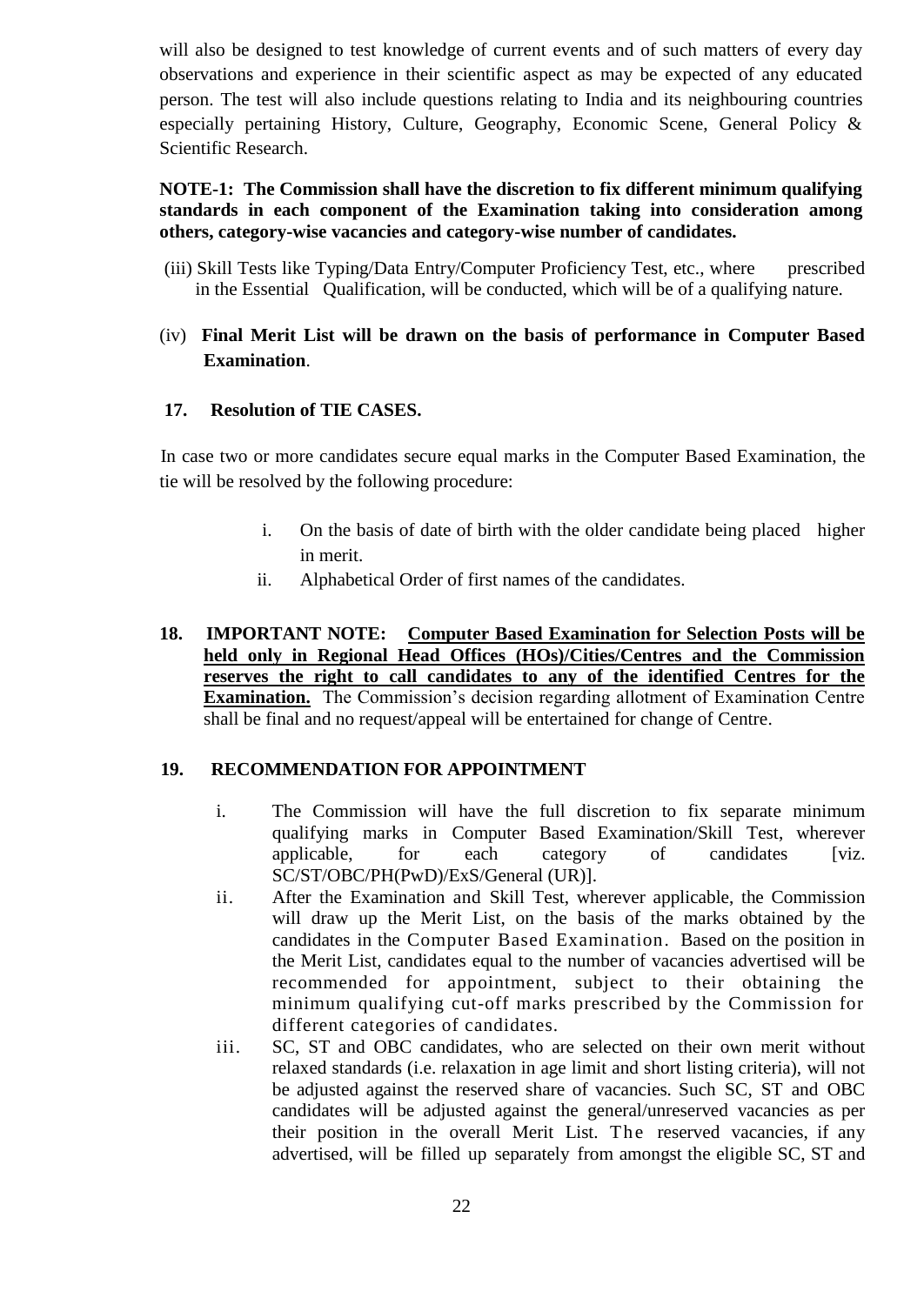OBC candidates on relaxed standards fixed for their respective categories.

- iv. A PH (PwD) candidate who meets the standards fixed for candidates of his/her respective category without availing relaxation in selection and in short listing criteria fixed for such categories, will be recommended against an unreserved vacancy, provided the post is identified suitable for persons with that particular category of disability.
- v. An Ex-Serviceman or PH (PwD) category candidate who qualifies on the basis of relaxed standards will be considered against vacancies reserved for them only.
- vi. Insofar as cases of Ex-Serviceman/PH candidates are concerned, age relaxation is permissible against the reserved or unreserved posts and such exemption cannot be termed as relaxed standards in regard to age.
- vii. Success in the examination confers no right of appointment unless the Government is satisfied, after such enquiry/verification of documents, as may be considered necessary, that the candidate is suitable in all respects for appointment to the service/post.

**20. In pursuance of the Government"s initiative of increasing access of the unemployed to job opportunities, the Regional Offices of the Commission will upload on their websites, the details of the non-selected candidates applied for different posts, who meet the minimum qualifying cut off marks prescribed for different categories of candidates, along with the marks secured by them in the qualifying Examination. The objective is that other private/public agencies, if they so desire, can use the data for making recruitment to posts in their organisations. For this purpose, the candidates will have to exercise their option in the online application form. Data of candidates who opt out of the disclosure scheme would not be placed on the website.**

#### **21. NO PERSON**

- a. who has entered into or contracted a marriage with a person having a spouse living; or
- b. who, having a spouse living, has entered into or contracted a marriage with any person, shall be eligible for appointment to the service, Provided that Central Government may, if satisfied that such marriage is permissible under the personal law applicable to such person and the other party to the marriage and there are other grounds for so doing, exempt any person from the operation of this rule.

## **22. GOOD MENTAL AND BODILY HEALTH OF CANDIDATE**

A candidate must be in good mental and bodily health and free from any physical defect likely to interfere with the efficient discharge of his/her duties as an Officer of the service. A candidate who, after such medical examination as may be prescribed by the competent authority, is found not to satisfy these requirements, will not be appointed. Only such candidates as are likely to be considered for appointment will be medically examined.

Note : In the case of the disabled Ex-Defence Services personnel, a certificate of fitness granted by the Demobilisation Medical Board of the Defence Services will be considered adequate for the purpose of appointment.

## **23. ACTION AGAINST CANDIDATES FOUND GUILTY OF MISCONDUCT**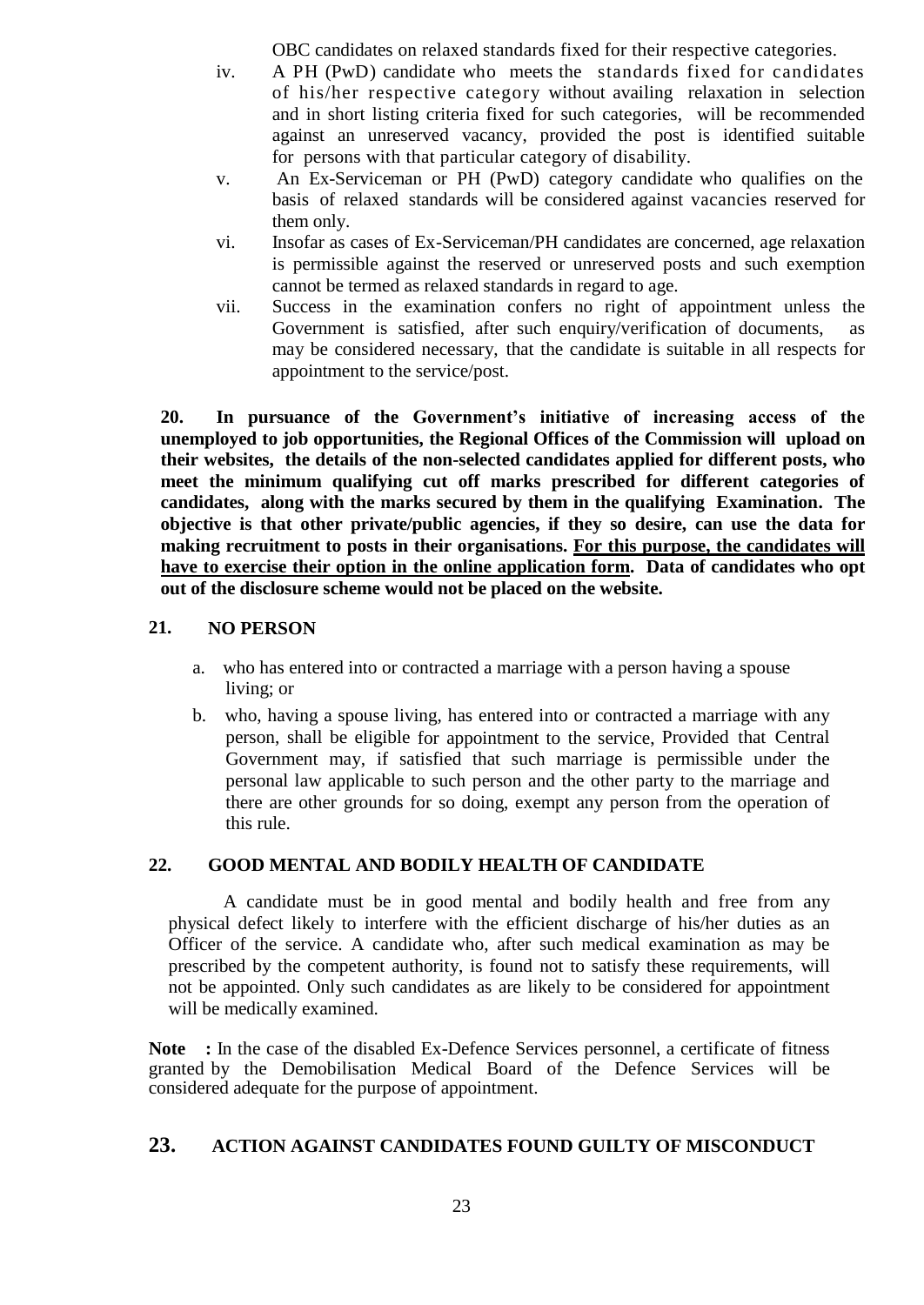- (i) Candidates are warned that they should not furnish any particulars that are false or suppress any material information while filling in the application form. Candidates are also warned that they should in no case attempt to alter or otherwise tamper with any entry in a document or the attested certified copy submitted by them nor should they submit a tampered/fabricated document. If there is any inaccuracy or any discrepancy, an explanation regarding this discrepancy should be submitted.
- (ii) Without prejudice to criminal action/debarment upto 3 years from Commission's examination wherever necessary, candidature will be summarily cancelled at any stage of the recruitment in respect of candidates found to have indulged in any of the following:
	- i. In possession of mobile phone and/or accessories and other electronic gadgets are strictly not allowed in the Examination Lab, whether in use or in switched off mode.
	- ii. Involved in malpractices.
	- iii. Using unfair means in the examination hall.
	- iv. Obtaining support for his / her candidature by any means.
	- v. Impersonate/ Procuring impersonation by any person.
	- vi. Submitting fabricated documents or documents which have been tampered with.
	- vii. Making statements which are incorrect or false or suppressing material information.
	- viii. Resorting to any other irregular or improper means in connection with his/her candidature for the examination.
	- ix. Misbehaving in any other manner in the examination hall with the Supervisor, Invigilator or Commission's representatives.
	- x. Taking away the Answer Sheet with him/her from the examination hall, or passing it on to unauthorized persons during the conduct of the Examination.
	- xi. Intimidating or causing bodily harm to the staff employed by the Commission for the conduct of examination.

## **24**. **CANVASSING**

Canvassing in any form will disqualify the applicant.

## **25. COMMISSION"S DECISION FINAL**

The decision of the Commission in all matters relating to eligibility, acceptance or rejection of the applications, penalty for false information, mode of selection, conduct of examination(s), allotment of examination centres and selection will be final and binding on the candidates and no enquiry/correspondence will be entertained in this regard.

## **26. JURISDICTION OF COURTS/TRIBUNALS**

ANY DISPUTE IN REGARD TO THIS RECRUITMENT WILL BE SUBJECT TO COURTS/TRIBUNALS HAVING JURISDICTION OVER THE PLACE OF NORTH WESTERN REGION OF THE STAFF SELECTION COMMISSION i.e. THE COURTS / TRIBUNALS AT CHANDIGARH.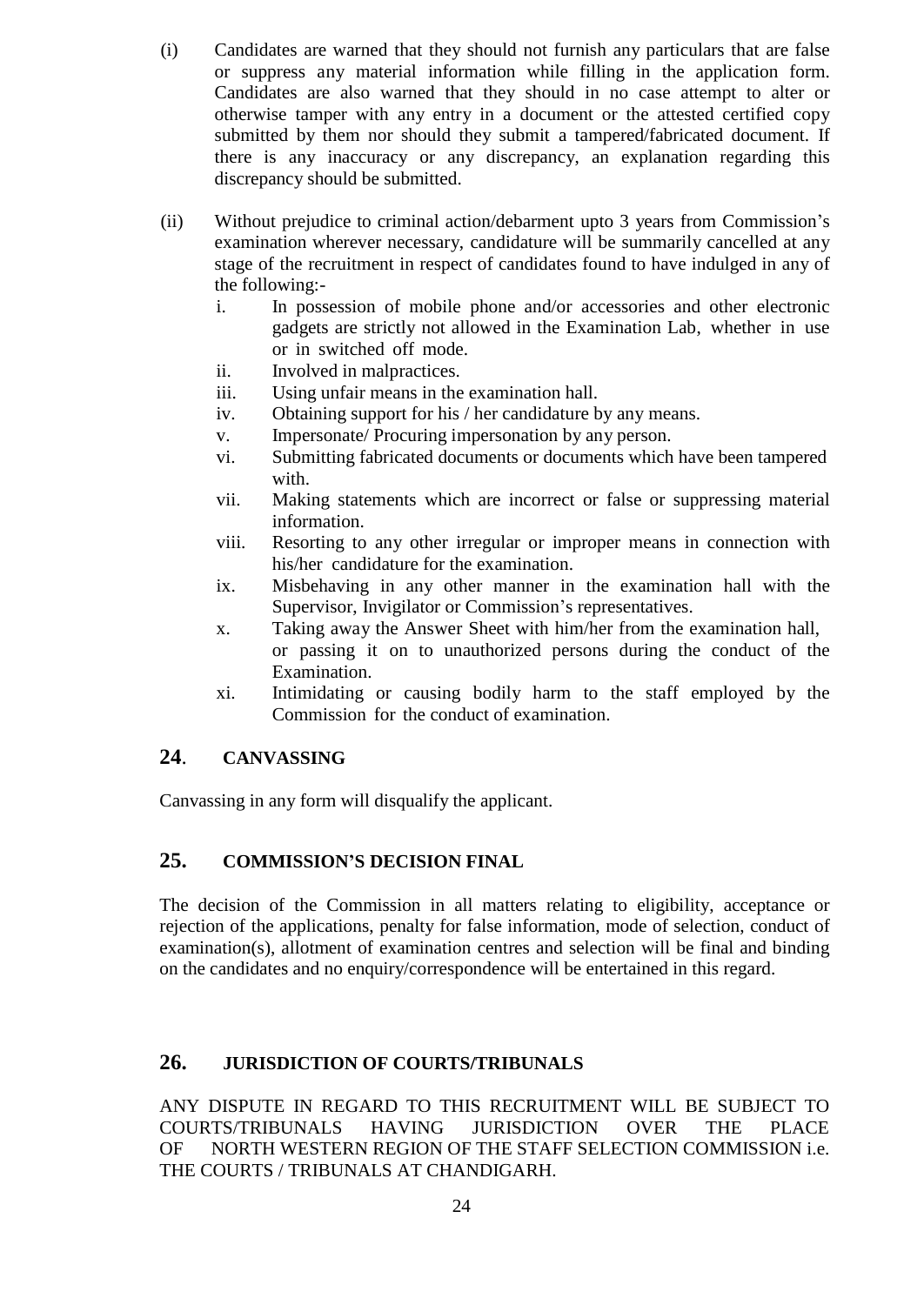## **APPENDIX-I**

| Sl.<br>No. | Appendix No.         |                                                     | Caste/<br><b>Community</b><br>/ Category/                                                                         |                |                                                                                                                                                                                                                                                                                                           | <b>Competent Authority</b>                           |  |  |
|------------|----------------------|-----------------------------------------------------|-------------------------------------------------------------------------------------------------------------------|----------------|-----------------------------------------------------------------------------------------------------------------------------------------------------------------------------------------------------------------------------------------------------------------------------------------------------------|------------------------------------------------------|--|--|
| 1.         | <b>APPENDIX-I(A)</b> |                                                     | <b>Instruction for Filling up online Application Form /</b><br><b>Instructions For Filling up the Application</b> |                |                                                                                                                                                                                                                                                                                                           |                                                      |  |  |
| 2.         | <b>APPENDIX-II</b>   |                                                     | SC/S<br>T                                                                                                         | i.             | Magistrate/Additional<br>District<br>District<br>Magistrate/<br>Collector/ Deputy Commissioner/Additional<br>Deputy Commissioner/ Dy. Collector/1 <sup>st</sup><br>Class Stipendiary Magistrate/ Sub-Divisional<br>Magistrate/Extra-Assistant<br>Commissioner/<br>Taluka Magistrate/Executive Magistrate. |                                                      |  |  |
|            |                      |                                                     |                                                                                                                   | ii.            | Chief<br>Presidency<br>Magistrate/Additional<br>Chief Presidency<br>Magistrate/Presidency Magistrate.                                                                                                                                                                                                     |                                                      |  |  |
|            |                      |                                                     |                                                                                                                   | iii.           |                                                                                                                                                                                                                                                                                                           | Revenue Officers not below the rank of<br>Tehsildar. |  |  |
|            |                      |                                                     |                                                                                                                   | iv.            | Sub-Divisional Officers of the area where<br>the applicant and or his family normally<br>resides.                                                                                                                                                                                                         |                                                      |  |  |
|            |                      |                                                     |                                                                                                                   |                | Note ST applicants belonging to Tamil Nadu<br>State should submit Caste Certificate only<br>REVENUE DIVISIONAL<br>from<br>the<br>OFFICER.                                                                                                                                                                 |                                                      |  |  |
| 3.         | <b>APPENDIX-III</b>  |                                                     | <b>OBC</b>                                                                                                        |                | etc.                                                                                                                                                                                                                                                                                                      | District Magistrate / Deputy Commissioner            |  |  |
| 4.         | <b>APPENDIX-IV</b>   |                                                     | <b>CGCE</b>                                                                                                       |                | Head of Office or Head of Department                                                                                                                                                                                                                                                                      |                                                      |  |  |
| 5.         | APPENDIX-IV(A)       |                                                     |                                                                                                                   | <b>EA/CGCE</b> |                                                                                                                                                                                                                                                                                                           | Applicants themselves                                |  |  |
| 6.         | <b>APPENDIX-V</b>    |                                                     | <b>EXS</b>                                                                                                        |                |                                                                                                                                                                                                                                                                                                           | <b>Commanding Officer</b>                            |  |  |
| 7.         | APPENDIX-V(A)        |                                                     |                                                                                                                   |                |                                                                                                                                                                                                                                                                                                           | Applicants themselves                                |  |  |
| 8.         | APPENDIX-<br>VI      | <b>FORM-II</b><br><b>FORM-III</b><br><b>FORM-IV</b> | <b>PWD</b>                                                                                                        |                | Members/Chairperson of Medical Board &<br>Counter signed by the Medical<br>Superintendent/CMO/Head of Hospital                                                                                                                                                                                            |                                                      |  |  |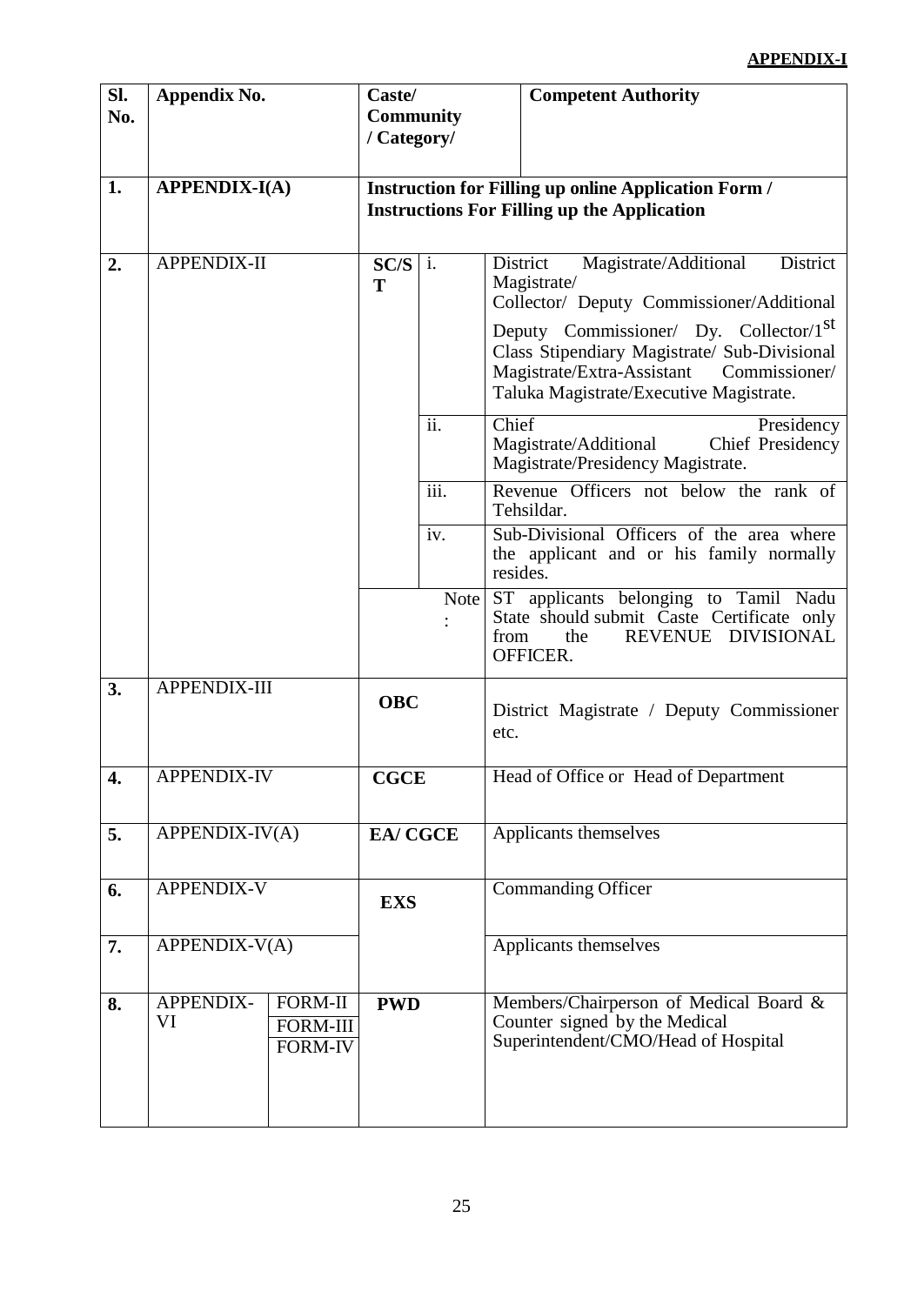## **Procedure/Instructions for Registration/ Online Submission of Application & General Important Instructions to Candidates**

- 1. To apply for Selection Posts, candidates are required to register themselves on http://ssconline.nic.in. Candidates may register once and can apply for any Recruitment Examination advertised by SSC.
- 2. Candidates should read the instructions given in the Notice of Examination carefully before filling up the Online Registration Form/ Application Form.
- 3. After reading the instructions candidates should move to the Registration Part and fill up the online Registration Form.
- 4. In the Registration Part, candidates will have to fill in basic information relating to them. On submission of details, candidates shall be prompted to check the details and make, corrections, if any, before submitting the Form.
- 5. Candidate should provide all the required details while filling up the Online Registration/Application Forms. Mandatory fields are marked with \* (asterisk) sign.
- 6. On submission of the Registration Form, a page with Registration ID and password will appear. **Note down the Registration ID and password and keep them safely. This would be your permanent Registration ID & Password which would be required to apply for Selection Posts as well as for any other Recruitment Examination of the Commission**.
- 7. After submission of the Registration Form, candidate should upload his/her latest colour photograph of the stipulated size and signature.
- 8. The signature and photograph must be uploaded in jpg format. The digital size of the signature file must be more than 1 KB and less than 12 KB. The digital size of the file of the photographs must be more than 4 KB and less than 20 KB.
- 9. The Registration becomes complete only after the photograph and signature are uploaded by the candidate.
- 10. After completion of the Registration Part the candidates should proceed to fill up the Online Application Form.
- 11. Candidates already registered can directly log into the system and proceed to fill up the Application Form.
- 12. Candidates should read the instructions in the Notice carefully before filling up the Online Application Form.
- 13. In case, there is any discrepancy in 'One time registration' data filled by the candidate, photograph / signature, etc., 'One time Registration' data may be suitably edited before proceeding to fill online application form. The commission allows editing of information like name, father's name, mother's name, date of birth, gender and matriculation roll number only once after Registration. Therefore, these fields MUST BE ENTERED / EDITED VERY CAREFULLY. Other fields in the 'One Time Registration' can be edited once before every examination but prior to submission of Application for Examination. SUCH EDITING IS ALLWED BEFORE SUBMISSION OF APPLICATION. ONCE THE APPLICATION HAS BEEN SUBMITTED, NO CHANGE IN 'One Time Registration' and Application data will be allowed.
- 14. The facility of on-line application (including payment of fees through debit/credit card of all Banks) will be available **from 25.08.2017 to 24.09.2017 (5.00 PM).** Candidates, who wish to make the payment through challan of SBI, may make the payment at designated branches of SBI within the working hours of bank **upto 27.09.2017** provided the Challan has been **generated** by them **before 5.00 PM of 24.09.2017.** The **Challan generation facility** will be available **upto 24.09.2017 (05:00 PM) only.**
- 15. Request for change/correction in the Application Form shall not be entertained under any circumstances.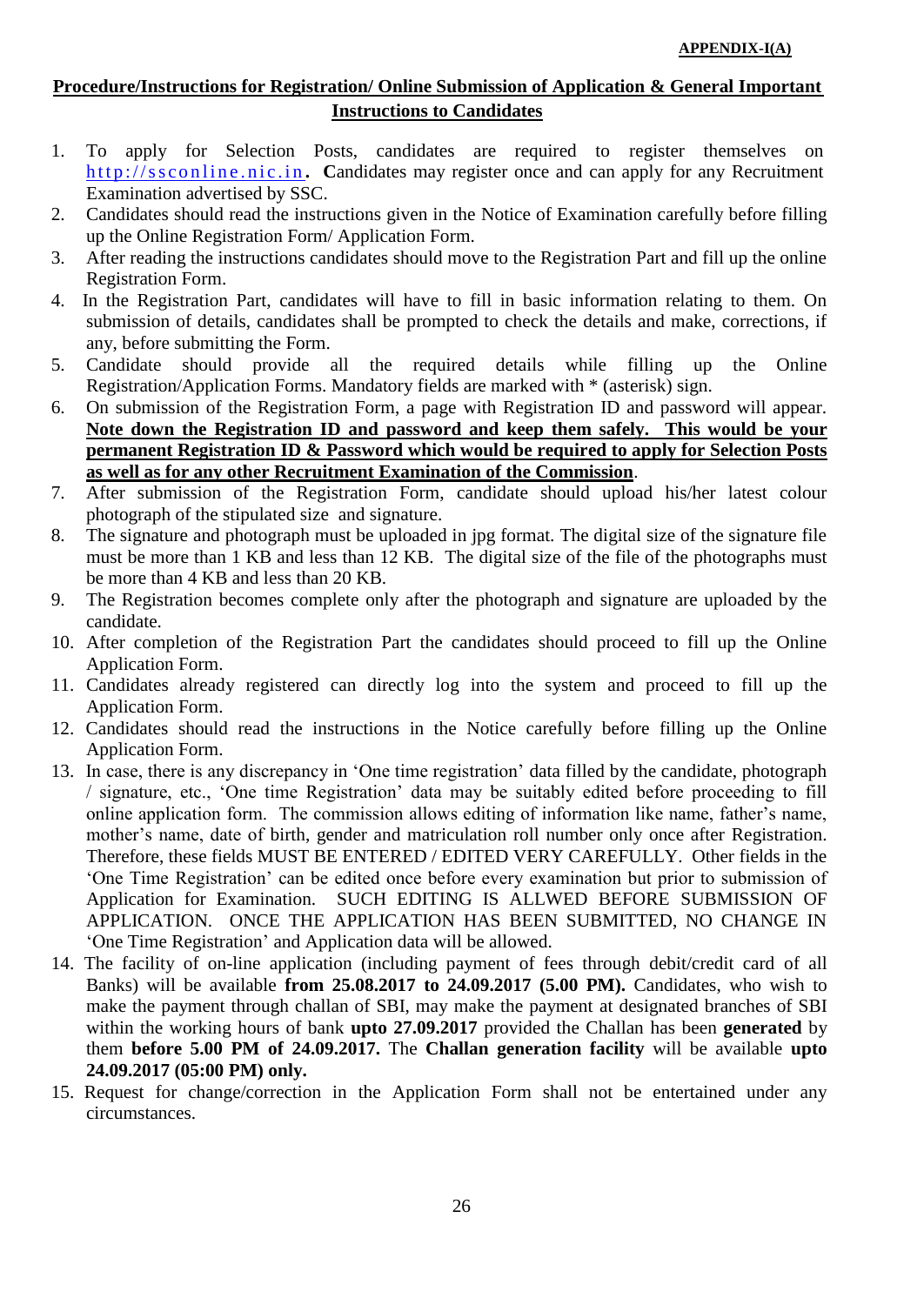- 16. **The application form without photograph/signature or with Blurred photograph/signature or incomplete in any manner will be rejected.**
- 17. Candidates who are not exempted from fee payment must ensure that their fee has been deposited with SSC. If the fee is not received by SSC, status of Application Form is shown 'Incomplete' and this information is printed on the top of the Application Form. Further, such status can be verified at 'Check your Application Status Here" tab provided at [http://www.ssconline.nic.in.](http://www.ssconline.nic.in/) **Such applications which remain incomplete due to non-receipt of fee will be SUMMARILY REJECTED and no request for consideration of such applications and fee payment after the period specified in the Notice of Examination shall be entertained.**
- 18. THE CANDIDATES MUST WRITE THEIR NAME, DATE OF BIRTH, FATHER'S NAME AND MOTHER'S NAME STRICTLY AS GIVEN IN THE MATRICULATION CERTIFICATE OTHERWISE THEIR CANDIDATURE WILL BE CANCELLED AT THE TIME OF DOCUMENT VERIFICATION OR AS AND WHEN IT COMES INTO THE NOTICE OF THE COMMISSION.
- 19. Only the Date of Birth as recorded in the Matriculation / Secondary Examination Certificate or an equivalent certificate available on the date of submission of application will be accepted as proof of date of birth.
- 20. No admission certificates for aforesaid examination will be issued by post. Candidates are required to download admission certificate for the examination from the website of concerned Regional/Sub-Regional Offices.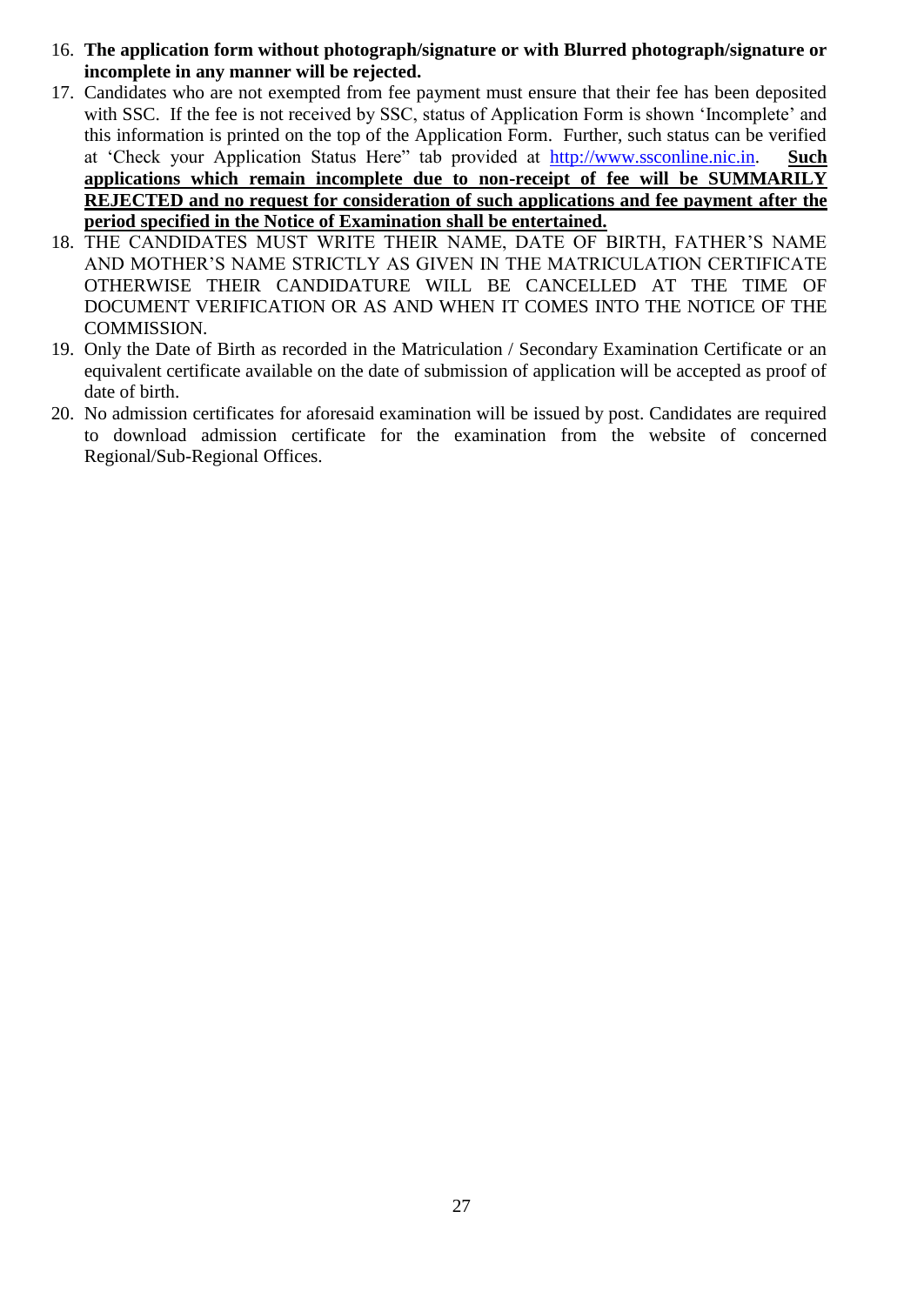#### **FORMAT FOR SC/ST CERTIFICATE**

A candidate who claims to belong to one of the Scheduled Castes or the Scheduled Tribes should submit in support of his claim a Self Attested/certified copy of a certificate in the form given below, from the District Officer or the sub-Divisional Officer or any other officer as indicated below of the District in which his parents (or surviving parents) ordinarily reside who has been designated by the State Government concerned as competent to issue such a certificate. If both his parents are dead, the officer signing the certificate should be of the district in which the candidate himself ordinarily resides otherwise than for the purpose of his own education. Wherever photograph is an integral part of the certificate, the Commission would accept only Self Attested photocopies of such certificates and not any other Self Attested or true copy.

#### **(The format of the certificate to be produced by Scheduled Castes and Scheduled Tribes candidates applying for appointment to posts under Government of India)**

| This   |  |                             |    |     | is to certify that Shri/Shrimati/Kumari*                               |                                                                                                         |    | son/daughter |                   | of  |
|--------|--|-----------------------------|----|-----|------------------------------------------------------------------------|---------------------------------------------------------------------------------------------------------|----|--------------|-------------------|-----|
|        |  |                             |    |     | <b>Of</b>                                                              | village/town/*                                                                                          | in |              | District/Division |     |
| $\ast$ |  |                             | of | the | State/Union                                                            | Territory*                                                                                              |    | belongs      | to                | the |
|        |  |                             |    |     |                                                                        | Caste/Tribes_______________ which is recognized as a Scheduled Caste/Scheduled Tribe* under:-           |    |              |                   |     |
|        |  |                             |    |     | The Constitution (Scheduled Castes) order, 1950                        |                                                                                                         |    |              |                   |     |
|        |  |                             |    |     | The Constitution (Scheduled Tribes) order, 1950                        |                                                                                                         |    |              |                   |     |
|        |  |                             |    |     |                                                                        | The Constitution (Scheduled Caste) Union Territories order, 1951 *                                      |    | The          |                   |     |
|        |  |                             |    |     |                                                                        | Constitution (Scheduled Tribes) Union Territories Order, 1951*                                          |    |              |                   |     |
|        |  |                             |    |     |                                                                        |                                                                                                         |    |              |                   |     |
|        |  |                             |    |     |                                                                        | As amended by the Scheduled Castes and Scheduled Tribes Lists (Modification) order, 1956, the Bombay    |    |              |                   |     |
|        |  |                             |    |     |                                                                        | Reorganization Act, 1960 & the Punjab Reorganization Act, 1966, the State of Himachal Pradesh Act 1970, |    |              |                   |     |
|        |  |                             |    |     |                                                                        | the North-Eastern Area(Reorganization) Act, 1971 and the Scheduled Castes and Scheduled Tribes          |    |              |                   |     |
|        |  | Order(Amendment) Act, 1976. |    |     |                                                                        |                                                                                                         |    |              |                   |     |
|        |  |                             |    |     |                                                                        |                                                                                                         |    |              |                   |     |
|        |  |                             |    |     | The Constitution (Jammu & Kashmir) Scheduled Castes Order, 1956        |                                                                                                         |    |              |                   |     |
|        |  |                             |    |     |                                                                        | The Constitution (Andaman and Nicobar Islands) Scheduled Tribes Order, 1959 as amended by the           |    |              |                   |     |
|        |  |                             |    |     |                                                                        | Scheduled Castes and Scheduled Tribes order (Amendment Act), 1976*. The                                 |    |              |                   |     |
|        |  |                             |    |     | Constitution (Dadra and Nagar Haveli) Scheduled Castes order 1962. The |                                                                                                         |    |              |                   |     |
|        |  |                             |    |     |                                                                        | Constitution (Dadra and Nagar Haveli) Scheduled Tribes Order 1962@. The                                 |    |              |                   |     |
|        |  |                             |    |     | Constitution (Pondicherry) Scheduled Castes Order 1964@                |                                                                                                         |    |              |                   |     |
|        |  |                             |    |     | The Constitution (Scheduled Tribes) (Uttar Pradesh) Order, 1967 @      |                                                                                                         |    |              |                   |     |
|        |  |                             |    |     | The Constitution (Goa, Daman & Diu) Scheduled Castes Order, 1968@      |                                                                                                         |    |              |                   |     |
|        |  |                             |    |     | The Constitution (Goa, Daman & Diu) Scheduled Tribes Order 1968 @      |                                                                                                         |    |              |                   |     |
|        |  |                             |    |     | The Constitution (Nagaland) Scheduled Tribes Order, 1970 @             |                                                                                                         |    |              |                   |     |
|        |  |                             |    |     | The Constitution (Sikkim) Scheduled Castes Order 1978@                 |                                                                                                         |    |              |                   |     |
|        |  |                             |    |     | The Constitution (Sikkim) Scheduled Tribes Order 1978@                 |                                                                                                         |    |              |                   |     |
|        |  |                             |    |     | The Constitution (Jammu & Kashmir) Scheduled Tribes Order 1989@        |                                                                                                         |    |              |                   |     |
|        |  |                             |    |     | The Constitution (SC) orders (Amendment) Act, 1990@                    |                                                                                                         |    |              |                   |     |
|        |  |                             |    |     | The Constitution (ST) orders (Amendment) Ordinance 1991@               |                                                                                                         |    |              |                   |     |
|        |  |                             |    |     | The Constitution (ST) orders (Second Amendment) Act, 991@              |                                                                                                         |    |              |                   |     |
|        |  |                             |    |     | The Constitution (ST) orders (Amendment) Ordinance 1996                |                                                                                                         |    |              |                   |     |
|        |  |                             |    |     |                                                                        | The Scheduled Caste and Scheduled Tribes Orders (Amendment) Act, 2002                                   |    |              |                   |     |
|        |  |                             |    |     | The Constitution (Scheduled Caste) Orders (Amendment) Act, 2002        |                                                                                                         |    |              |                   |     |
|        |  |                             |    |     |                                                                        | The Constitution (Scheduled Caste and Scheduled Tribes) Orders (Amendment) Act, 2002                    |    |              |                   |     |
|        |  |                             |    |     |                                                                        |                                                                                                         |    |              |                   |     |

**%2.** Applicable in the case of Scheduled Castes, Scheduled Tribes persons who have migrated from one State/Union Territory Administration.

This certificate is issued on the basis of the Scheduled Castes/ Scheduled Tribes certificate issued to Father/mother of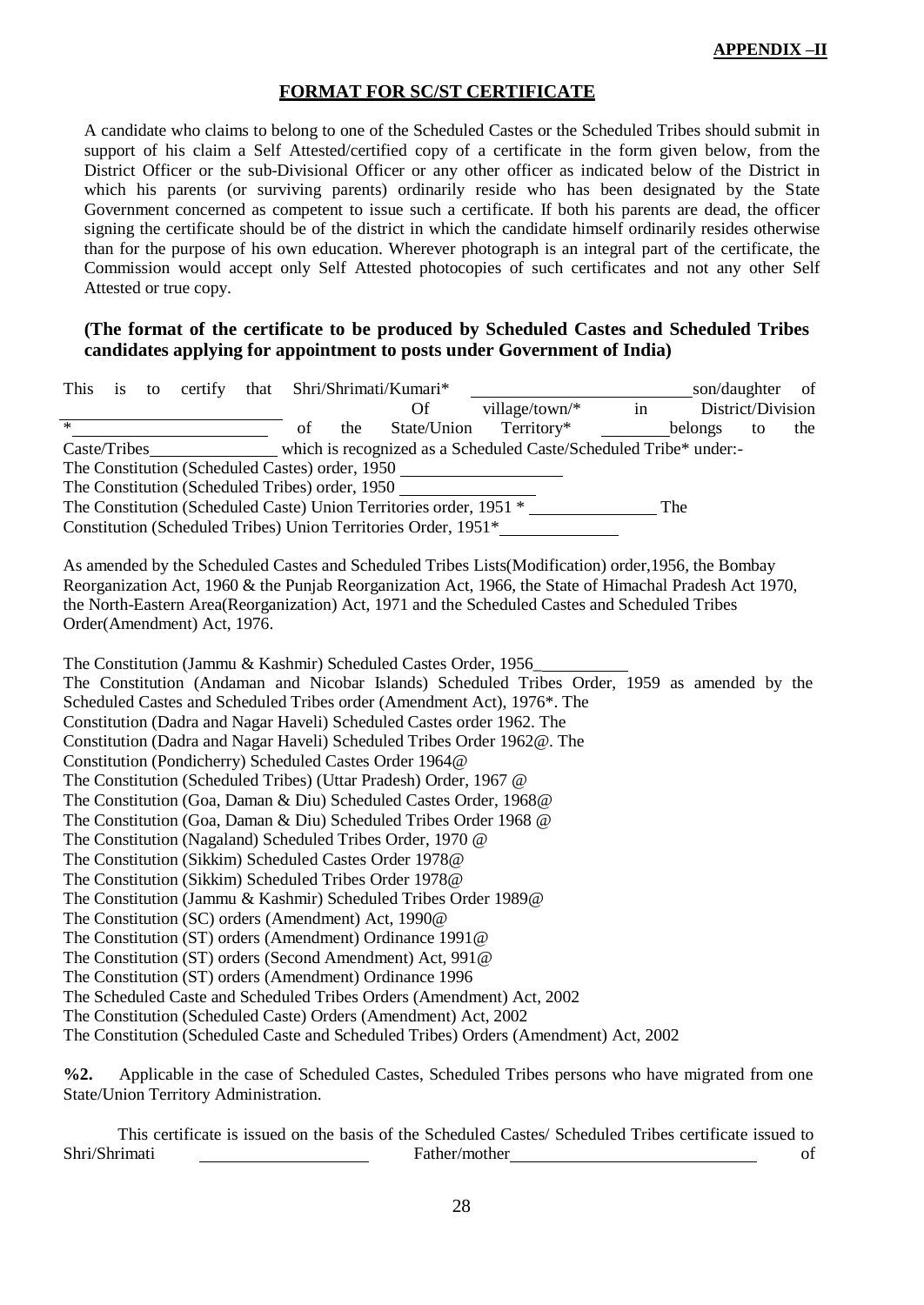| Shri/Shrimati/Kumari*          |     |                                 |         |        |                                                |                    | who |
|--------------------------------|-----|---------------------------------|---------|--------|------------------------------------------------|--------------------|-----|
| in District/Division*          |     |                                 |         |        |                                                | -of                |     |
| the State/Union Territory*     |     |                                 |         |        |                                                |                    |     |
| belongs to the                 |     |                                 |         |        | Caste/Tribe which is recognized as a Scheduled |                    |     |
| Caste/Scheduled<br>Tribe       | in  | the                             |         |        | State/Union Territory* issued                  |                    | by  |
| the $\qquad$                   |     | dated                           |         |        |                                                |                    |     |
|                                |     |                                 |         |        |                                                |                    |     |
| $\%3.$<br>Shri/Shrimati/Kumari | and | $*$<br>$\sqrt{or}$              | his/her | family | ordinarily                                     | reside(s)          | in  |
|                                |     |                                 |         | of     |                                                | District/Division* |     |
|                                |     | of the State/Union Territory of |         |        |                                                |                    |     |
|                                |     |                                 |         |        |                                                |                    |     |
|                                |     |                                 |         |        |                                                |                    |     |
|                                |     |                                 |         |        |                                                |                    |     |
|                                |     |                                 |         |        | Signature                                      |                    |     |
|                                |     |                                 |         |        |                                                |                    |     |
|                                |     |                                 |         |        |                                                |                    |     |

(with Seal of Office)

\* Please delete the words which are not applicable

- @ Please quote specific presidential order
- % Delete the paragraph which is not applicable.

**NOTE:** The term ordinarily reside(s) used here will have the same meaning as in section 20 of the Representation of the People Act, 1950.

#### \*\* **List of authorities empowered to issue Caste/Tribe Certificate Certificates:**

- i. District Magistrate / Additional District Magistrate/ Collector/ Deputy Commissioner / Additional Deputy Commissioner/ Dy. Collector / 1<sup>st</sup> Class Stipendiary Magistrate / Sub-Divisional Magistrate / Extra-Assistant Commissioner/ Taluka Magistrate / Executive Magistrate.
- ii. Chief Presidency Magistrate / Additional Chief Presidency Magistrate / Presidency Magistrate.
- iii. Revenue Officers not below the rank of Tehsildar.
- iv. Sub-Divisional Officers of the area where the applicant and or his family normally resides.

#### **Note:- ST applicants belonging to Tamil Nadu State should submit Caste Certificate only from the REVENUE DIVISIONAL OFFICER.**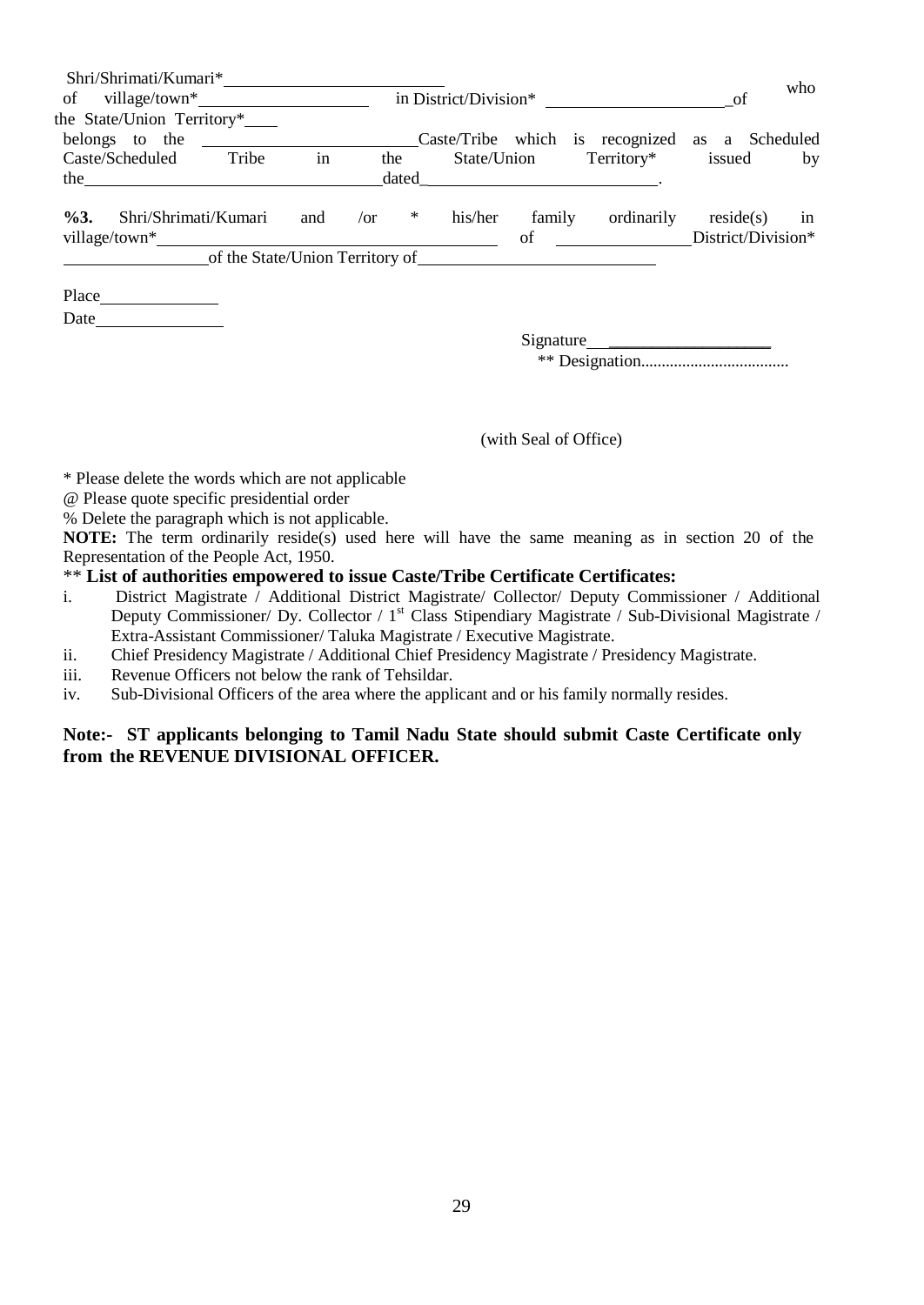#### **(FORMAT OF CERTIFICATE TO BE PRODUCED BY OTHER BACKWARD CLASSES APPLYING FOR APPOINTMENT TO POSTS UNDER THE GOVERNMENT OF INDIA)**

| This i s to certify that Shri/Smt./Kumari                                                                                                                                      |        |                                                                                                                |                                        | Son/Daughter          |
|--------------------------------------------------------------------------------------------------------------------------------------------------------------------------------|--------|----------------------------------------------------------------------------------------------------------------|----------------------------------------|-----------------------|
| of village/town contains the contract of village/town contains the contract of village/town                                                                                    |        |                                                                                                                |                                        | in                    |
| District/Division                                                                                                                                                              |        |                                                                                                                |                                        |                       |
| Belongs to the Community which is recognized as a                                                                                                                              |        |                                                                                                                |                                        |                       |
| backward class under the Government of India, Ministry of Social Justice and Empowerment's Resolution                                                                          |        | dated dated and the series of the series of the series of the series of the series of the series of the series |                                        |                       |
| No.                                                                                                                                                                            |        |                                                                                                                |                                        |                       |
|                                                                                                                                                                                | and/or |                                                                                                                | his/her family ordinarily reside(s) in |                       |
|                                                                                                                                                                                |        | District/Division of the                                                                                       |                                        |                       |
| State/Union Territory. This is also to certify that he/she does not belong to the persons/sections of (Creamy                                                                  |        |                                                                                                                |                                        |                       |
| Layer) mentioned in column 3 of the Schedule to the Government of India, Department of Personnel $\&$                                                                          |        |                                                                                                                |                                        |                       |
| Training OM No. 36012/22/93-Estt. (SCT) dated 08.09.1993**.                                                                                                                    |        |                                                                                                                |                                        |                       |
|                                                                                                                                                                                |        |                                                                                                                | Deputy Commissioner etc.               | District Magistrate / |
| Seal of Office                                                                                                                                                                 |        |                                                                                                                |                                        |                       |
| The Authority issuing the Certificate may have to mention the details of Resolution of<br>$\ast$ .<br>Government of India, in which the Caste of candidate is mentioned as OBC |        |                                                                                                                |                                        |                       |
| $***$<br>As amended from time to time.                                                                                                                                         |        |                                                                                                                |                                        |                       |

Note: The term ordinarily reside(s) used here will have the same meaning as in section 20 of the Representation of the People Act, 1950.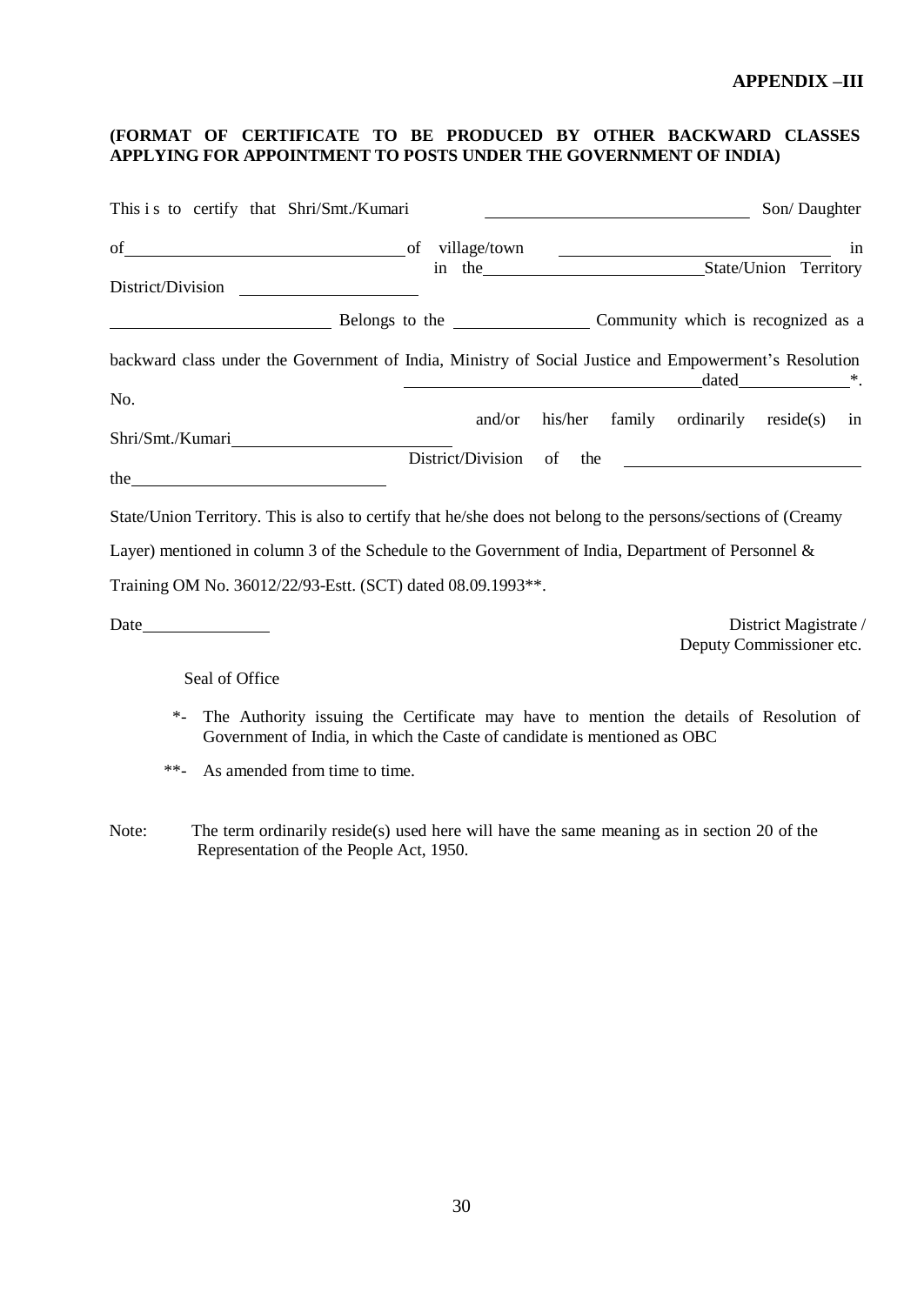31

## **APPENDIX – IV**

# **FORMAT OF CERTIFICATE TO BE SUBMITTED BY CENTRAL GOVERNMENT CIVILIAN**

**EMPLOYEES (CGCE) SEEKING AGE-RELAXATION** (**Letter Head of the Organisation)**

(To be filled by the Head of the Office or Department in which the candidate is working).

## **[Please see Para-12(H) of the Notice]**

It is certified that \*Shri/Smt./Km. is a Central Government Civilian employee holding the post of  $\frac{3}{2}$  years regular service in the grade as on \_.

> Signature Name & Designation

Office seal

Place: Date: (\*Please delete the words, which are not applicable.)

**\*\*\*\*\*\*\*\*\*\*\*\*\*\*\*\*\*\*\*\*\*\*\*\*\***

#### **APPENDIX-IV(A)**

#### **DECLARATION TO BE SUBMITTED BY ALL THE EMPLOYED APPLICANTS INCLUDING CGCE DECLARATION [Please see Para- 12(H) of the Notice**]

I declare that I have already informed my Head of Office/Department in writing that I have applied for this examination and no vigilance is either pending or contemplated against me as on the date of submission of application.

| I further submit the following information: |  |
|---------------------------------------------|--|
| Date of Appointment                         |  |
| Holding present Post & Pay Scale            |  |
| Name $&$ Address of Employer with :         |  |
| Tel. No./FAX/E-mail                         |  |

Place & Date:

*\*Full Signature of the applicant*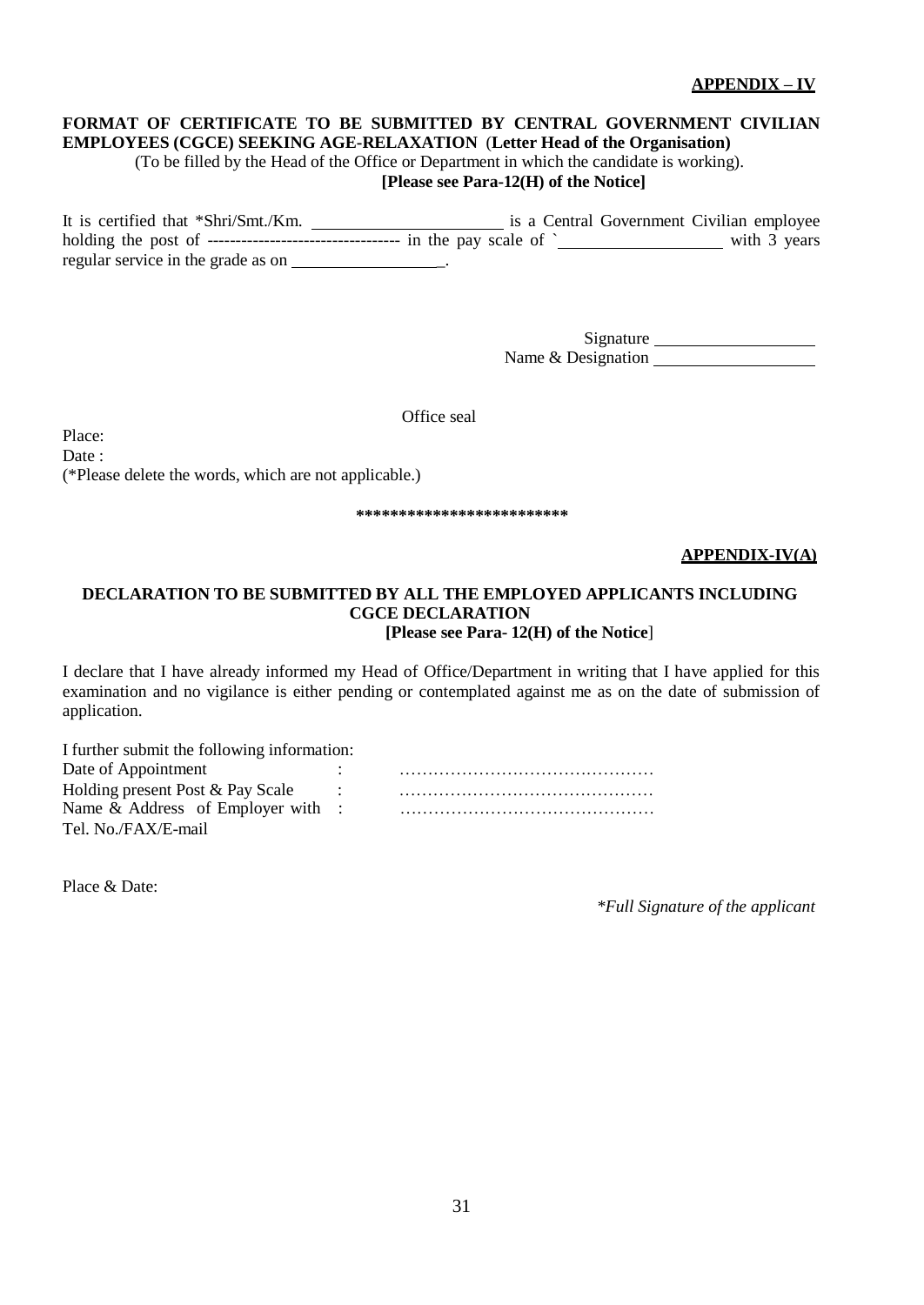#### **FORMAT OF CERTIFICATE FOR SERVING DEFENCE PERSONNEL (Letter Head of the Organisation**) **[Please see Para-12(E) & (F) of the Notice]**

I hereby certify that, according to the information available with me (No.).............. (Rank) (Name)......................................................... is due to complete the specified term of his engagement with the Armed Forces on the (Date).................

> Signature of Commanding Officer Office Seal:

Place: Date:

#### **APPENDIX– V(A)**

#### **DECLARATION TO BE GIVEN BY THE EXS APPLICANT [Please see Para-12(E) & (F) of the Notice]**

I understand that, if selected on the basis of the recruitment/examination to which the application relates, my appointment will be subject to my producing documentary evidence to the satisfaction of the Appointing Authority that I have been duly released/retired/discharged from the Armed Forces and that I am entitled to the benefits admissible to Ex-Servicemen in terms of the Ex-Servicemen Re-employment in Central Civil Services and Posts rules, 1979, as amended from time to time.

I also understand that I shall not be eligible to be appointed to a vacancy reserved for Ex-S in regard to the recruitment covered by this examination, if I have at any time prior to such appointment, secured any employment on the civil side (including Public Sector Undertakings, Autonomous Bodies/Statutory Bodies, Nationalized Banks, etc.) by availing of the concession of reservation of vacancies admissible to Ex-S.

I further submit the following information:

| e.             | Details of Re-employment, if any. |   |
|----------------|-----------------------------------|---|
| $d_{\cdot}$    | My last Unit / Corps              | : |
| $C_{\bullet}$  | Length of service in Armed Forces | : |
| $\mathbf{b}$ . | Date of discharge                 |   |
|                | Forces                            |   |
| a.             | Date of appointment in Armed :    |   |

Place & Date:

*\*Full Signature of the applicant*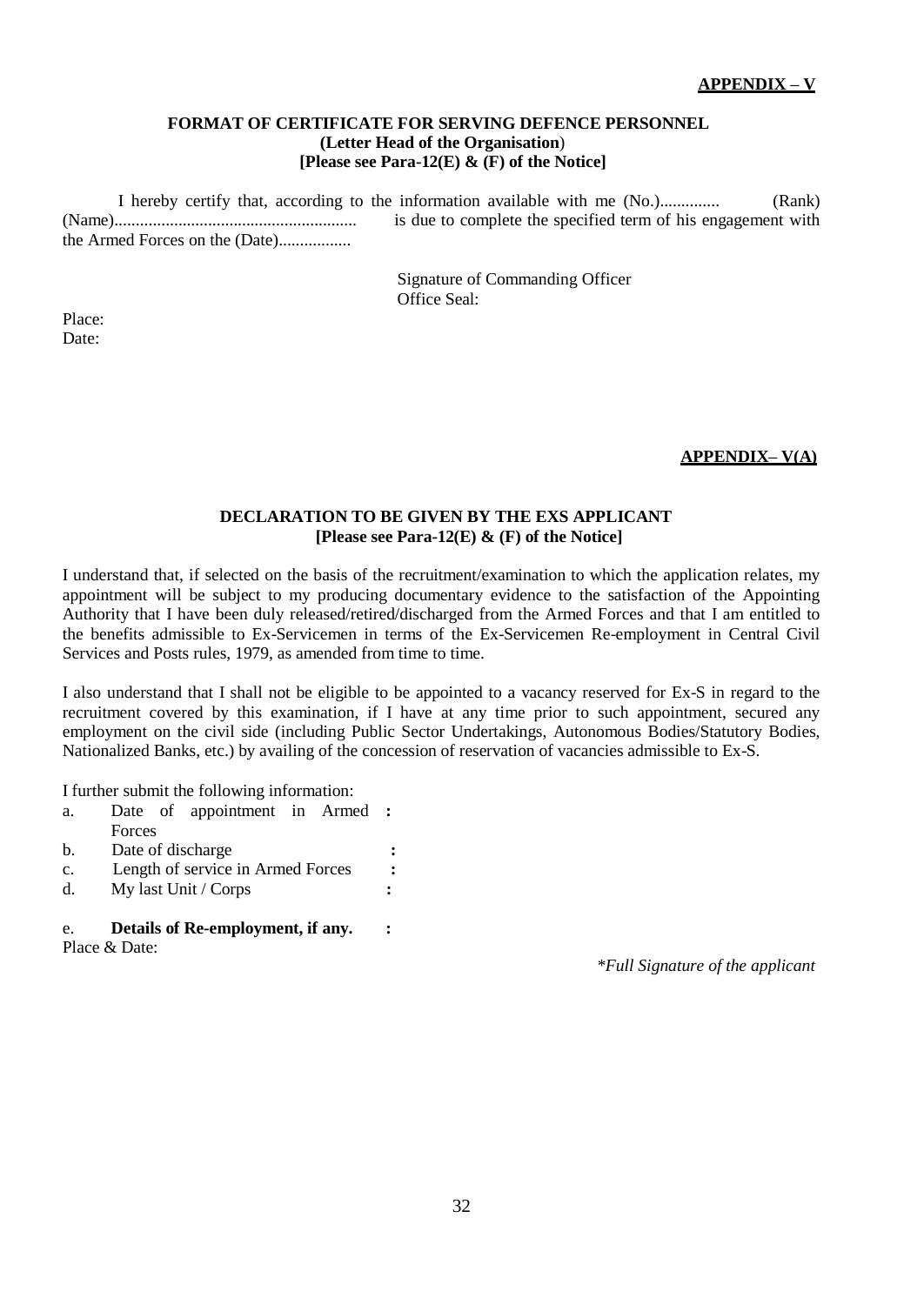## **APPENDIX– VI [FORM-II]**

#### **DISABILITY CERTIFICATE (IN CASE OF AMPUTATION OR COMPLETE PERMANENT PARALYSIS OF LIMBS AND IN CASES OF BLINDNESS) (See Rule 4)**

| (NAME AND ADDRESS OF THE MEDICAL AUTHORTIY<br><b>ISSUING THE CERTIFICATE)</b>                                                                                                                                                                                                                                                                                                     | Recent Pass Port size<br>Photograph<br>Attested<br>(Showing face only) of<br>the person with disability |  |                                     |  |  |  |  |  |
|-----------------------------------------------------------------------------------------------------------------------------------------------------------------------------------------------------------------------------------------------------------------------------------------------------------------------------------------------------------------------------------|---------------------------------------------------------------------------------------------------------|--|-------------------------------------|--|--|--|--|--|
| Certificate No.------------------<br>Date:--------------------------                                                                                                                                                                                                                                                                                                              |                                                                                                         |  |                                     |  |  |  |  |  |
| This is to certify that I have carefully examined Shri/Smt./ Kum.<br>son/wife/daughter of Shri Date of Birth (DD/MM/YY)<br>Age vears, Male/Female Registration No. permanent resident<br>of Home No. Ward/Village/Street Post<br>Office District Bistrict State whose photograph is affixed<br>above, and an satisfied that (A) he/she is a case of:<br>locomotor disability<br>H |                                                                                                         |  |                                     |  |  |  |  |  |
| guidelines (to be specified).                                                                                                                                                                                                                                                                                                                                                     | blindness<br>$\Box$<br>(Please tick as applicable)                                                      |  |                                     |  |  |  |  |  |
| 2. The applicant has submitted the following document as proof of residence:-<br>Nature of Document                                                                                                                                                                                                                                                                               | Date of Issue                                                                                           |  | Details<br>of                       |  |  |  |  |  |
|                                                                                                                                                                                                                                                                                                                                                                                   |                                                                                                         |  | Authority<br>issuing<br>Certificate |  |  |  |  |  |
|                                                                                                                                                                                                                                                                                                                                                                                   |                                                                                                         |  |                                     |  |  |  |  |  |
| Seal<br>and<br>of<br>Authorised<br>(Signature)<br>Signatory of notified Medical Authority)                                                                                                                                                                                                                                                                                        |                                                                                                         |  |                                     |  |  |  |  |  |
| Signature/Thumb<br>impression of the<br>person<br>in<br>whose<br>favour<br>disability<br>certificate<br><i>is</i><br>issued.                                                                                                                                                                                                                                                      |                                                                                                         |  |                                     |  |  |  |  |  |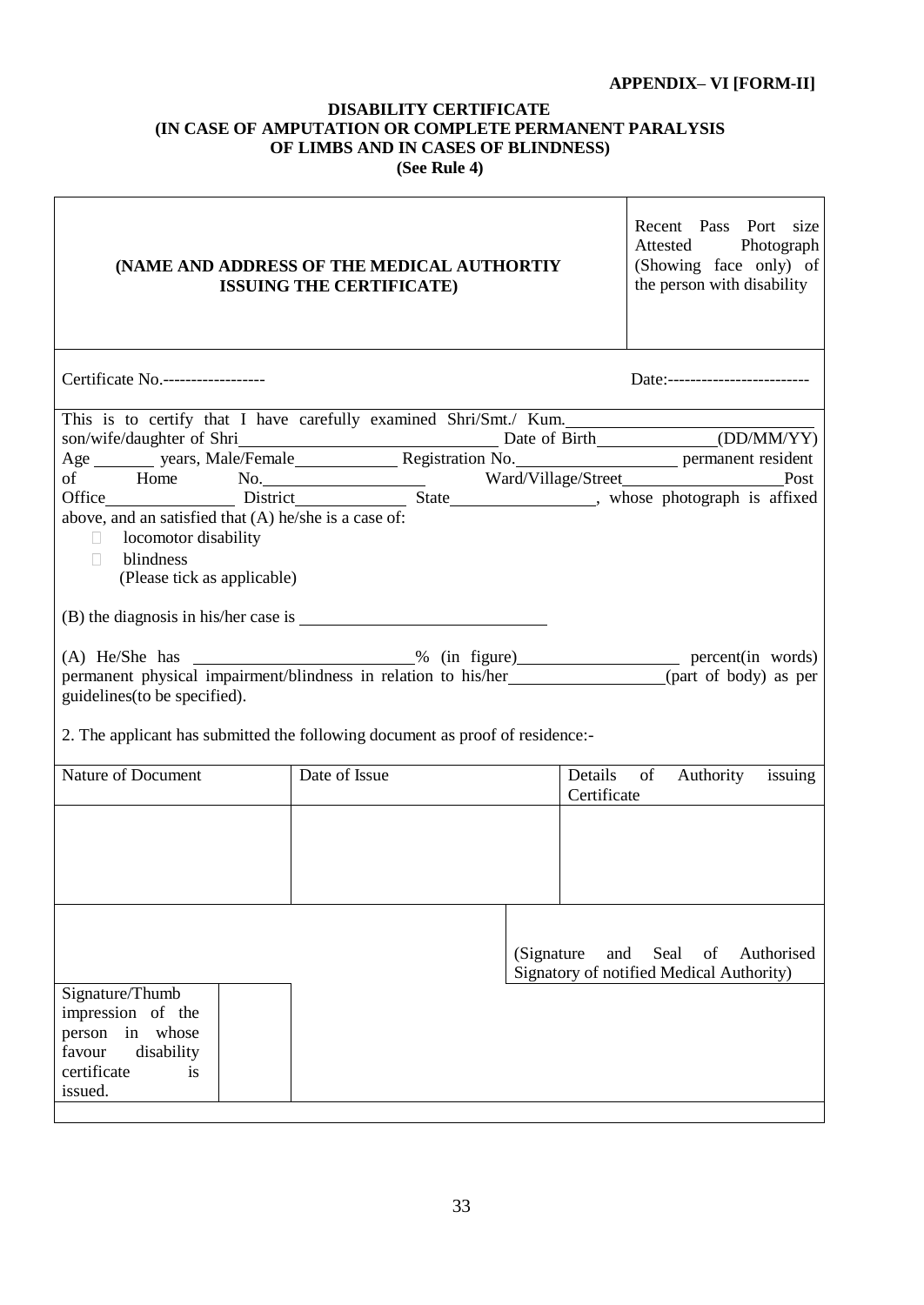## **APPENDIX– VI [FORM-III]**

#### **DISABILITY CERTIFICATE (IN CASE OF MULTIPLE DISABILITIES) (See Rule 4)**

|                                                                               |                                                                                                                                                                                                                                                                                                                                                |                                                                                                                                                                                                                                                                                                                                                                                                                                 | $15$ $15$ $10$ $10$ $10$ |                                                 |                                                                                                                                                                                                                                   |
|-------------------------------------------------------------------------------|------------------------------------------------------------------------------------------------------------------------------------------------------------------------------------------------------------------------------------------------------------------------------------------------------------------------------------------------|---------------------------------------------------------------------------------------------------------------------------------------------------------------------------------------------------------------------------------------------------------------------------------------------------------------------------------------------------------------------------------------------------------------------------------|--------------------------|-------------------------------------------------|-----------------------------------------------------------------------------------------------------------------------------------------------------------------------------------------------------------------------------------|
| (NAME AND ADDRESS OF THE MEDICAL AUTHORTIY<br><b>ISSUING THE CERTIFICATE)</b> |                                                                                                                                                                                                                                                                                                                                                |                                                                                                                                                                                                                                                                                                                                                                                                                                 |                          |                                                 | Recent Pass Port size Attested<br>Photograph (Showing<br>face<br>only) of the person with<br>disability                                                                                                                           |
|                                                                               | Certificate No.------------------                                                                                                                                                                                                                                                                                                              |                                                                                                                                                                                                                                                                                                                                                                                                                                 |                          |                                                 | Date:--------------------------                                                                                                                                                                                                   |
|                                                                               | This is to certify that I have carefully examined Shri/Smt./ Kum.                                                                                                                                                                                                                                                                              |                                                                                                                                                                                                                                                                                                                                                                                                                                 |                          |                                                 |                                                                                                                                                                                                                                   |
|                                                                               |                                                                                                                                                                                                                                                                                                                                                |                                                                                                                                                                                                                                                                                                                                                                                                                                 |                          |                                                 | Son/wife/daughter of Shri Magnetics Contact Contact Contact Contact Contact Contact Contact Contact Contact Contact Contact Contact Contact Contact Contact Contact Contact Contact Contact Contact Contact Contact Contact Co    |
|                                                                               |                                                                                                                                                                                                                                                                                                                                                |                                                                                                                                                                                                                                                                                                                                                                                                                                 |                          |                                                 |                                                                                                                                                                                                                                   |
|                                                                               |                                                                                                                                                                                                                                                                                                                                                |                                                                                                                                                                                                                                                                                                                                                                                                                                 |                          |                                                 |                                                                                                                                                                                                                                   |
|                                                                               |                                                                                                                                                                                                                                                                                                                                                |                                                                                                                                                                                                                                                                                                                                                                                                                                 |                          |                                                 |                                                                                                                                                                                                                                   |
|                                                                               | relevant disability in the table below:                                                                                                                                                                                                                                                                                                        |                                                                                                                                                                                                                                                                                                                                                                                                                                 |                          |                                                 | (A). He/She is a Case of <b>Multiple Disability.</b> His/her extent of permanent physical impairment/disability has<br>been evaluated as per guidelines(to be specified) for the disabilities ticked below, and shown against the |
| S.                                                                            | Disability                                                                                                                                                                                                                                                                                                                                     | Affected Part of Diagnosis                                                                                                                                                                                                                                                                                                                                                                                                      |                          |                                                 | Permanent Physical impairment/                                                                                                                                                                                                    |
| No.                                                                           |                                                                                                                                                                                                                                                                                                                                                | <b>Body</b>                                                                                                                                                                                                                                                                                                                                                                                                                     |                          |                                                 | mental disability (in %)                                                                                                                                                                                                          |
| 1.                                                                            | Locomotor disability                                                                                                                                                                                                                                                                                                                           | $\omega$                                                                                                                                                                                                                                                                                                                                                                                                                        |                          |                                                 |                                                                                                                                                                                                                                   |
| $\frac{2}{3}$ .                                                               | Low vision                                                                                                                                                                                                                                                                                                                                     | #                                                                                                                                                                                                                                                                                                                                                                                                                               |                          |                                                 |                                                                                                                                                                                                                                   |
|                                                                               | <b>Blindness</b>                                                                                                                                                                                                                                                                                                                               | <b>Both Eyes</b>                                                                                                                                                                                                                                                                                                                                                                                                                |                          |                                                 |                                                                                                                                                                                                                                   |
| 4.                                                                            | Hearing impairment                                                                                                                                                                                                                                                                                                                             | f                                                                                                                                                                                                                                                                                                                                                                                                                               |                          |                                                 |                                                                                                                                                                                                                                   |
| 5.                                                                            | Mental reterdation                                                                                                                                                                                                                                                                                                                             | $\mathbf{X}$                                                                                                                                                                                                                                                                                                                                                                                                                    |                          | the contract of the contract of the contract of |                                                                                                                                                                                                                                   |
| 6.                                                                            | Mental-illness<br>(Please strike out the disabilities which are not applicable)                                                                                                                                                                                                                                                                | X                                                                                                                                                                                                                                                                                                                                                                                                                               |                          |                                                 |                                                                                                                                                                                                                                   |
| 2.<br>3.                                                                      | specified) is as follows:-<br>In figures: ______ percent<br>In words:-<br>This condition is progressive/non progressive/likely to improve/not likely to improve.<br>Reassessment of disability is:<br>(i). not necessary<br>Or<br>(ii).<br>4. The applicant has submitted the following document as proof of residence:-<br>Nature of Document | shall be valid till $\frac{1}{\sqrt{1-\frac{1}{\sqrt{1-\frac{1}{\sqrt{1-\frac{1}{\sqrt{1-\frac{1}{\sqrt{1-\frac{1}{\sqrt{1-\frac{1}{\sqrt{1-\frac{1}{\sqrt{1-\frac{1}{\sqrt{1-\frac{1}{\sqrt{1-\frac{1}{\sqrt{1-\frac{1}{\sqrt{1-\frac{1}{\sqrt{1-\frac{1}{\sqrt{1-\frac{1}{\sqrt{1-\frac{1}{\sqrt{1-\frac{1}{\sqrt{1-\frac{1}{\sqrt{1-\frac{1}{\sqrt{1-\frac{1}{\sqrt{1-\frac{1}{\sqrt{1-\frac{1}{\sqrt{1-\frac$<br>Date<br>of |                          |                                                 | (B). In the light of the above, his/her over all permanent physical impairment as per guidelines (to be<br>percent.<br>Details of Authority issuing Certificate                                                                   |
|                                                                               |                                                                                                                                                                                                                                                                                                                                                | Issue                                                                                                                                                                                                                                                                                                                                                                                                                           |                          |                                                 |                                                                                                                                                                                                                                   |
| 5.                                                                            | Signature and Seal of Medical Authority                                                                                                                                                                                                                                                                                                        |                                                                                                                                                                                                                                                                                                                                                                                                                                 |                          |                                                 |                                                                                                                                                                                                                                   |
|                                                                               |                                                                                                                                                                                                                                                                                                                                                |                                                                                                                                                                                                                                                                                                                                                                                                                                 |                          |                                                 |                                                                                                                                                                                                                                   |
|                                                                               | <b>Name and Seal of Member</b>                                                                                                                                                                                                                                                                                                                 | <b>Name and Seal of Member</b>                                                                                                                                                                                                                                                                                                                                                                                                  |                          |                                                 | <b>Name and Seal of Chairman</b>                                                                                                                                                                                                  |
|                                                                               | Signature/Thumb impression<br>of the person in whose<br>favour disability certificate<br>is issued.                                                                                                                                                                                                                                            |                                                                                                                                                                                                                                                                                                                                                                                                                                 |                          |                                                 |                                                                                                                                                                                                                                   |